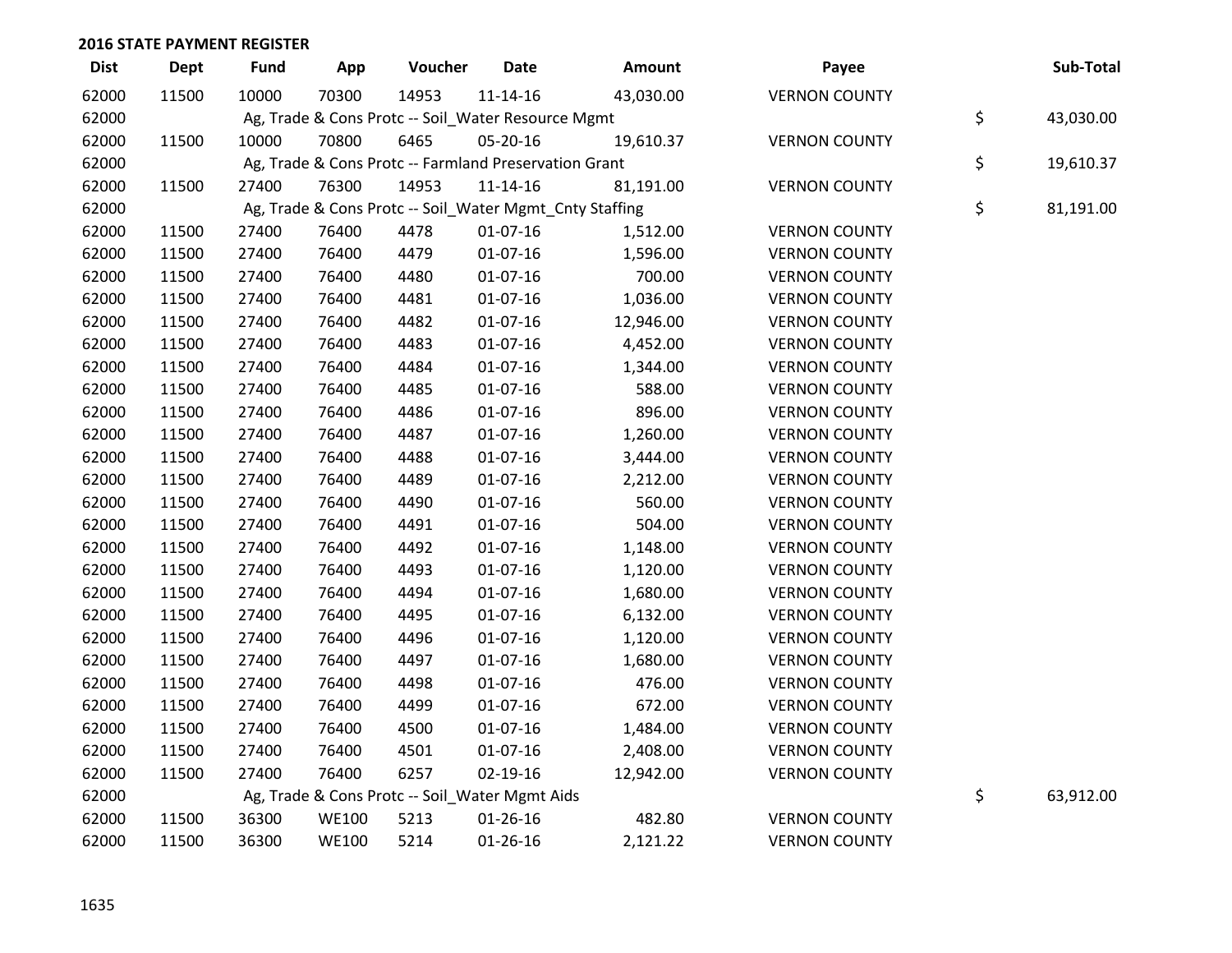| <b>Dist</b> | <b>Dept</b> | <b>Fund</b> | App          | Voucher                                             | <b>Date</b>    | <b>Amount</b> | Payee                | Sub-Total        |
|-------------|-------------|-------------|--------------|-----------------------------------------------------|----------------|---------------|----------------------|------------------|
| 62000       | 11500       | 36300       | <b>WE100</b> | 5215                                                | $01 - 26 - 16$ | 1,988.00      | <b>VERNON COUNTY</b> |                  |
| 62000       | 11500       | 36300       | <b>WE100</b> | 5216                                                | $01 - 26 - 16$ | 586.60        | <b>VERNON COUNTY</b> |                  |
| 62000       | 11500       | 36300       | <b>WE100</b> | 5217                                                | $01 - 26 - 16$ | 1,202.76      | <b>VERNON COUNTY</b> |                  |
| 62000       | 11500       | 36300       | <b>WE100</b> | 5218                                                | $01 - 26 - 16$ | 609.00        | <b>VERNON COUNTY</b> |                  |
| 62000       | 11500       | 36300       | <b>WE100</b> | 5219                                                | $01 - 26 - 16$ | 1,241.58      | <b>VERNON COUNTY</b> |                  |
| 62000       | 11500       | 36300       | <b>WE100</b> | 5220                                                | $01 - 26 - 16$ | 7,788.02      | <b>VERNON COUNTY</b> |                  |
| 62000       | 11500       | 36300       | <b>WE100</b> | 5221                                                | $01 - 26 - 16$ | 2,100.00      | <b>VERNON COUNTY</b> |                  |
| 62000       | 11500       | 36300       | <b>WE100</b> | 5222                                                | $01 - 26 - 16$ | 5,856.90      | <b>VERNON COUNTY</b> |                  |
| 62000       | 11500       | 36300       | <b>WE100</b> | 5428                                                | 02-02-16       | 3,818.50      | <b>VERNON COUNTY</b> |                  |
| 62000       |             |             |              | Ag, Trade & Cons Protc -- AGRICULTURE-SOIL & WATER  |                |               |                      | \$<br>27,795.38  |
| 62000       | 16500       | 10000       | 23600        | 7138                                                | $10-27-16$     | 18,222.29     | <b>VERNON COUNTY</b> |                  |
| 62000       |             |             |              | Safety & Prof Services -- POWTS Replacement Rehab   |                |               |                      | \$<br>18,222.29  |
| 62000       | 37000       | 21200       | 56300        | 32711                                               | 02-24-16       | 1,702.48      | <b>VERNON COUNTY</b> |                  |
| 62000       | 37000       | 21200       | 56300        | 64494                                               | 06-16-16       | 2,250.00      | <b>VERNON COUNTY</b> |                  |
| 62000       |             |             |              | Natural Resources -- ResAids - county cons aids     |                |               |                      | \$<br>3,952.48   |
| 62000       | 37000       | 21200       | 56400        | 47340                                               | $04 - 22 - 16$ | 47.02         | <b>VERNON COUNTY</b> |                  |
| 62000       |             |             |              | Natural Resources -- RA- fish, wl & forestry        |                |               |                      | \$<br>47.02      |
| 62000       | 37000       | 21200       | 56600        | 50240                                               | 05-06-16       | 1.30          | <b>VERNON COUNTY</b> |                  |
| 62000       | 37000       | 21200       | 56600        | 91205                                               | 09-15-16       | 27,754.12     | <b>VERNON COUNTY</b> |                  |
| 62000       |             |             |              | Natural Resources -- ResAids - forest croplnd & mfl |                |               |                      | \$<br>27,755.42  |
| 62000       | 37000       | 21200       | 57200        | 37211                                               | 04-08-16       | 24,328.86     | <b>VERNON COUNTY</b> |                  |
| 62000       |             |             |              | Natural Resources -- ResAids - cnty forst & admin   |                |               |                      | \$<br>24,328.86  |
| 62000       | 37000       | 21200       | 58400        | 48013                                               | 04-29-16       | 1,239.00      | <b>VERNON COUNTY</b> |                  |
| 62000       | 37000       | 21200       | 58400        | 90515                                               | 09-15-16       | 16,071.00     | <b>VERNON COUNTY</b> |                  |
| 62000       |             |             |              | Natural Resources -- ResAids - pymt in lieu tax fed |                |               |                      | \$<br>17,310.00  |
| 62000       | 37000       | 21200       | 58900        | 102704                                              | 11-18-16       | 1,893.08      | <b>VERNON COUNTY</b> |                  |
| 62000       |             |             |              | Natural Resources -- Resource aids - distribution o |                |               |                      | \$<br>1,893.08   |
| 62000       | 37000       | 21200       | 66300        | 22247                                               | $01-19-16$     | 3,750.00      | <b>VERNON COUNTY</b> |                  |
| 62000       |             |             |              | Natural Resources -- EA - lake protection           |                |               |                      | \$<br>3,750.00   |
| 62000       | 37000       | 27400       | 67000        | 55476                                               | 05-27-16       | 127,296.74    | <b>VERNON COUNTY</b> |                  |
| 62000       |             |             |              | Natural Resources -- Fin asst for responsible units |                |               |                      | \$<br>127,296.74 |
| 62000       | 37000       | 27400       | 67300        | 55476                                               | 05-27-16       | 7,953.86      | <b>VERNON COUNTY</b> |                  |
| 62000       |             |             |              | Natural Resources -- Recycling consolidation grants |                |               |                      | \$<br>7,953.86   |
| 62000       | 37000       | 36300       | <b>TA100</b> | 65904                                               | 06-17-16       | 9,980.31      | <b>VERNON COUNTY</b> |                  |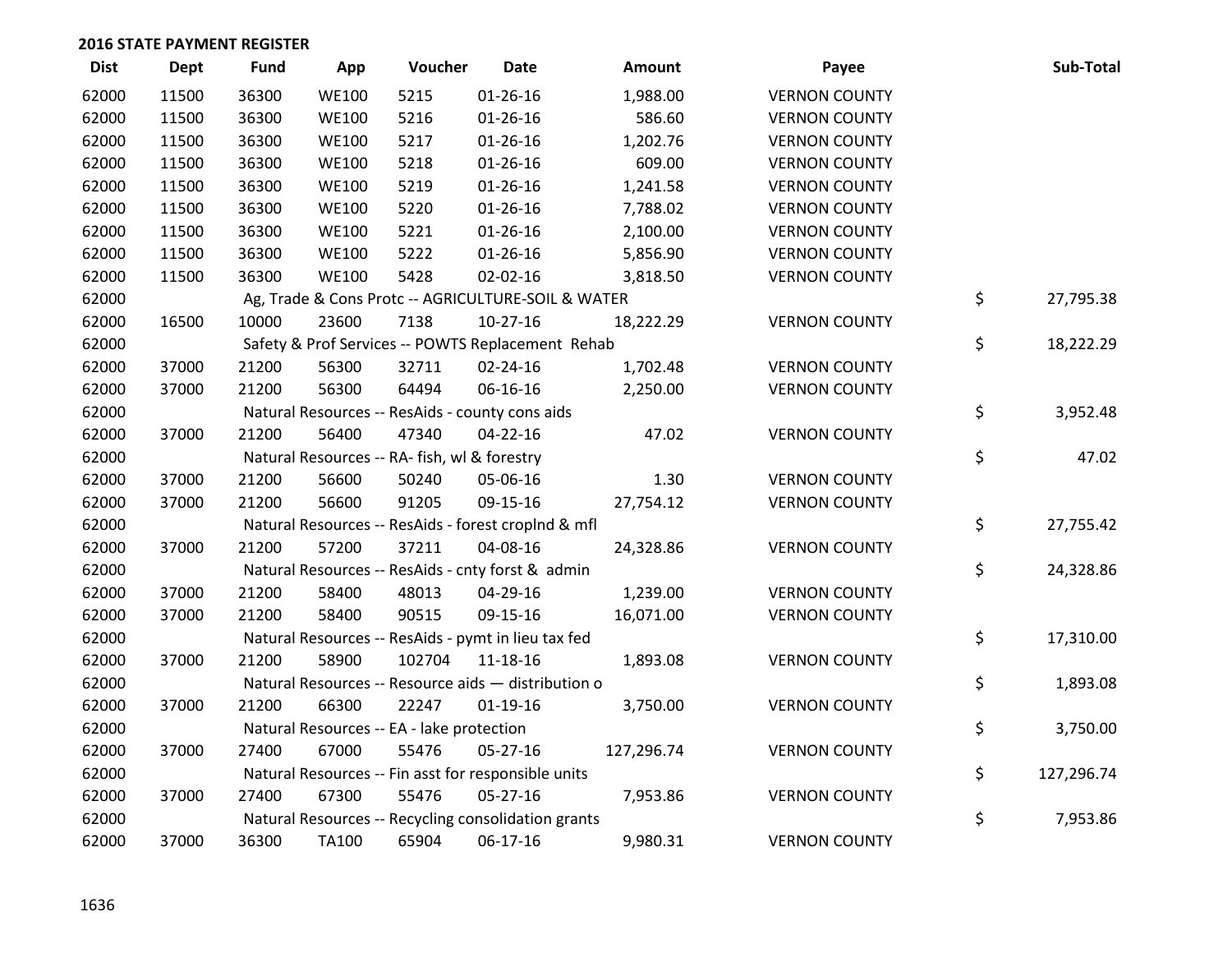| <b>Dist</b> | <b>Dept</b> | <b>Fund</b> | App          | Voucher                                | <b>Date</b>                                   | Amount     | Payee                   | Sub-Total        |
|-------------|-------------|-------------|--------------|----------------------------------------|-----------------------------------------------|------------|-------------------------|------------------|
| 62000       |             |             |              | Natural Resources -- LAND ACQUISITION  |                                               |            |                         | \$<br>9,980.31   |
| 62000       | 37000       | 36300       | TF100        | 40454                                  | 04-01-16                                      | 79,000.00  | <b>VERNON COUNTY</b>    |                  |
| 62000       | 37000       | 36300       | <b>TF100</b> | 62758                                  | 06-15-16                                      | 122,230.23 | <b>VERNON COUNTY</b>    |                  |
| 62000       |             |             |              |                                        | Natural Resources -- DNR-NONPOINT SOURCE      |            |                         | \$<br>201,230.23 |
| 62000       | 39500       | 21100       | 16700        | 38564                                  | 10-18-16                                      | 20,941.00  | <b>VERNON COUNTY</b>    |                  |
| 62000       | 39500       | 21100       | 16700        | 60072                                  | 12-08-16                                      | 12,156.50  | <b>VERNON COUNTY</b>    |                  |
| 62000       | 39500       | 21100       | 16700        | 60073                                  | 12-08-16                                      | 11,419.20  | <b>VERNON COUNTY</b>    |                  |
| 62000       | 39500       | 21100       | 16700        | 65064                                  | 12-23-16                                      | 9,048.80   | <b>VERNON COUNTY</b>    |                  |
| 62000       | 39500       | 21100       | 16700        | 65065                                  | 12-23-16                                      | 6,170.00   | <b>VERNON COUNTY</b>    |                  |
| 62000       |             |             |              | Transportation -- Eldly&Dsbl Cap Aidsf |                                               |            |                         | \$<br>59,735.50  |
| 62000       | 39500       | 21100       | 18500        | 59447                                  | 12-13-16                                      | 820.33     | <b>VERNON COUNTY</b>    |                  |
| 62000       |             |             |              | Transportation -- Hwy Sfty Loc Aid Ffd |                                               |            |                         | \$<br>820.33     |
| 62000       | 39500       | 21100       | 19000        | 171                                    | 07-05-16                                      | 533,668.56 | <b>VERNON COUNTY</b>    |                  |
| 62000       | 39500       | 21100       | 19000        | 29125                                  | 10-03-16                                      | 266,834.30 | <b>VERNON COUNTY</b>    |                  |
| 62000       |             |             |              | Transportation -- Trans Aids To Co.-Sf |                                               |            |                         | \$<br>800,502.86 |
| 62000       | 39500       | 21100       | 16700        | 74092                                  | $02 - 18 - 16$                                | 19,633.96  | <b>VERNON CO</b>        |                  |
| 62000       |             |             |              | Transportation -- Eldly&Dsbl Cap Aidsf |                                               |            |                         | \$<br>19,633.96  |
| 62000       | 39500       | 21100       | 16800        | 88062                                  | 05-06-16                                      | 76,565.00  | <b>COUNTY OF VERNON</b> |                  |
| 62000       |             |             |              | Transportation -- Eldly&Disa Co/Aid Sf |                                               |            |                         | \$<br>76,565.00  |
| 62000       | 39500       | 21100       | 18500        | 73723                                  | 02-16-16                                      | 4,000.00   | <b>TREAS VERNON CO</b>  |                  |
| 62000       | 39500       | 21100       | 18500        | 86441                                  | 07-05-16                                      | 3,971.00   | <b>TREAS VERNON CO</b>  |                  |
| 62000       | 39500       | 21100       | 18500        | 87408                                  | $07 - 14 - 16$                                | 379.80     | <b>TREAS VERNON CO</b>  |                  |
| 62000       | 39500       | 21100       | 18500        | 87408                                  | $07-14-16$                                    | 1,129.10   | <b>TREAS VERNON CO</b>  |                  |
| 62000       | 39500       | 21100       | 18500        | 87408                                  | $07-14-16$                                    | 1,147.84   | <b>TREAS VERNON CO</b>  |                  |
| 62000       | 39500       | 21100       | 18500        | 87751                                  | $07-15-16$                                    | 1,107.52   | TREAS VERNON CO         |                  |
| 62000       |             |             |              | Transportation -- Hwy Sfty Loc Aid Ffd |                                               |            |                         | \$<br>11,735.26  |
| 62000       | 39500       | 21100       | 19000        | 74062                                  | 01-04-16                                      | 266,834.28 | <b>COUNTY OF VERNON</b> |                  |
| 62000       |             |             |              | Transportation -- Trans Aids To Co.-Sf |                                               |            |                         | \$<br>266,834.28 |
| 62000       | 41000       | 10000       | 11600        | 93384                                  | 11-30-16                                      | 3,200.00   | <b>VERNON COUNTY</b>    |                  |
| 62000       |             |             |              |                                        | Corrections -- Reimbursing counties for proba |            |                         | \$<br>3,200.00   |
| 62000       | 41000       | 10000       | 31300        | 18552                                  | 01-08-16                                      | 13,968.62  | <b>VERNON COUNTY</b>    |                  |
| 62000       | 41000       | 10000       | 31300        | 22745                                  | $01 - 22 - 16$                                | 3,252.78   | <b>VERNON COUNTY</b>    |                  |
| 62000       | 41000       | 10000       | 31300        | 28428                                  | $02 - 12 - 16$                                | 9,666.00   | <b>VERNON COUNTY</b>    |                  |
| 62000       | 41000       | 10000       | 31300        | 34472                                  | 03-09-16                                      | 2,912.00   | <b>VERNON COUNTY</b>    |                  |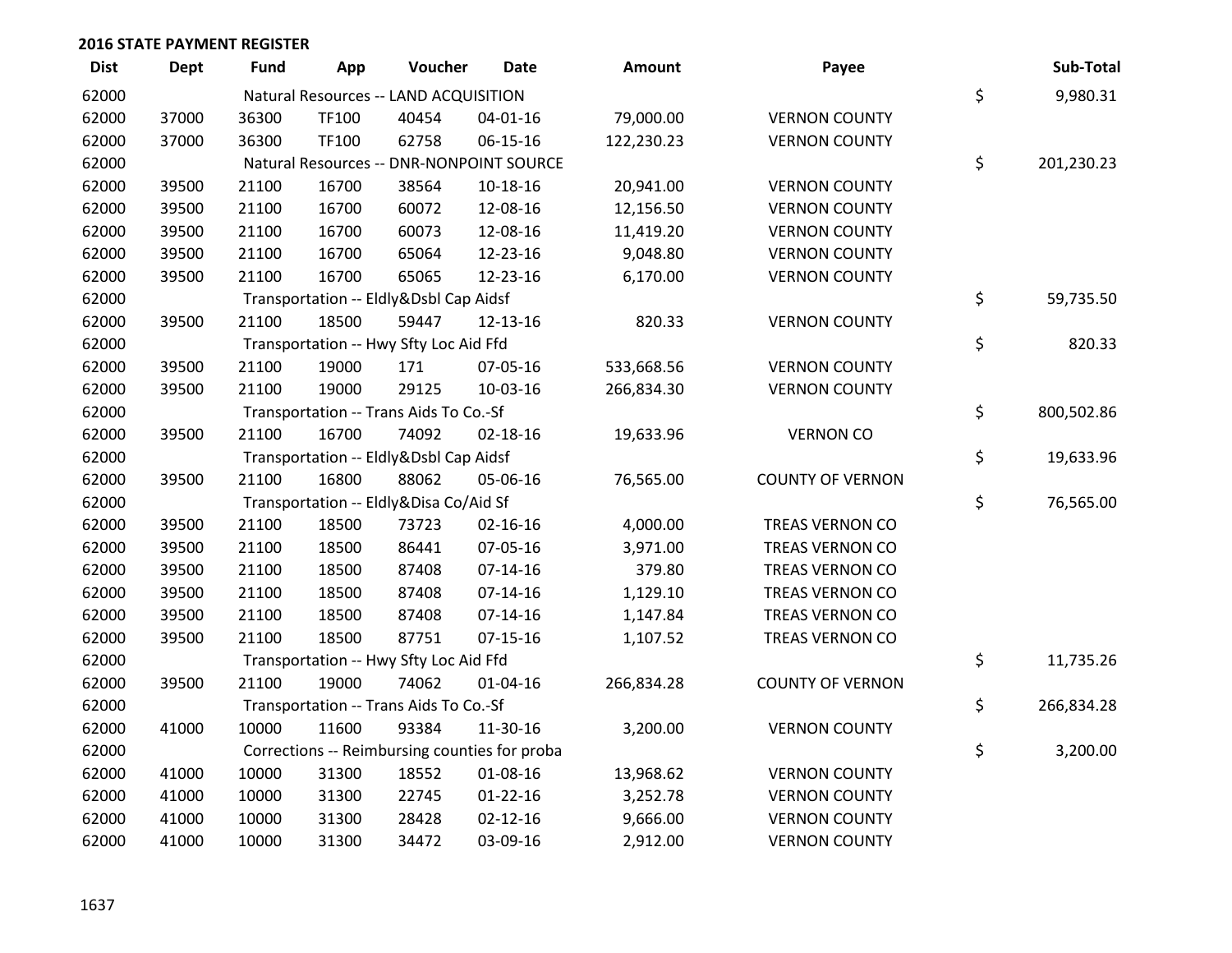| <b>Dist</b> | <b>Dept</b> | <b>Fund</b> | App   | Voucher                                        | <b>Date</b>                                        | Amount     | Payee                | Sub-Total          |
|-------------|-------------|-------------|-------|------------------------------------------------|----------------------------------------------------|------------|----------------------|--------------------|
| 62000       |             |             |       |                                                | Corrections -- Community youth and family aid      |            |                      | \$<br>29,799.40    |
| 62000       | 43500       | 10000       | 00000 | 90614                                          | $01 - 04 - 16$                                     | 41,322.00  | <b>VERNON CO</b>     |                    |
| 62000       | 43500       | 10000       | 00000 | 90616                                          | $02 - 01 - 16$                                     | 44,128.00  | <b>VERNON CO</b>     |                    |
| 62000       | 43500       | 10000       | 00000 | 90618                                          | 03-01-16                                           | 43,397.00  | <b>VERNON CO</b>     |                    |
| 62000       | 43500       | 10000       | 00000 | 90622                                          | $04 - 01 - 16$                                     | 8,064.00   | <b>VERNON CO</b>     |                    |
| 62000       | 43500       | 10000       | 00000 | 90624                                          | 05-02-16                                           | 190,170.00 | <b>VERNON CO</b>     |                    |
| 62000       | 43500       | 10000       | 00000 | 90627                                          | 06-01-16                                           | 23,813.00  | <b>VERNON CO</b>     |                    |
| 62000       | 43500       | 10000       | 00000 | 90700                                          | 07-01-16                                           | 91,113.00  | <b>VERNON CO</b>     |                    |
| 62000       | 43500       | 10000       | 00000 | 90701                                          | 08-01-16                                           | 767,258.00 | <b>VERNON CO</b>     |                    |
| 62000       | 43500       | 10000       | 00000 | 90702                                          | 09-01-16                                           | 34,693.00  | <b>VERNON CO</b>     |                    |
| 62000       | 43500       | 10000       | 00000 | 90704                                          | $10-01-16$                                         | 23,417.00  | <b>VERNON CO</b>     |                    |
| 62000       | 43500       | 10000       | 00000 | 90705                                          | $11 - 01 - 16$                                     | 38,913.00  | <b>VERNON CO</b>     |                    |
| 62000       |             |             |       | Health Services -- State/Fed Aids              |                                                    |            |                      | \$<br>1,306,288.00 |
| 62000       | 45500       | 10000       | 20200 | 6949                                           | $02 - 26 - 16$                                     | 500.62     | <b>VERNON COUNTY</b> |                    |
| 62000       |             |             |       | Justice -- Officer training reimbursement      |                                                    |            |                      | \$<br>500.62       |
| 62000       | 45500       | 10000       | 22100 | 14353                                          | $07 - 22 - 16$                                     | 840.00     | <b>VERNON COUNTY</b> |                    |
| 62000       |             |             |       | Justice -- Crime laboratories, DNA             |                                                    |            |                      | \$<br>840.00       |
| 62000       | 45500       | 10000       | 23100 | 6949                                           | 02-26-16                                           | 546.00     | <b>VERNON COUNTY</b> |                    |
| 62000       | 45500       | 10000       | 23100 | 14799                                          | 08-03-16                                           | 2,065.09   | <b>VERNON COUNTY</b> |                    |
| 62000       |             |             |       | Justice -- Law enforcement train, local        |                                                    |            |                      | \$<br>2,611.09     |
| 62000       | 45500       | 10000       | 53200 | 7636                                           | 03-14-16                                           | 18,290.70  | <b>VERNON COUNTY</b> |                    |
| 62000       | 45500       | 10000       | 53200 | 14466                                          | 07-22-16                                           | 13,936.05  | <b>VERNON COUNTY</b> |                    |
| 62000       |             |             |       | Justice -- Crime victim witness assist         |                                                    |            |                      | \$<br>32,226.75    |
| 62000       | 46500       | 10000       | 30600 | 5503                                           | 02-04-16                                           | 3,953.23   | <b>VERNON COUNTY</b> |                    |
| 62000       | 46500       | 10000       | 30600 | 8235                                           | $04 - 11 - 16$                                     | 3,953.23   | <b>VERNON COUNTY</b> |                    |
| 62000       | 46500       | 10000       | 30600 | 11381                                          | 06-15-16                                           | 3,953.23   | <b>VERNON COUNTY</b> |                    |
| 62000       | 46500       | 10000       | 30600 | 17766                                          | $11 - 14 - 16$                                     | 3,953.23   | <b>VERNON COUNTY</b> |                    |
| 62000       |             |             |       |                                                | Military Affairs -- Regional emergency response tm |            |                      | \$<br>15,812.92    |
| 62000       | 46500       | 10000       | 30800 | 17789                                          | $11 - 15 - 16$                                     | 7,910.52   | <b>VERNON COUNTY</b> |                    |
| 62000       |             |             |       |                                                | Military Affairs -- Emergency response equipment   |            |                      | \$<br>7,910.52     |
| 62000       | 46500       | 10000       | 33700 | 12966                                          | 07-20-16                                           | 5,004.00   | <b>VERNON COUNTY</b> |                    |
| 62000       | 46500       | 10000       | 33700 | 18642                                          | 12-06-16                                           | 1,251.21   | <b>VERNON COUNTY</b> |                    |
| 62000       |             |             |       | Military Affairs -- Local emer planning grants |                                                    |            |                      | \$<br>6,255.21     |
| 62000       | 46500       | 10000       | 34200 | 5077                                           | $01-27-16$                                         | 18,384.52  | <b>VERNON COUNTY</b> |                    |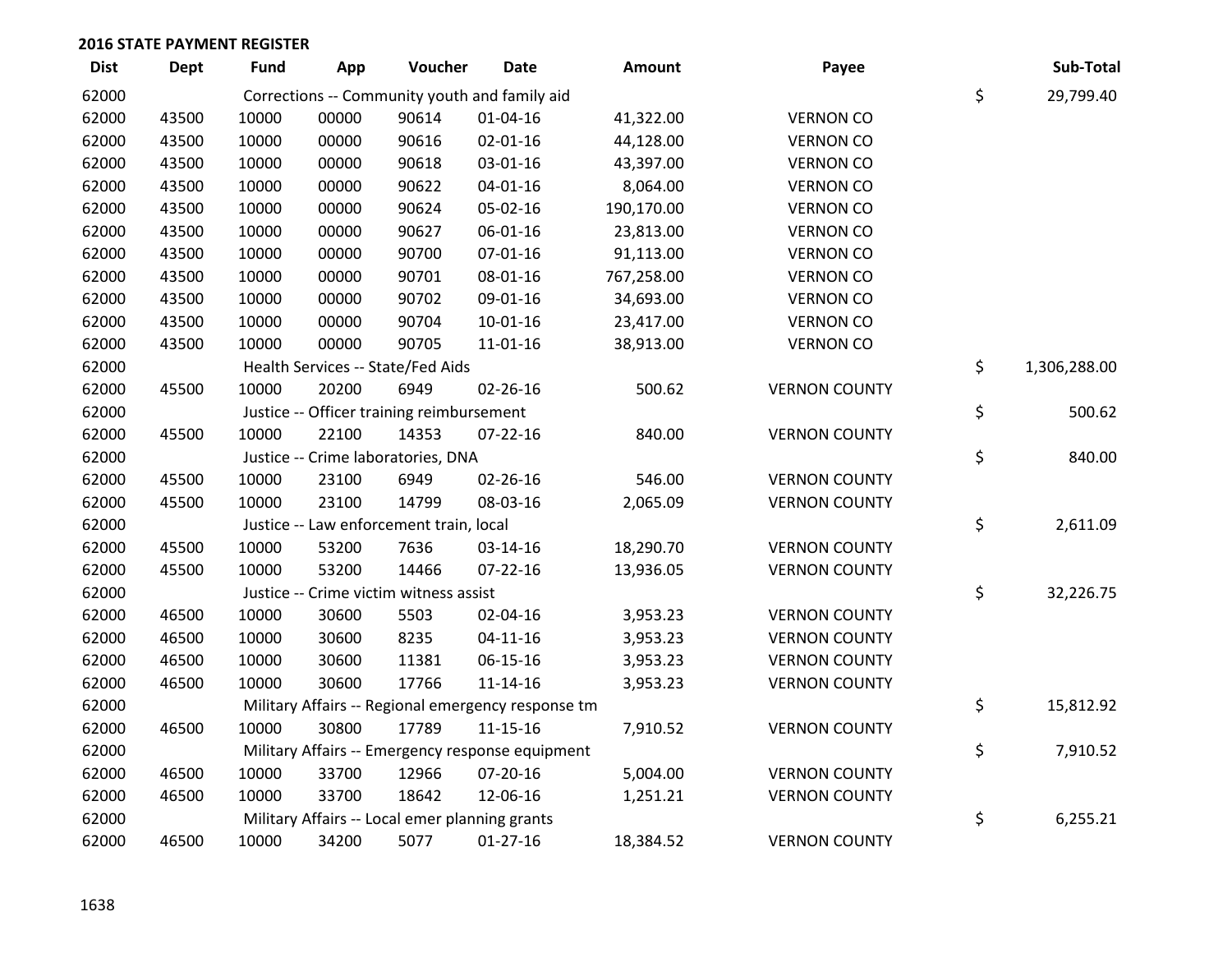| <b>Dist</b> | <b>Dept</b> | <b>Fund</b> | App   | Voucher                                           | <b>Date</b>                                        | <b>Amount</b> | Payee                | Sub-Total        |
|-------------|-------------|-------------|-------|---------------------------------------------------|----------------------------------------------------|---------------|----------------------|------------------|
| 62000       | 46500       | 10000       | 34200 | 5627                                              | 02-04-16                                           | 2,207.30      | <b>VERNON COUNTY</b> |                  |
| 62000       | 46500       | 10000       | 34200 | 13905                                             | 08-16-16                                           | 18,319.31     | <b>VERNON COUNTY</b> |                  |
| 62000       | 46500       | 10000       | 34200 | 18712                                             | 12-06-16                                           | 18,319.31     | <b>VERNON COUNTY</b> |                  |
| 62000       |             |             |       | Military Affairs -- Federal aid, local assistance |                                                    |               |                      | \$<br>57,230.44  |
| 62000       | 46500       | 10000       | 35000 | 16161                                             | $10-04-16$                                         | 18,000.00     | <b>VERNON COUNTY</b> |                  |
| 62000       |             |             |       |                                                   | Military Affairs -- Federal aid, homeland security |               |                      | \$<br>18,000.00  |
| 62000       | 48500       | 15200       | 12700 | 14006                                             | 06-30-16                                           | 778.25        | <b>VERNON COUNTY</b> |                  |
| 62000       |             |             |       | Veterans Affairs -- Grants to counties            |                                                    |               |                      | \$<br>778.25     |
| 62000       | 48500       | 58200       | 26700 | 14006                                             | 06-30-16                                           | 3,502.10      | <b>VERNON COUNTY</b> |                  |
| 62000       |             |             |       | Veterans Affairs -- County grants                 |                                                    |               |                      | \$<br>3,502.10   |
| 62000       | 48500       | 58200       | 28000 | 21171                                             | 11-25-16                                           | 2,565.96      | <b>VERNON COUNTY</b> |                  |
| 62000       |             |             |       |                                                   | Veterans Affairs -- Veterans transportation grant  |               |                      | \$<br>2,565.96   |
| 62000       | 48500       | 58300       | 37000 | 14006                                             | 06-30-16                                           | 3,502.10      | <b>VERNON COUNTY</b> |                  |
| 62000       |             |             |       | Veterans Affairs -- County grants                 |                                                    |               |                      | \$<br>3,502.10   |
| 62000       | 50500       | 10000       | 15500 | 11516                                             | $02 - 17 - 16$                                     | 4,499.90      | <b>VERNON COUNTY</b> |                  |
| 62000       | 50500       | 10000       | 15500 | 12810                                             | 03-02-16                                           | 3,756.68      | <b>VERNON COUNTY</b> |                  |
| 62000       | 50500       | 10000       | 15500 | 15260                                             | 03-30-16                                           | 3,130.12      | <b>VERNON COUNTY</b> |                  |
| 62000       | 50500       | 10000       | 15500 | 19159                                             | 05-17-16                                           | 543.92        | <b>VERNON COUNTY</b> |                  |
| 62000       | 50500       | 10000       | 15500 | 22064                                             | 06-15-16                                           | 4,220.16      | <b>VERNON COUNTY</b> |                  |
| 62000       | 50500       | 10000       | 15500 | 24413                                             | $07 - 18 - 16$                                     | 655.86        | <b>VERNON COUNTY</b> |                  |
| 62000       | 50500       | 10000       | 15500 | 27530                                             | 08-17-16                                           | 1,348.77      | <b>VERNON COUNTY</b> |                  |
| 62000       | 50500       | 10000       | 15500 | 28812                                             | 09-01-16                                           | 1,463.07      | <b>VERNON COUNTY</b> |                  |
| 62000       | 50500       | 10000       | 15500 | 31049                                             | 09-29-16                                           | 351.83        | <b>VERNON COUNTY</b> |                  |
| 62000       | 50500       | 10000       | 15500 | 33874                                             | 10-31-16                                           | 5,254.95      | <b>VERNON COUNTY</b> |                  |
| 62000       | 50500       | 10000       | 15500 | 35198                                             | $11 - 16 - 16$                                     | 335.05        | <b>VERNON COUNTY</b> |                  |
| 62000       | 50500       | 10000       | 15500 | 36219                                             | 11-30-16                                           | 1,544.37      | <b>VERNON COUNTY</b> |                  |
| 62000       | 50500       | 10000       | 15500 | 38793                                             | 12-29-16                                           | 1,970.08      | <b>VERNON COUNTY</b> |                  |
| 62000       |             |             |       | Administration -- Federal aid, local assistance   |                                                    |               |                      | \$<br>29,074.76  |
| 62000       | 50500       | 10000       | 74500 | 15432                                             | $04 - 14 - 16$                                     | 103,311.88    | <b>VERNON COUNTY</b> |                  |
| 62000       |             |             |       |                                                   | Administration -- Federal aid; individ and orgs    |               |                      | \$<br>103,311.88 |
| 62000       | 50500       | 23500       | 37100 | 11516                                             | $02 - 17 - 16$                                     | 2,956.92      | <b>VERNON COUNTY</b> |                  |
| 62000       | 50500       | 23500       | 37100 | 12810                                             | 03-02-16                                           | 1,628.14      | <b>VERNON COUNTY</b> |                  |
| 62000       | 50500       | 23500       | 37100 | 15260                                             | 03-30-16                                           | 2,802.78      | <b>VERNON COUNTY</b> |                  |
| 62000       | 50500       | 23500       | 37100 | 19159                                             | 05-17-16                                           | 2,780.08      | <b>VERNON COUNTY</b> |                  |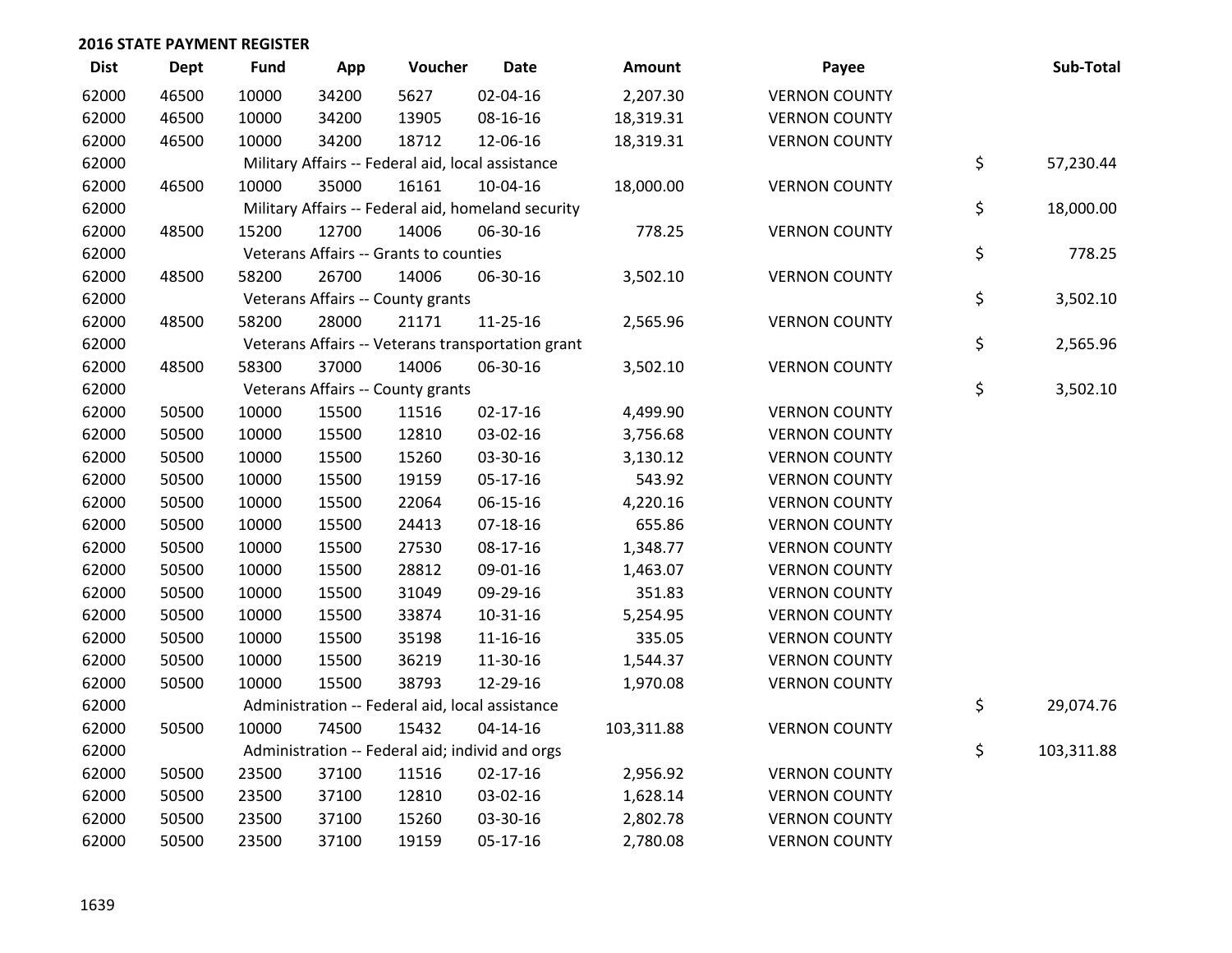| <b>Dist</b> | <b>Dept</b> | <b>Fund</b> | App                                  | Voucher                                            | <b>Date</b>    | Amount                                                        | Payee                 | Sub-Total           |
|-------------|-------------|-------------|--------------------------------------|----------------------------------------------------|----------------|---------------------------------------------------------------|-----------------------|---------------------|
| 62000       | 50500       | 23500       | 37100                                | 22064                                              | 06-15-16       | 24.82                                                         | <b>VERNON COUNTY</b>  |                     |
| 62000       | 50500       | 23500       | 37100                                | 24413                                              | 07-18-16       | 2,410.27                                                      | <b>VERNON COUNTY</b>  |                     |
| 62000       | 50500       | 23500       | 37100                                | 27530                                              | 08-17-16       | 1,407.92                                                      | <b>VERNON COUNTY</b>  |                     |
| 62000       | 50500       | 23500       | 37100                                | 28812                                              | 09-01-16       | 818.18                                                        | <b>VERNON COUNTY</b>  |                     |
| 62000       | 50500       | 23500       | 37100                                | 31049                                              | 09-29-16       | 2,032.92                                                      | <b>VERNON COUNTY</b>  |                     |
| 62000       | 50500       | 23500       | 37100                                | 33874                                              | 10-31-16       | 2,955.10                                                      | <b>VERNON COUNTY</b>  |                     |
| 62000       | 50500       | 23500       | 37100                                | 35198                                              | 11-16-16       | 436.88                                                        | <b>VERNON COUNTY</b>  |                     |
| 62000       | 50500       | 23500       | 37100                                | 36219                                              | 11-30-16       | 3,310.78                                                      | <b>VERNON COUNTY</b>  |                     |
| 62000       | 50500       | 23500       | 37100                                | 38793                                              | 12-29-16       | 4,259.42                                                      | <b>VERNON COUNTY</b>  |                     |
| 62000       |             |             |                                      | Administration -- Low-income assistance grants     |                |                                                               |                       | \$<br>27,824.21     |
| 62000       | 50500       | 26900       | 16600                                | 13255                                              | 03-23-16       | 1,000.00                                                      | <b>VERNON COUNTY</b>  |                     |
| 62000       | 50500       | 26900       | 16600                                | 13451                                              | 03-24-16       | 58,480.00                                                     | <b>VERNON COUNTY</b>  |                     |
| 62000       | 50500       | 26900       | 16600                                | 18471                                              | 05-10-16       | 25,000.00                                                     | <b>VERNON COUNTY</b>  |                     |
| 62000       |             |             | Administration -- Land               |                                                    |                |                                                               |                       | \$<br>84,480.00     |
| 62000       | 50700       | 10000       | 13000                                | 568                                                | 06-28-16       | 19,659.38                                                     | <b>VERNON COUNTY</b>  |                     |
| 62000       |             |             |                                      |                                                    |                | Commissioners of Public Lands -- Federal aid -- flood control |                       | \$<br>19,659.38     |
| 62000       | 83500       | 10000       | 10500                                | 6945                                               | $07 - 25 - 16$ | 196,288.12                                                    | <b>VERNON COUNTY</b>  |                     |
| 62000       | 83500       | 10000       | 10500                                | 14470                                              | $11 - 21 - 16$ | 603,247.87                                                    | <b>VERNON COUNTY</b>  |                     |
| 62000       |             |             |                                      | Revenue -- County and Municipal Aid                |                |                                                               |                       | \$<br>799,535.99    |
| 62000       | 83500       | 10000       | 10900                                | 7254                                               | $07 - 25 - 16$ | 10,140.00                                                     | <b>VERNON COUNTY</b>  |                     |
| 62000       |             |             |                                      | Revenue -- State Aid, Tax Exempt Proprty           |                |                                                               |                       | \$<br>10,140.00     |
| 62000       | 83500       | 10000       | 11000                                | 14470                                              | 11-21-16       | 512,055.09                                                    | <b>VERNON COUNTY</b>  |                     |
| 62000       |             |             |                                      | Revenue -- Public Utility Distribution             |                |                                                               |                       | \$<br>512,055.09    |
| 62000       | 83500       | 10000       | 30200                                | 5109                                               | 07-25-16       | 949,344.53                                                    | <b>VERNON COUNTY</b>  |                     |
| 62000       | 83500       | 10000       | 30200                                | 5253                                               | $07 - 25 - 16$ | 3,417,504.26                                                  | <b>VERNON COUNTY</b>  |                     |
| 62000       |             |             |                                      | Revenue -- School Lvy Tx/First Dollar Cr           |                |                                                               |                       | \$<br>4,366,848.79  |
| 62000       | 83500       | 52100       | 36300                                | 3512                                               | 03-29-16       | 929,425.18                                                    | <b>VERNON COUNTY</b>  |                     |
| 62000       |             |             |                                      | Revenue -- Lottery & Gaming Credit                 |                |                                                               |                       | \$<br>929,425.18    |
| 62000       |             |             | <b>District Total Appropriations</b> |                                                    |                |                                                               |                       | \$<br>10,288,464.87 |
| 62002       | 16500       | 10000       | 22500                                | 4820                                               | 06-27-16       | 4,803.51                                                      | <b>TOWN OF BERGEN</b> |                     |
| 62002       |             |             |                                      | Safety & Prof Services -- Fire dues distribution   |                |                                                               |                       | \$<br>4,803.51      |
| 62002       | 37000       | 10000       | 50300                                | 46312                                              | $04 - 21 - 16$ | 140.94                                                        | <b>TOWN OF BERGEN</b> |                     |
| 62002       |             |             |                                      | Natural Resources -- Aids in lieu of taxes - gener |                |                                                               |                       | \$<br>140.94        |
| 62002       | 37000       | 21200       | 16600                                | 64057                                              | 06-20-16       | 1,239.33                                                      | <b>TOWN OF BERGEN</b> |                     |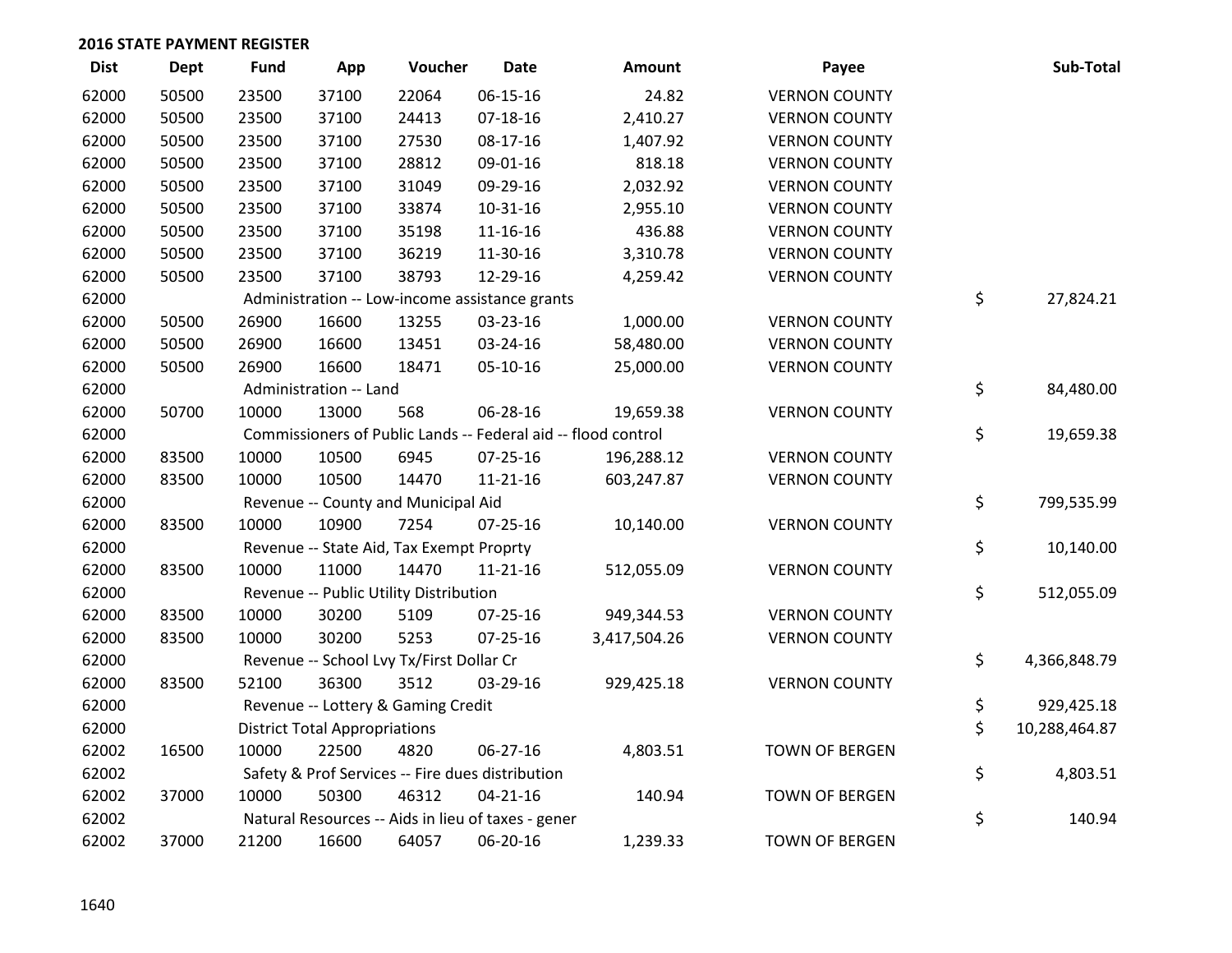| <b>Dist</b> | <b>Dept</b> | Fund  | App                                  | Voucher                                             | Date           | <b>Amount</b> | Payee                 | Sub-Total        |
|-------------|-------------|-------|--------------------------------------|-----------------------------------------------------|----------------|---------------|-----------------------|------------------|
| 62002       |             |       |                                      | Natural Resources -- Gen program ops-state funds-FR |                |               |                       | \$<br>1,239.33   |
| 62002       | 37000       | 21200 | 57100                                | 64057                                               | 06-20-16       | 584.29        | TOWN OF BERGEN        |                  |
| 62002       |             |       |                                      | Natural Resources -- ResAids - cnty forst, cl & mfl |                |               |                       | \$<br>584.29     |
| 62002       | 39500       | 21100 | 19100                                | 1762                                                | 07-05-16       | 24,651.39     | <b>TOWN OF BERGEN</b> |                  |
| 62002       | 39500       | 21100 | 19100                                | 30834                                               | 10-03-16       | 24,651.39     | <b>TOWN OF BERGEN</b> |                  |
| 62002       | 39500       | 21100 | 19100                                | 77581                                               | $01 - 04 - 16$ | 24,651.39     | TOWN OF BERGEN        |                  |
| 62002       | 39500       | 21100 | 19100                                | 85581                                               | 04-04-16       | 24,651.39     | <b>TOWN OF BERGEN</b> |                  |
| 62002       |             |       |                                      | Transportation -- Trns Aids To Mnc.-Sf              |                |               |                       | \$<br>98,605.56  |
| 62002       | 46500       | 10000 | 30500                                | 4158                                                | $01 - 11 - 16$ | 6,338.50      | <b>TOWN OF BERGEN</b> |                  |
| 62002       |             |       |                                      | Military Affairs -- Disaster recovery aid           |                |               |                       | \$<br>6,338.50   |
| 62002       | 46500       | 10000 | 34200                                | 4158                                                | $01 - 11 - 16$ | 38,030.99     | <b>TOWN OF BERGEN</b> |                  |
| 62002       |             |       |                                      | Military Affairs -- Federal aid, local assistance   |                |               |                       | \$<br>38,030.99  |
| 62002       | 83500       | 10000 | 10500                                | 6913                                                | $07 - 25 - 16$ | 6,185.32      | <b>TOWN OF BERGEN</b> |                  |
| 62002       | 83500       | 10000 | 10500                                | 14438                                               | $11 - 21 - 16$ | 34,635.70     | <b>TOWN OF BERGEN</b> |                  |
| 62002       |             |       |                                      | Revenue -- County and Municipal Aid                 |                |               |                       | \$<br>40,821.02  |
| 62002       | 83500       | 10000 | 10900                                | 8733                                                | 07-25-16       | 38.00         | <b>TOWN OF BERGEN</b> |                  |
| 62002       |             |       |                                      | Revenue -- State Aid, Tax Exempt Proprty            |                |               |                       | \$<br>38.00      |
| 62002       | 83500       | 10000 | 11000                                | 14438                                               | $11 - 21 - 16$ | 430.82        | TOWN OF BERGEN        |                  |
| 62002       |             |       |                                      | Revenue -- Public Utility Distribution              |                |               |                       | \$<br>430.82     |
| 62002       |             |       | <b>District Total Appropriations</b> |                                                     |                |               |                       | \$<br>191,032.96 |
| 62004       | 16500       | 10000 | 22500                                | 4821                                                | 06-27-16       | 2,556.45      | TOWN OF CHRISTIANA    |                  |
| 62004       |             |       |                                      | Safety & Prof Services -- Fire dues distribution    |                |               |                       | \$<br>2,556.45   |
| 62004       | 37000       | 10000 | 50300                                | 46339                                               | $04 - 21 - 16$ | 91.15         | TOWN OF CHRISTIANA    |                  |
| 62004       |             |       |                                      | Natural Resources -- Aids in lieu of taxes - gener  |                |               |                       | \$<br>91.15      |
| 62004       | 37000       | 21200 | 16600                                | 64058                                               | 06-20-16       | 622.45        | TOWN OF CHRISTIANA    |                  |
| 62004       |             |       |                                      | Natural Resources -- Gen program ops-state funds-FR |                |               |                       | \$<br>622.45     |
| 62004       | 37000       | 21200 | 57100                                | 64058                                               | 06-20-16       | 288.84        | TOWN OF CHRISTIANA    |                  |
| 62004       |             |       |                                      | Natural Resources -- ResAids - cnty forst, cl & mfl |                |               |                       | \$<br>288.84     |
| 62004       | 39500       | 21100 | 19100                                | 1763                                                | 07-05-16       | 30,167.40     | TOWN OF CHRISTIANA    |                  |
| 62004       | 39500       | 21100 | 19100                                | 30835                                               | 10-03-16       | 30,167.40     | TOWN OF CHRISTIANA    |                  |
| 62004       | 39500       | 21100 | 19100                                | 77582                                               | $01 - 04 - 16$ | 30,167.40     | TOWN OF CHRISTIANA    |                  |
| 62004       | 39500       | 21100 | 19100                                | 85582                                               | 04-04-16       | 30,167.40     | TOWN OF CHRISTIANA    |                  |
| 62004       |             |       |                                      | Transportation -- Trns Aids To Mnc.-Sf              |                |               |                       | \$<br>120,669.60 |
| 62004       | 83500       | 10000 | 10500                                | 6914                                                | 07-25-16       | 18,119.76     | TOWN OF CHRISTIANA    |                  |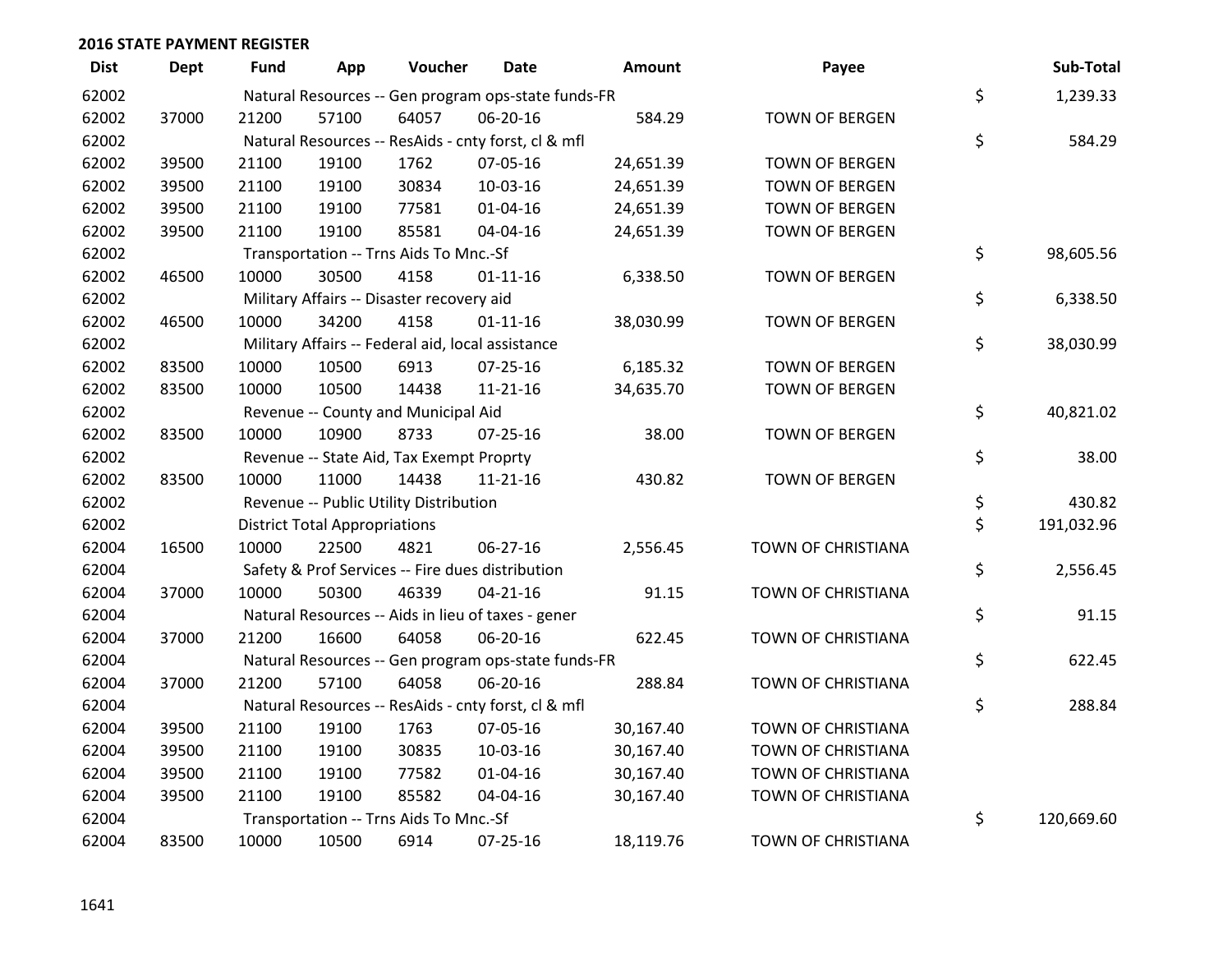| <b>Dist</b> | <b>Dept</b> | <b>Fund</b> | App                                  | Voucher                                             | Date           | <b>Amount</b> | Payee                  | Sub-Total        |
|-------------|-------------|-------------|--------------------------------------|-----------------------------------------------------|----------------|---------------|------------------------|------------------|
| 62004       | 83500       | 10000       | 10500                                | 14439                                               | $11 - 21 - 16$ | 38,651.53     | TOWN OF CHRISTIANA     |                  |
| 62004       |             |             |                                      | Revenue -- County and Municipal Aid                 |                |               |                        | \$<br>56,771.29  |
| 62004       | 83500       | 10000       | 10900                                | 8734                                                | $07 - 25 - 16$ | 2.00          | TOWN OF CHRISTIANA     |                  |
| 62004       |             |             |                                      | Revenue -- State Aid, Tax Exempt Proprty            |                |               |                        | \$<br>2.00       |
| 62004       | 83500       | 10000       | 11000                                | 14439                                               | $11 - 21 - 16$ | 2.23          | TOWN OF CHRISTIANA     |                  |
| 62004       |             |             |                                      | Revenue -- Public Utility Distribution              |                |               |                        | \$<br>2.23       |
| 62004       |             |             | <b>District Total Appropriations</b> |                                                     |                |               |                        | \$<br>181,004.01 |
| 62006       | 16500       | 10000       | 22500                                | 4822                                                | 06-27-16       | 1,876.09      | <b>TOWN OF CLINTON</b> |                  |
| 62006       |             |             |                                      | Safety & Prof Services -- Fire dues distribution    |                |               |                        | \$<br>1,876.09   |
| 62006       | 37000       | 21200       | 16600                                | 64059                                               | 06-20-16       | 576.04        | TOWN OF CLINTON        |                  |
| 62006       |             |             |                                      | Natural Resources -- Gen program ops-state funds-FR |                |               |                        | \$<br>576.04     |
| 62006       | 37000       | 21200       | 57100                                | 64059                                               | 06-20-16       | 273.45        | TOWN OF CLINTON        |                  |
| 62006       |             |             |                                      | Natural Resources -- ResAids - cnty forst, cl & mfl |                |               |                        | \$<br>273.45     |
| 62006       | 39500       | 21100       | 19100                                | 1764                                                | 07-05-16       | 30,839.01     | TOWN OF CLINTON        |                  |
| 62006       | 39500       | 21100       | 19100                                | 30836                                               | 10-03-16       | 30,839.01     | <b>TOWN OF CLINTON</b> |                  |
| 62006       | 39500       | 21100       | 19100                                | 77583                                               | $01 - 04 - 16$ | 30,839.01     | TOWN OF CLINTON        |                  |
| 62006       | 39500       | 21100       | 19100                                | 85583                                               | 04-04-16       | 30,839.01     | TOWN OF CLINTON        |                  |
| 62006       |             |             |                                      | Transportation -- Trns Aids To Mnc.-Sf              |                |               |                        | \$<br>123,356.04 |
| 62006       | 83500       | 10000       | 10500                                | 6915                                                | 07-25-16       | 23,237.85     | TOWN OF CLINTON        |                  |
| 62006       | 83500       | 10000       | 10500                                | 14440                                               | $11 - 21 - 16$ | 131,681.15    | TOWN OF CLINTON        |                  |
| 62006       |             |             |                                      | Revenue -- County and Municipal Aid                 |                |               |                        | \$<br>154,919.00 |
| 62006       | 83500       | 10000       | 10900                                | 8735                                                | $07 - 25 - 16$ | 7.00          | TOWN OF CLINTON        |                  |
| 62006       |             |             |                                      | Revenue -- State Aid, Tax Exempt Proprty            |                |               |                        | \$<br>7.00       |
| 62006       |             |             | <b>District Total Appropriations</b> |                                                     |                |               |                        | \$<br>281,007.62 |
| 62008       | 16500       | 10000       | 22500                                | 4823                                                | 06-27-16       | 2,336.48      | TOWN OF COON           |                  |
| 62008       |             |             |                                      | Safety & Prof Services -- Fire dues distribution    |                |               |                        | \$<br>2,336.48   |
| 62008       | 37000       | 10000       | 50300                                | 30744                                               | $02 - 17 - 16$ | 816.61        | TOWN OF COON           |                  |
| 62008       | 37000       | 10000       | 50300                                | 46350                                               | $04 - 21 - 16$ | 366.29        | TOWN OF COON           |                  |
| 62008       |             |             |                                      | Natural Resources -- Aids in lieu of taxes - gener  |                |               |                        | \$<br>1,182.90   |
| 62008       | 37000       | 21200       | 16600                                | 64060                                               | 06-20-16       | 1,804.27      | TOWN OF COON           |                  |
| 62008       |             |             |                                      | Natural Resources -- Gen program ops-state funds-FR |                |               |                        | \$<br>1,804.27   |
| 62008       | 37000       | 21200       | 57100                                | 64060                                               | 06-20-16       | 848.12        | TOWN OF COON           |                  |
| 62008       |             |             |                                      | Natural Resources -- ResAids - cnty forst, cl & mfl |                |               |                        | \$<br>848.12     |
| 62008       | 39500       | 21100       | 19100                                | 1765                                                | 07-05-16       | 31,070.22     | TOWN OF COON           |                  |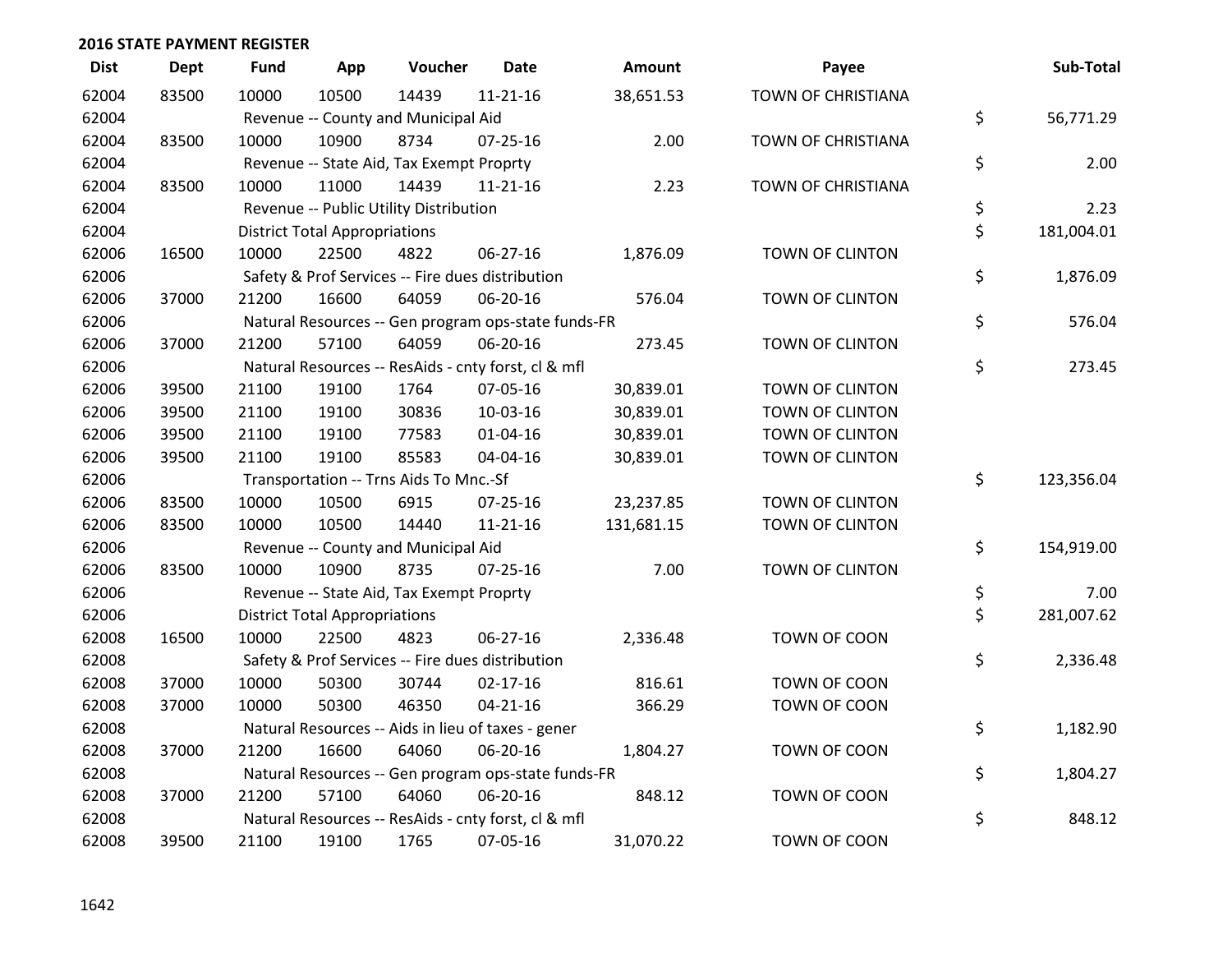| <b>Dist</b> | <b>Dept</b> | <b>Fund</b> | App                                  | Voucher                                  | Date                                                | <b>Amount</b>                                                | Payee                 | Sub-Total        |
|-------------|-------------|-------------|--------------------------------------|------------------------------------------|-----------------------------------------------------|--------------------------------------------------------------|-----------------------|------------------|
| 62008       | 39500       | 21100       | 19100                                | 30837                                    | 10-03-16                                            | 31,070.22                                                    | TOWN OF COON          |                  |
| 62008       | 39500       | 21100       | 19100                                | 77584                                    | 01-04-16                                            | 31,070.22                                                    | TOWN OF COON          |                  |
| 62008       | 39500       | 21100       | 19100                                | 85584                                    | 04-04-16                                            | 31,070.22                                                    | TOWN OF COON          |                  |
| 62008       |             |             |                                      | Transportation -- Trns Aids To Mnc.-Sf   |                                                     |                                                              |                       | \$<br>124,280.88 |
| 62008       | 83500       | 10000       | 10500                                | 6916                                     | 07-25-16                                            | 8,490.47                                                     | TOWN OF COON          |                  |
| 62008       | 83500       | 10000       | 10500                                | 14441                                    | $11 - 21 - 16$                                      | 48,112.69                                                    | TOWN OF COON          |                  |
| 62008       |             |             |                                      | Revenue -- County and Municipal Aid      |                                                     |                                                              |                       | \$<br>56,603.16  |
| 62008       | 83500       | 10000       | 10900                                | 8736                                     | $07 - 25 - 16$                                      | 52.00                                                        | TOWN OF COON          |                  |
| 62008       |             |             |                                      | Revenue -- State Aid, Tax Exempt Proprty |                                                     |                                                              |                       | \$<br>52.00      |
| 62008       |             |             | <b>District Total Appropriations</b> |                                          |                                                     |                                                              |                       | \$<br>187,107.81 |
| 62010       | 16500       | 10000       | 22500                                | 4824                                     | 06-27-16                                            | 1,224.92                                                     | <b>TOWN OF FOREST</b> |                  |
| 62010       |             |             |                                      |                                          | Safety & Prof Services -- Fire dues distribution    |                                                              |                       | \$<br>1,224.92   |
| 62010       | 37000       | 10000       | 50300                                | 30761                                    | $02 - 17 - 16$                                      | 1,872.37                                                     | <b>TOWN OF FOREST</b> |                  |
| 62010       | 37000       | 10000       | 50300                                | 46429                                    | $04 - 21 - 16$                                      | 757.99                                                       | <b>TOWN OF FOREST</b> |                  |
| 62010       |             |             |                                      |                                          | Natural Resources -- Aids in lieu of taxes - gener  |                                                              |                       | \$<br>2,630.36   |
| 62010       | 37000       | 21200       | 16600                                | 64061                                    | 06-20-16                                            | 858.24                                                       | <b>TOWN OF FOREST</b> |                  |
| 62010       |             |             |                                      |                                          | Natural Resources -- Gen program ops-state funds-FR |                                                              |                       | \$<br>858.24     |
| 62010       | 37000       | 21200       | 57100                                | 64061                                    | 06-20-16                                            | 462.67                                                       | <b>TOWN OF FOREST</b> |                  |
| 62010       |             |             |                                      |                                          | Natural Resources -- ResAids - cnty forst, cl & mfl |                                                              |                       | \$<br>462.67     |
| 62010       | 37000       | 21200       | 57900                                | 46428                                    | $04 - 21 - 16$                                      | 61.04                                                        | <b>TOWN OF FOREST</b> |                  |
| 62010       |             |             |                                      |                                          | Natural Resources -- Aids in lieu of taxes - sum s  |                                                              |                       | \$<br>61.04      |
| 62010       | 38500       | 21200       | 16200                                | 133                                      | $01 - 25 - 16$                                      | 105.16                                                       | TOWN OF FOREST        |                  |
| 62010       |             |             |                                      |                                          |                                                     | Kickapoo Reserve Mgmt Board -- Kickapoo valley reserve, aids |                       | \$<br>105.16     |
| 62010       | 39500       | 21100       | 19100                                | 1766                                     | 07-05-16                                            | 22,631.05                                                    | <b>TOWN OF FOREST</b> |                  |
| 62010       | 39500       | 21100       | 19100                                | 30838                                    | 10-03-16                                            | 22,631.07                                                    | <b>TOWN OF FOREST</b> |                  |
| 62010       | 39500       | 21100       | 19100                                | 77585                                    | 01-04-16                                            | 22,631.05                                                    | <b>TOWN OF FOREST</b> |                  |
| 62010       | 39500       | 21100       | 19100                                | 85585                                    | 04-04-16                                            | 22,631.05                                                    | TOWN OF FOREST        |                  |
| 62010       |             |             |                                      | Transportation -- Trns Aids To Mnc.-Sf   |                                                     |                                                              |                       | \$<br>90,524.22  |
| 62010       | 83500       | 10000       | 10500                                | 6917                                     | 07-25-16                                            | 8,256.31                                                     | <b>TOWN OF FOREST</b> |                  |
| 62010       | 83500       | 10000       | 10500                                | 14442                                    | $11 - 21 - 16$                                      | 40,796.74                                                    | <b>TOWN OF FOREST</b> |                  |
| 62010       |             |             |                                      | Revenue -- County and Municipal Aid      |                                                     |                                                              |                       | \$<br>49,053.05  |
| 62010       | 83500       | 10000       | 10900                                | 8737                                     | $07 - 25 - 16$                                      | 4.00                                                         | TOWN OF FOREST        |                  |
| 62010       |             |             |                                      | Revenue -- State Aid, Tax Exempt Proprty |                                                     |                                                              |                       | \$<br>4.00       |
| 62010       | 83500       | 10000       | 11000                                | 14442                                    | $11 - 21 - 16$                                      | 6,225.35                                                     | <b>TOWN OF FOREST</b> |                  |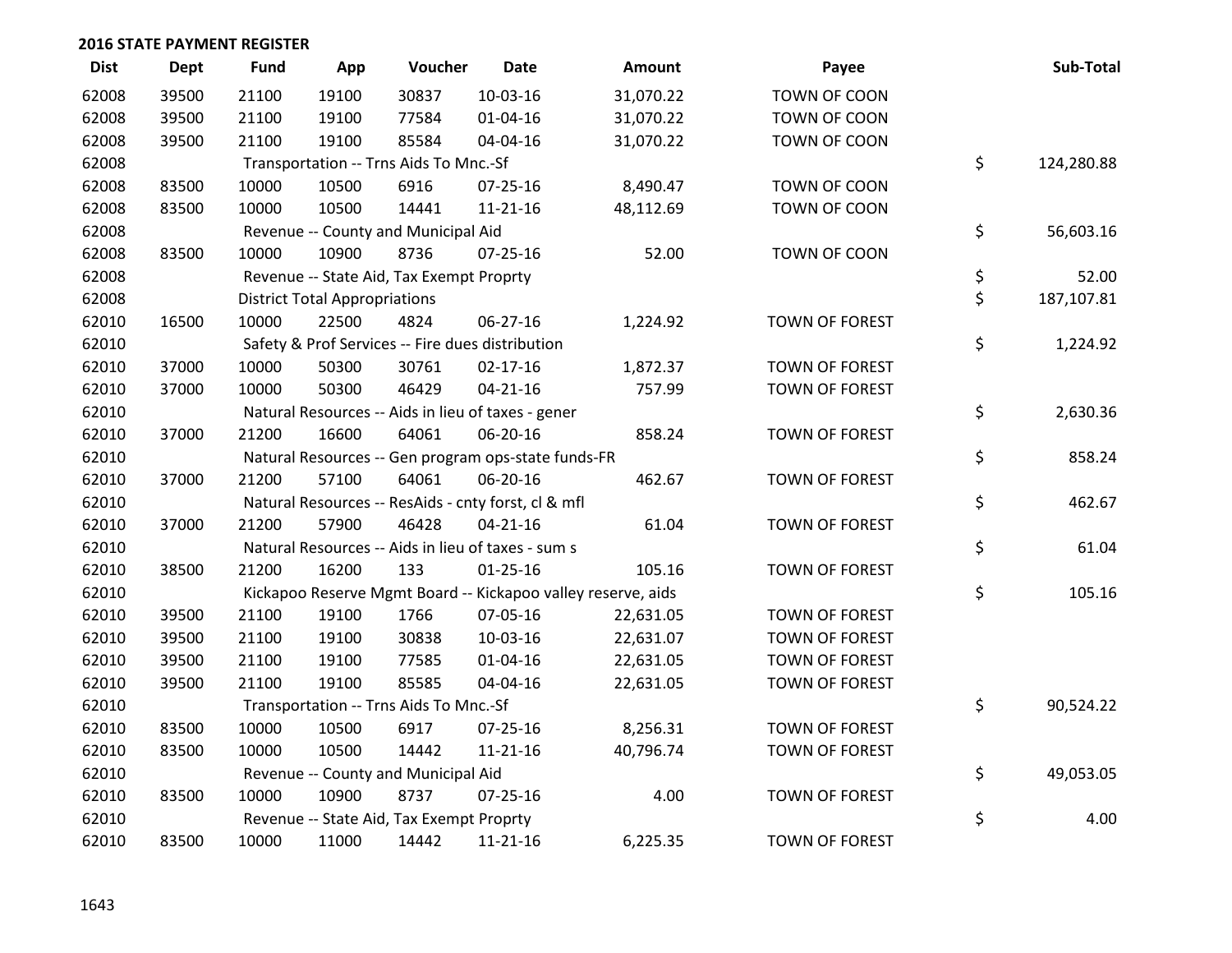| <b>Dist</b> | <b>Dept</b> | Fund  | App                                  | Voucher                                  | <b>Date</b>                                         | Amount    | Payee                   | Sub-Total        |
|-------------|-------------|-------|--------------------------------------|------------------------------------------|-----------------------------------------------------|-----------|-------------------------|------------------|
| 62010       |             |       |                                      | Revenue -- Public Utility Distribution   |                                                     |           |                         | \$<br>6,225.35   |
| 62010       |             |       | <b>District Total Appropriations</b> |                                          |                                                     |           |                         | \$<br>151,149.01 |
| 62012       | 16500       | 10000 | 22500                                | 4825                                     | 06-27-16                                            | 2,888.66  | <b>TOWN OF FRANKLIN</b> |                  |
| 62012       |             |       |                                      |                                          | Safety & Prof Services -- Fire dues distribution    |           |                         | \$<br>2,888.66   |
| 62012       | 37000       | 10000 | 50300                                | 29164                                    | $02 - 12 - 16$                                      | 10,442.13 | <b>TOWN OF FRANKLIN</b> |                  |
| 62012       | 37000       | 10000 | 50300                                | 46430                                    | $04 - 21 - 16$                                      | 92.94     | <b>TOWN OF FRANKLIN</b> |                  |
| 62012       |             |       |                                      |                                          | Natural Resources -- Aids in lieu of taxes - gener  |           |                         | \$<br>10,535.07  |
| 62012       | 37000       | 21200 | 16600                                | 64062                                    | 06-20-16                                            | 574.85    | <b>TOWN OF FRANKLIN</b> |                  |
| 62012       |             |       |                                      |                                          | Natural Resources -- Gen program ops-state funds-FR |           |                         | \$<br>574.85     |
| 62012       | 37000       | 21200 | 57100                                | 64062                                    | 06-20-16                                            | 288.71    | TOWN OF FRANKLIN        |                  |
| 62012       |             |       |                                      |                                          | Natural Resources -- ResAids - cnty forst, cl & mfl |           |                         | \$<br>288.71     |
| 62012       | 37000       | 21200 | 58900                                | 102705                                   | 11-18-16                                            | 1,068.98  | <b>TOWN OF FRANKLIN</b> |                  |
| 62012       |             |       |                                      |                                          | Natural Resources -- Resource aids - distribution o |           |                         | \$<br>1,068.98   |
| 62012       | 39500       | 21100 | 19100                                | 1767                                     | 07-05-16                                            | 36,244.92 | <b>TOWN OF FRANKLIN</b> |                  |
| 62012       | 39500       | 21100 | 19100                                | 30839                                    | 10-03-16                                            | 36,244.92 | <b>TOWN OF FRANKLIN</b> |                  |
| 62012       | 39500       | 21100 | 19100                                | 77586                                    | $01 - 04 - 16$                                      | 36,244.92 | <b>TOWN OF FRANKLIN</b> |                  |
| 62012       | 39500       | 21100 | 19100                                | 85586                                    | 04-04-16                                            | 36,244.92 | <b>TOWN OF FRANKLIN</b> |                  |
| 62012       |             |       |                                      | Transportation -- Trns Aids To Mnc.-Sf   |                                                     |           |                         | \$<br>144,979.68 |
| 62012       | 83500       | 10000 | 10500                                | 6918                                     | 07-25-16                                            | 7,881.74  | <b>TOWN OF FRANKLIN</b> |                  |
| 62012       | 83500       | 10000 | 10500                                | 14443                                    | 11-21-16                                            | 43,815.16 | <b>TOWN OF FRANKLIN</b> |                  |
| 62012       |             |       |                                      | Revenue -- County and Municipal Aid      |                                                     |           |                         | \$<br>51,696.90  |
| 62012       | 83500       | 10000 | 10900                                | 8738                                     | $07 - 25 - 16$                                      | 5.00      | <b>TOWN OF FRANKLIN</b> |                  |
| 62012       |             |       |                                      | Revenue -- State Aid, Tax Exempt Proprty |                                                     |           |                         | \$<br>5.00       |
| 62012       | 83500       | 10000 | 11000                                | 14443                                    | 11-21-16                                            | 881.49    | <b>TOWN OF FRANKLIN</b> |                  |
| 62012       |             |       |                                      | Revenue -- Public Utility Distribution   |                                                     |           |                         | \$<br>881.49     |
| 62012       | 83500       | 52100 | 36300                                | 3334                                     | 03-29-16                                            | 1,186.00  | <b>TOWN OF FRANKLIN</b> |                  |
| 62012       |             |       |                                      | Revenue -- Lottery & Gaming Credit       |                                                     |           |                         | \$<br>1,186.00   |
| 62012       |             |       | <b>District Total Appropriations</b> |                                          |                                                     |           |                         | \$<br>214,105.34 |
| 62014       | 16500       | 10000 | 22500                                | 4826                                     | 06-27-16                                            | 1,967.99  | <b>TOWN OF GENOA</b>    |                  |
| 62014       |             |       |                                      |                                          | Safety & Prof Services -- Fire dues distribution    |           |                         | \$<br>1,967.99   |
| 62014       | 37000       | 21200 | 16600                                | 64063                                    | 06-20-16                                            | 1,375.49  | <b>TOWN OF GENOA</b>    |                  |
| 62014       |             |       |                                      |                                          | Natural Resources -- Gen program ops-state funds-FR |           |                         | \$<br>1,375.49   |
| 62014       | 37000       | 21200 | 57100                                | 64063                                    | 06-20-16                                            | 628.67    | <b>TOWN OF GENOA</b>    |                  |
| 62014       |             |       |                                      |                                          | Natural Resources -- ResAids - cnty forst, cl & mfl |           |                         | \$<br>628.67     |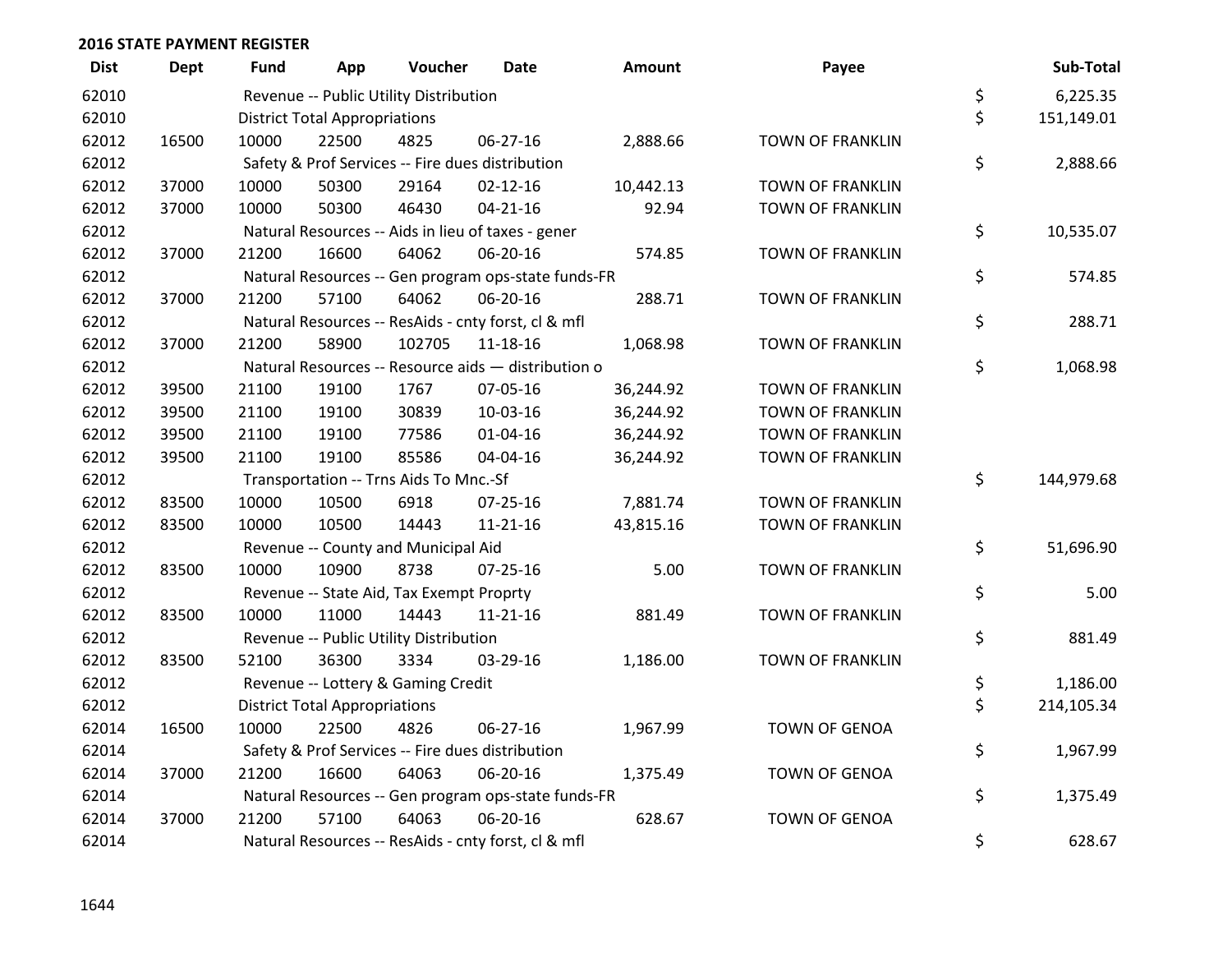| <b>Dist</b> | <b>Dept</b> | <b>Fund</b> | App                                  | Voucher                                             | <b>Date</b>    | Amount     | Payee                    | Sub-Total        |
|-------------|-------------|-------------|--------------------------------------|-----------------------------------------------------|----------------|------------|--------------------------|------------------|
| 62014       | 39500       | 21100       | 19100                                | 1768                                                | 07-05-16       | 31,741.83  | <b>TOWN OF GENOA</b>     |                  |
| 62014       | 39500       | 21100       | 19100                                | 30840                                               | 10-03-16       | 31,741.83  | <b>TOWN OF GENOA</b>     |                  |
| 62014       | 39500       | 21100       | 19100                                | 77587                                               | $01 - 04 - 16$ | 31,741.83  | <b>TOWN OF GENOA</b>     |                  |
| 62014       | 39500       | 21100       | 19100                                | 85587                                               | 04-04-16       | 31,741.83  | <b>TOWN OF GENOA</b>     |                  |
| 62014       |             |             |                                      | Transportation -- Trns Aids To Mnc.-Sf              |                |            |                          | \$<br>126,967.32 |
| 62014       | 46500       | 10000       | 30500                                | 14010                                               | 08-17-16       | 11,217.68  | <b>TOWN OF GENOA</b>     |                  |
| 62014       |             |             |                                      | Military Affairs -- Disaster recovery aid           |                |            |                          | \$<br>11,217.68  |
| 62014       | 46500       | 10000       | 34200                                | 14010                                               | 08-17-16       | 67,306.07  | <b>TOWN OF GENOA</b>     |                  |
| 62014       |             |             |                                      | Military Affairs -- Federal aid, local assistance   |                |            |                          | \$<br>67,306.07  |
| 62014       | 83500       | 10000       | 10500                                | 6919                                                | $07 - 25 - 16$ | 45,871.39  | <b>TOWN OF GENOA</b>     |                  |
| 62014       | 83500       | 10000       | 10500                                | 14444                                               | $11 - 21 - 16$ | 17,077.77  | <b>TOWN OF GENOA</b>     |                  |
| 62014       |             |             |                                      | Revenue -- County and Municipal Aid                 |                |            |                          | \$<br>62,949.16  |
| 62014       | 83500       | 10000       | 11000                                | 14444                                               | $11 - 21 - 16$ | 243,050.40 | <b>TOWN OF GENOA</b>     |                  |
| 62014       |             |             |                                      | Revenue -- Public Utility Distribution              |                |            |                          | \$<br>243,050.40 |
| 62014       | 83500       | 52100       | 36300                                | 3335                                                | 03-29-16       | 4,004.51   | <b>TOWN OF GENOA</b>     |                  |
| 62014       |             |             |                                      | Revenue -- Lottery & Gaming Credit                  |                |            |                          | \$<br>4,004.51   |
| 62014       |             |             | <b>District Total Appropriations</b> |                                                     |                |            |                          | \$<br>519,467.29 |
| 62016       | 16500       | 10000       | 22500                                | 4827                                                | 06-27-16       | 1,360.58   | TOWN OF GREENWOOD        |                  |
| 62016       |             |             |                                      | Safety & Prof Services -- Fire dues distribution    |                |            |                          | \$<br>1,360.58   |
| 62016       | 37000       | 21200       | 16600                                | 64064                                               | 06-20-16       | 1,532.52   | TOWN OF GREENWOOD        |                  |
| 62016       |             |             |                                      | Natural Resources -- Gen program ops-state funds-FR |                |            |                          | \$<br>1,532.52   |
| 62016       | 37000       | 21200       | 57100                                | 64064                                               | 06-20-16       | 705.98     | TOWN OF GREENWOOD        |                  |
| 62016       |             |             |                                      | Natural Resources -- ResAids - cnty forst, cl & mfl |                |            |                          | \$<br>705.98     |
| 62016       | 37000       | 21200       | 58900                                | 102706                                              | 11-18-16       | 984.60     | TOWN OF GREENWOOD        |                  |
| 62016       |             |             |                                      | Natural Resources -- Resource aids - distribution o |                |            |                          | \$<br>984.60     |
| 62016       | 39500       | 21100       | 19100                                | 1769                                                | 07-05-16       | 20,781.37  | TOWN OF GREENWOOD        |                  |
| 62016       | 39500       | 21100       | 19100                                | 30841                                               | 10-03-16       | 20,781.39  | TOWN OF GREENWOOD        |                  |
| 62016       | 39500       | 21100       | 19100                                | 77588                                               | $01 - 04 - 16$ | 20,781.37  | TOWN OF GREENWOOD        |                  |
| 62016       | 39500       | 21100       | 19100                                | 85588                                               | 04-04-16       | 20,781.37  | <b>TOWN OF GREENWOOD</b> |                  |
| 62016       |             |             |                                      | Transportation -- Trns Aids To Mnc.-Sf              |                |            |                          | \$<br>83,125.50  |
| 62016       | 83500       | 10000       | 10500                                | 6920                                                | 07-25-16       | 8,304.34   | TOWN OF GREENWOOD        |                  |
| 62016       | 83500       | 10000       | 10500                                | 14445                                               | $11 - 21 - 16$ | 29,962.24  | TOWN OF GREENWOOD        |                  |
| 62016       |             |             |                                      | Revenue -- County and Municipal Aid                 |                |            |                          | \$<br>38,266.58  |
| 62016       | 83500       | 10000       | 10900                                | 8739                                                | 07-25-16       | 4.00       | <b>TOWN OF GREENWOOD</b> |                  |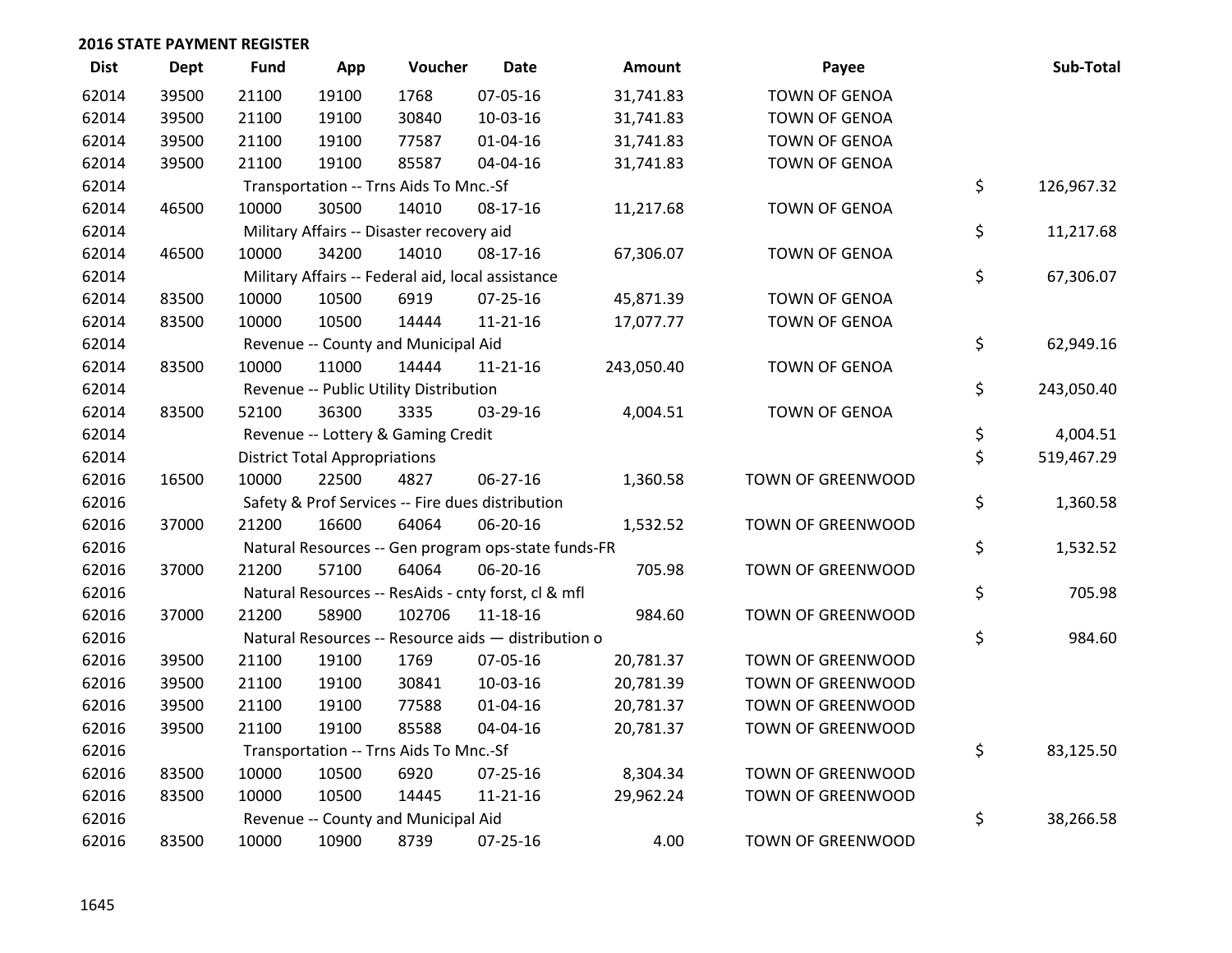| <b>Dist</b> | <b>Dept</b> | <b>Fund</b> | App                                  | Voucher                                             | <b>Date</b>    | <b>Amount</b> | Payee                  | Sub-Total        |
|-------------|-------------|-------------|--------------------------------------|-----------------------------------------------------|----------------|---------------|------------------------|------------------|
| 62016       |             |             |                                      | Revenue -- State Aid, Tax Exempt Proprty            |                |               |                        | \$<br>4.00       |
| 62016       | 83500       | 10000       | 11000                                | 14445                                               | $11 - 21 - 16$ | 332.70        | TOWN OF GREENWOOD      |                  |
| 62016       |             |             |                                      | Revenue -- Public Utility Distribution              |                |               |                        | \$<br>332.70     |
| 62016       |             |             | <b>District Total Appropriations</b> |                                                     |                |               |                        | \$<br>126,312.46 |
| 62018       | 16500       | 10000       | 22500                                | 4828                                                | 06-27-16       | 2,777.05      | <b>TOWN OF HAMBURG</b> |                  |
| 62018       |             |             |                                      | Safety & Prof Services -- Fire dues distribution    |                |               |                        | \$<br>2,777.05   |
| 62018       | 37000       | 10000       | 50300                                | 30768                                               | $02 - 17 - 16$ | 776.80        | TOWN OF HAMBURG        |                  |
| 62018       |             |             |                                      | Natural Resources -- Aids in lieu of taxes - gener  |                |               |                        | \$<br>776.80     |
| 62018       | 37000       | 21200       | 16600                                | 64065                                               | 06-20-16       | 1,962.68      | <b>TOWN OF HAMBURG</b> |                  |
| 62018       |             |             |                                      | Natural Resources -- Gen program ops-state funds-FR |                |               |                        | \$<br>1,962.68   |
| 62018       | 37000       | 21200       | 57100                                | 64065                                               | 06-20-16       | 931.92        | <b>TOWN OF HAMBURG</b> |                  |
| 62018       |             |             |                                      | Natural Resources -- ResAids - cnty forst, cl & mfl |                |               |                        | \$<br>931.92     |
| 62018       | 39500       | 21100       | 19100                                | 1770                                                | 07-05-16       | 23,732.05     | <b>TOWN OF HAMBURG</b> |                  |
| 62018       | 39500       | 21100       | 19100                                | 30842                                               | 10-03-16       | 23,732.07     | <b>TOWN OF HAMBURG</b> |                  |
| 62018       | 39500       | 21100       | 19100                                | 77589                                               | $01 - 04 - 16$ | 23,732.05     | TOWN OF HAMBURG        |                  |
| 62018       | 39500       | 21100       | 19100                                | 85589                                               | 04-04-16       | 23,732.05     | <b>TOWN OF HAMBURG</b> |                  |
| 62018       |             |             |                                      | Transportation -- Trns Aids To Mnc.-Sf              |                |               |                        | \$<br>94,928.22  |
| 62018       | 83500       | 10000       | 10500                                | 6921                                                | 07-25-16       | 6,671.13      | TOWN OF HAMBURG        |                  |
| 62018       | 83500       | 10000       | 10500                                | 14446                                               | $11 - 21 - 16$ | 37,323.59     | <b>TOWN OF HAMBURG</b> |                  |
| 62018       |             |             |                                      | Revenue -- County and Municipal Aid                 |                |               |                        | \$<br>43,994.72  |
| 62018       | 83500       | 10000       | 10900                                | 8740                                                | $07 - 25 - 16$ | 95.00         | <b>TOWN OF HAMBURG</b> |                  |
| 62018       |             |             |                                      | Revenue -- State Aid, Tax Exempt Proprty            |                |               |                        | \$<br>95.00      |
| 62018       | 83500       | 10000       | 11000                                | 14446                                               | $11 - 21 - 16$ | 505.60        | <b>TOWN OF HAMBURG</b> |                  |
| 62018       |             |             |                                      | Revenue -- Public Utility Distribution              |                |               |                        | \$<br>505.60     |
| 62018       |             |             | <b>District Total Appropriations</b> |                                                     |                |               |                        | \$<br>145,971.99 |
| 62020       | 16500       | 10000       | 22500                                | 4829                                                | 06-27-16       | 2,039.22      | <b>TOWN OF HARMONY</b> |                  |
| 62020       |             |             |                                      | Safety & Prof Services -- Fire dues distribution    |                |               |                        | \$<br>2,039.22   |
| 62020       | 37000       | 10000       | 50300                                | 30769                                               | $02 - 17 - 16$ | 1,614.55      | <b>TOWN OF HARMONY</b> |                  |
| 62020       | 37000       | 10000       | 50300                                | 30770                                               | $02 - 17 - 16$ | 3,338.91      | <b>TOWN OF HARMONY</b> |                  |
| 62020       | 37000       | 10000       | 50300                                | 46457                                               | $04 - 21 - 16$ | 20.01         | <b>TOWN OF HARMONY</b> |                  |
| 62020       |             |             |                                      | Natural Resources -- Aids in lieu of taxes - gener  |                |               |                        | \$<br>4,973.47   |
| 62020       | 37000       | 21200       | 16600                                | 64066                                               | 06-20-16       | 2,805.93      | <b>TOWN OF HARMONY</b> |                  |
| 62020       |             |             |                                      | Natural Resources -- Gen program ops-state funds-FR |                |               |                        | \$<br>2,805.93   |
| 62020       | 37000       | 21200       | 57100                                | 64066                                               | 06-20-16       | 1,402.70      | <b>TOWN OF HARMONY</b> |                  |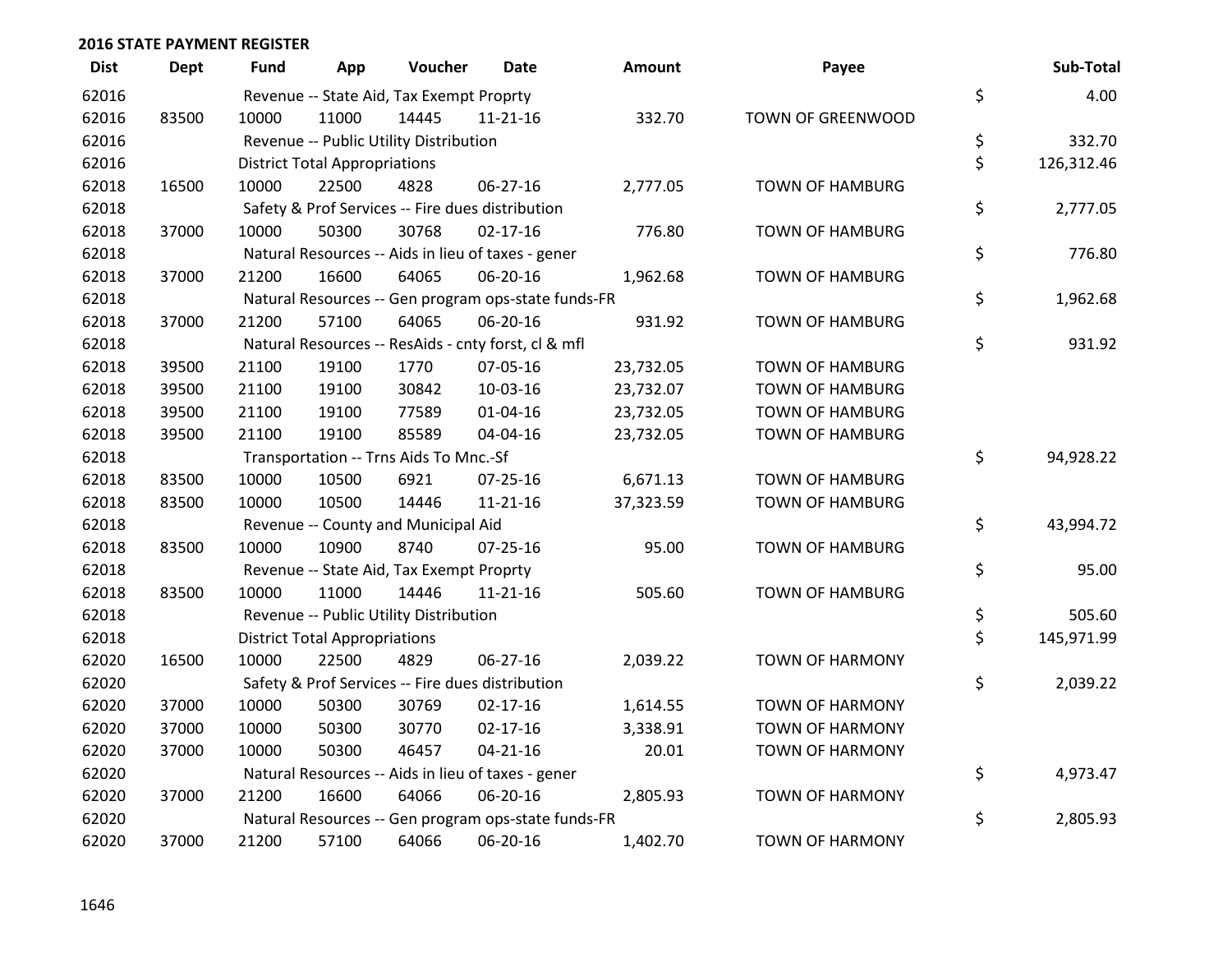| <b>Dist</b> | <b>Dept</b> | <b>Fund</b> | App                                  | Voucher                                  | <b>Date</b>                                         | <b>Amount</b> | Payee                    | Sub-Total        |
|-------------|-------------|-------------|--------------------------------------|------------------------------------------|-----------------------------------------------------|---------------|--------------------------|------------------|
| 62020       |             |             |                                      |                                          | Natural Resources -- ResAids - cnty forst, cl & mfl |               |                          | \$<br>1,402.70   |
| 62020       | 37000       | 21200       | 58900                                | 102707                                   | 11-18-16                                            | 1,150.22      | TOWN OF HARMONY          |                  |
| 62020       |             |             |                                      |                                          | Natural Resources -- Resource aids - distribution o |               |                          | \$<br>1,150.22   |
| 62020       | 39500       | 21100       | 19100                                | 1771                                     | 07-05-16                                            | 28,774.63     | <b>TOWN OF HARMONY</b>   |                  |
| 62020       | 39500       | 21100       | 19100                                | 30843                                    | 10-03-16                                            | 28,774.65     | <b>TOWN OF HARMONY</b>   |                  |
| 62020       | 39500       | 21100       | 19100                                | 77590                                    | $01 - 04 - 16$                                      | 28,774.63     | <b>TOWN OF HARMONY</b>   |                  |
| 62020       | 39500       | 21100       | 19100                                | 85590                                    | 04-04-16                                            | 28,774.63     | <b>TOWN OF HARMONY</b>   |                  |
| 62020       |             |             |                                      | Transportation -- Trns Aids To Mnc.-Sf   |                                                     |               |                          | \$<br>115,098.54 |
| 62020       | 83500       | 10000       | 10500                                | 6922                                     | $07 - 25 - 16$                                      | 4,823.11      | <b>TOWN OF HARMONY</b>   |                  |
| 62020       | 83500       | 10000       | 10500                                | 14447                                    | $11 - 21 - 16$                                      | 27,330.98     | <b>TOWN OF HARMONY</b>   |                  |
| 62020       |             |             |                                      | Revenue -- County and Municipal Aid      |                                                     |               |                          | \$<br>32,154.09  |
| 62020       | 83500       | 10000       | 10900                                | 8741                                     | $07 - 25 - 16$                                      | 76.00         | <b>TOWN OF HARMONY</b>   |                  |
| 62020       |             |             |                                      | Revenue -- State Aid, Tax Exempt Proprty |                                                     |               |                          | \$<br>76.00      |
| 62020       |             |             | <b>District Total Appropriations</b> |                                          |                                                     |               |                          | \$<br>159,700.17 |
| 62022       | 16500       | 10000       | 22500                                | 4830                                     | 06-27-16                                            | 2,012.70      | <b>TOWN OF HILLSBORO</b> |                  |
| 62022       |             |             |                                      |                                          | Safety & Prof Services -- Fire dues distribution    |               |                          | \$<br>2,012.70   |
| 62022       | 37000       | 10000       | 50300                                | 46462                                    | $04 - 21 - 16$                                      | 14.11         | TOWN OF HILLSBORO        |                  |
| 62022       |             |             |                                      |                                          | Natural Resources -- Aids in lieu of taxes - gener  |               |                          | \$<br>14.11      |
| 62022       | 37000       | 21200       | 16600                                | 64067                                    | 06-20-16                                            | 743.65        | TOWN OF HILLSBORO        |                  |
| 62022       |             |             |                                      |                                          | Natural Resources -- Gen program ops-state funds-FR |               |                          | \$<br>743.65     |
| 62022       | 37000       | 21200       | 57100                                | 64067                                    | 06-20-16                                            | 380.76        | TOWN OF HILLSBORO        |                  |
| 62022       |             |             |                                      |                                          | Natural Resources -- ResAids - cnty forst, cl & mfl |               |                          | \$<br>380.76     |
| 62022       | 37000       | 21200       | 58900                                | 102708                                   | 11-18-16                                            | 567.60        | TOWN OF HILLSBORO        |                  |
| 62022       |             |             |                                      |                                          | Natural Resources -- Resource aids - distribution o |               |                          | \$<br>567.60     |
| 62022       | 39500       | 21100       | 19100                                | 1772                                     | 07-05-16                                            | 22,966.86     | <b>TOWN OF HILLSBORO</b> |                  |
| 62022       | 39500       | 21100       | 19100                                | 30844                                    | 10-03-16                                            | 22,966.86     | <b>TOWN OF HILLSBORO</b> |                  |
| 62022       | 39500       | 21100       | 19100                                | 77591                                    | $01 - 04 - 16$                                      | 22,966.86     | TOWN OF HILLSBORO        |                  |
| 62022       | 39500       | 21100       | 19100                                | 85591                                    | 04-04-16                                            | 22,966.86     | TOWN OF HILLSBORO        |                  |
| 62022       |             |             |                                      | Transportation -- Trns Aids To Mnc.-Sf   |                                                     |               |                          | \$<br>91,867.44  |
| 62022       | 39500       | 21100       | 27800                                | 88023                                    | $07 - 14 - 16$                                      | 31,161.24     | TREAS TN HILLSBORO       |                  |
| 62022       |             |             |                                      | Transportation -- Loc Rd Imp Prg St Fd   |                                                     |               |                          | \$<br>31,161.24  |
| 62022       | 83500       | 10000       | 10500                                | 6923                                     | 07-25-16                                            | 8,620.08      | TOWN OF HILLSBORO        |                  |
| 62022       | 83500       | 10000       | 10500                                | 14448                                    | $11 - 21 - 16$                                      | 48,029.43     | TOWN OF HILLSBORO        |                  |
| 62022       |             |             |                                      | Revenue -- County and Municipal Aid      |                                                     |               |                          | \$<br>56,649.51  |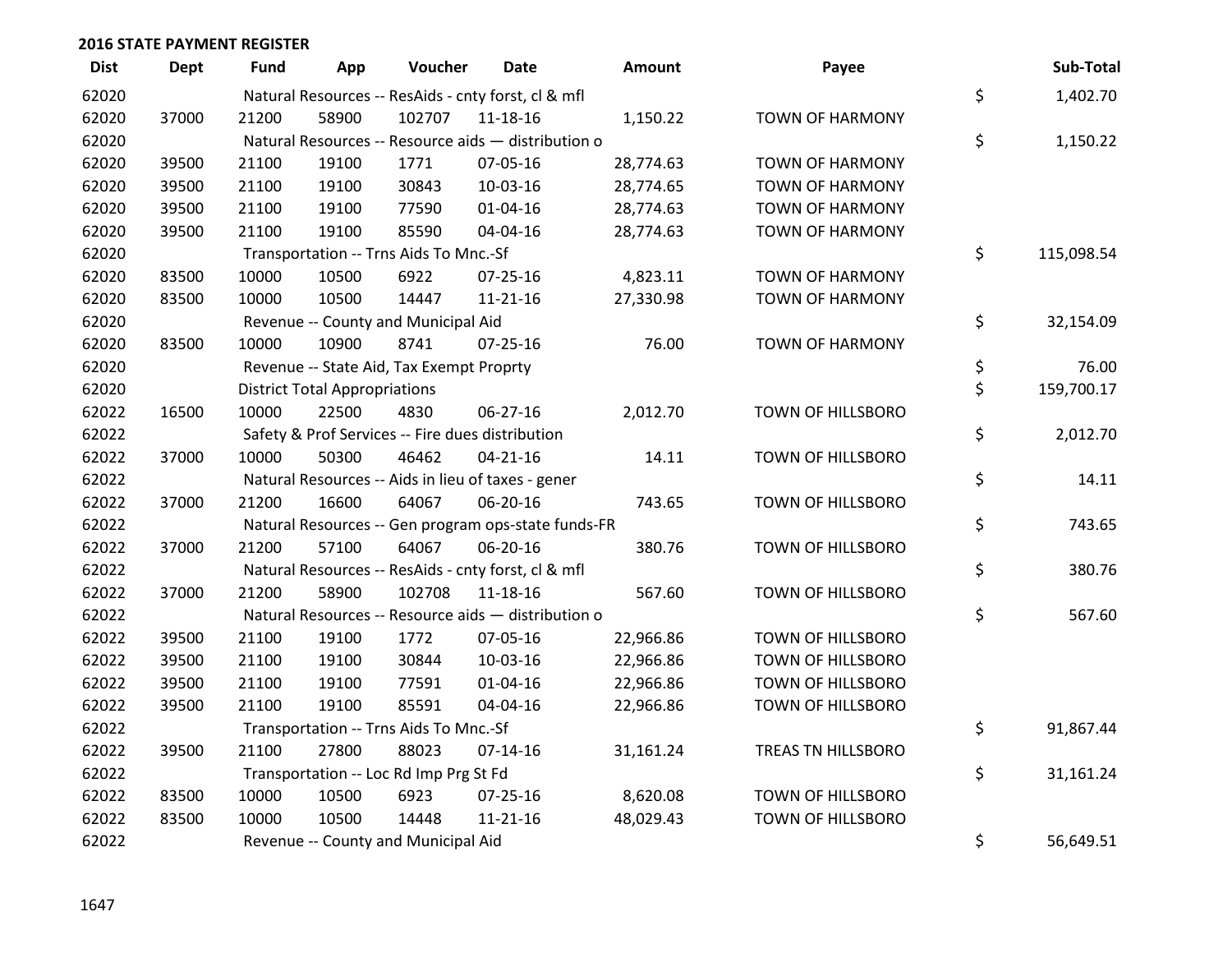| <b>Dist</b> | <b>Dept</b> | <b>Fund</b> | App                                  | Voucher                                             | Date           | <b>Amount</b> | Payee                    | Sub-Total        |
|-------------|-------------|-------------|--------------------------------------|-----------------------------------------------------|----------------|---------------|--------------------------|------------------|
| 62022       | 83500       | 10000       | 10900                                | 8742                                                | $07 - 25 - 16$ | 775.00        | <b>TOWN OF HILLSBORO</b> |                  |
| 62022       |             |             |                                      | Revenue -- State Aid, Tax Exempt Proprty            |                |               |                          | \$<br>775.00     |
| 62022       | 83500       | 10000       | 11000                                | 14448                                               | $11 - 21 - 16$ | 931.60        | TOWN OF HILLSBORO        |                  |
| 62022       |             |             |                                      | Revenue -- Public Utility Distribution              |                |               |                          | \$<br>931.60     |
| 62022       | 83500       | 52100       | 36300                                | 3336                                                | 03-29-16       | 1,296.96      | TOWN OF HILLSBORO        |                  |
| 62022       |             |             |                                      | Revenue -- Lottery & Gaming Credit                  |                |               |                          | \$<br>1,296.96   |
| 62022       |             |             | <b>District Total Appropriations</b> |                                                     |                |               |                          | \$<br>186,400.57 |
| 62024       | 16500       | 10000       | 22500                                | 4831                                                | 06-27-16       | 3,145.63      | TOWN OF JEFFERSON        |                  |
| 62024       |             |             |                                      | Safety & Prof Services -- Fire dues distribution    |                |               |                          | \$<br>3,145.63   |
| 62024       | 37000       | 21200       | 16600                                | 64068                                               | 06-20-16       | 1,252.80      | TOWN OF JEFFERSON        |                  |
| 62024       |             |             |                                      | Natural Resources -- Gen program ops-state funds-FR |                |               |                          | \$<br>1,252.80   |
| 62024       | 37000       | 21200       | 57100                                | 64068                                               | 06-20-16       | 837.20        | TOWN OF JEFFERSON        |                  |
| 62024       |             |             |                                      | Natural Resources -- ResAids - cnty forst, cl & mfl |                |               |                          | \$<br>837.20     |
| 62024       | 39500       | 21100       | 19100                                | 1773                                                | 07-05-16       | 39,718.57     | TOWN OF JEFFERSON        |                  |
| 62024       | 39500       | 21100       | 19100                                | 30845                                               | 10-03-16       | 39,718.59     | TOWN OF JEFFERSON        |                  |
| 62024       | 39500       | 21100       | 19100                                | 77592                                               | $01 - 04 - 16$ | 39,718.57     | TOWN OF JEFFERSON        |                  |
| 62024       | 39500       | 21100       | 19100                                | 85592                                               | 04-04-16       | 39,718.57     | TOWN OF JEFFERSON        |                  |
| 62024       |             |             |                                      | Transportation -- Trns Aids To Mnc.-Sf              |                |               |                          | \$<br>158,874.30 |
| 62024       | 83500       | 10000       | 10500                                | 6924                                                | $07 - 25 - 16$ | 5,742.79      | TOWN OF JEFFERSON        |                  |
| 62024       | 83500       | 10000       | 10500                                | 14449                                               | $11 - 21 - 16$ | 31,295.23     | TOWN OF JEFFERSON        |                  |
| 62024       |             |             |                                      | Revenue -- County and Municipal Aid                 |                |               |                          | \$<br>37,038.02  |
| 62024       | 83500       | 10000       | 10900                                | 8743                                                | $07 - 25 - 16$ | 10.00         | TOWN OF JEFFERSON        |                  |
| 62024       |             |             |                                      | Revenue -- State Aid, Tax Exempt Proprty            |                |               |                          | \$<br>10.00      |
| 62024       | 83500       | 10000       | 11000                                | 14449                                               | $11 - 21 - 16$ | 1,293.56      | TOWN OF JEFFERSON        |                  |
| 62024       |             |             |                                      | Revenue -- Public Utility Distribution              |                |               |                          | \$<br>1,293.56   |
| 62024       |             |             | <b>District Total Appropriations</b> |                                                     |                |               |                          | \$<br>202,451.51 |
| 62026       | 16500       | 10000       | 22500                                | 4832                                                | 06-27-16       | 1,322.77      | TOWN OF KICKAPOO         |                  |
| 62026       |             |             |                                      | Safety & Prof Services -- Fire dues distribution    |                |               |                          | \$<br>1,322.77   |
| 62026       | 37000       | 10000       | 50300                                | 30774                                               | $02 - 17 - 16$ | 777.21        | <b>TOWN OF KICKAPOO</b>  |                  |
| 62026       |             |             |                                      | Natural Resources -- Aids in lieu of taxes - gener  |                |               |                          | \$<br>777.21     |
| 62026       | 37000       | 21200       | 16600                                | 64069                                               | 06-20-16       | 2,054.66      | TOWN OF KICKAPOO         |                  |
| 62026       |             |             |                                      | Natural Resources -- Gen program ops-state funds-FR |                |               |                          | \$<br>2,054.66   |
| 62026       | 37000       | 21200       | 57100                                | 64069                                               | 06-20-16       | 973.45        | <b>TOWN OF KICKAPOO</b>  |                  |
| 62026       |             |             |                                      | Natural Resources -- ResAids - cnty forst, cl & mfl |                |               |                          | \$<br>973.45     |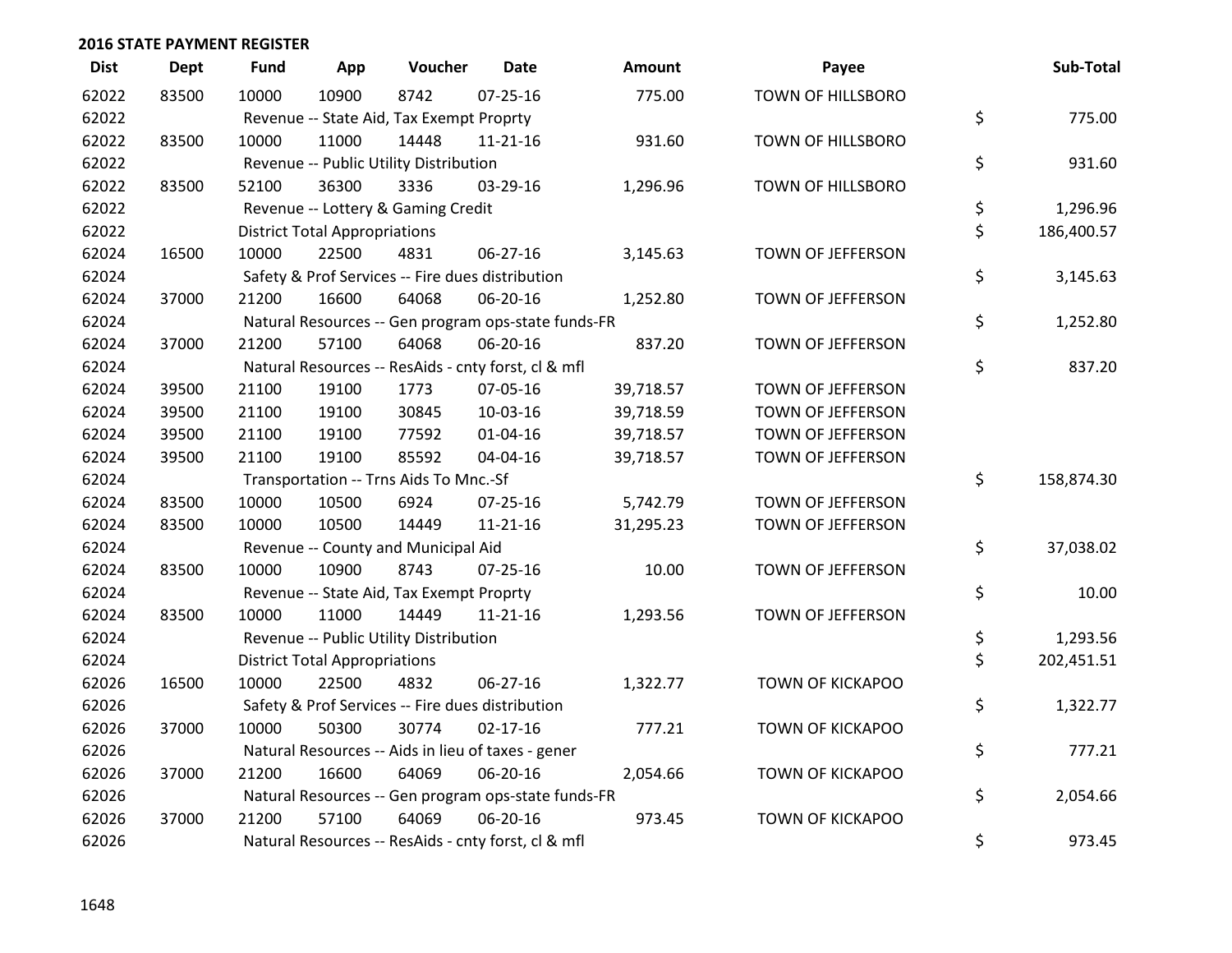| <b>Dist</b> | <b>Dept</b> | <b>Fund</b> | App                                  | Voucher                                | <b>Date</b>                                         | Amount    | Payee                   | Sub-Total        |
|-------------|-------------|-------------|--------------------------------------|----------------------------------------|-----------------------------------------------------|-----------|-------------------------|------------------|
| 62026       | 39500       | 21100       | 19100                                | 1774                                   | 07-05-16                                            | 28,796.65 | <b>TOWN OF KICKAPOO</b> |                  |
| 62026       | 39500       | 21100       | 19100                                | 30846                                  | 10-03-16                                            | 28,796.67 | TOWN OF KICKAPOO        |                  |
| 62026       | 39500       | 21100       | 19100                                | 77593                                  | $01 - 04 - 16$                                      | 28,796.65 | TOWN OF KICKAPOO        |                  |
| 62026       | 39500       | 21100       | 19100                                | 85593                                  | 04-04-16                                            | 28,796.65 | TOWN OF KICKAPOO        |                  |
| 62026       |             |             |                                      | Transportation -- Trns Aids To Mnc.-Sf |                                                     |           |                         | \$<br>115,186.62 |
| 62026       | 83500       | 10000       | 10500                                | 6925                                   | $07 - 25 - 16$                                      | 4,263.92  | TOWN OF KICKAPOO        |                  |
| 62026       | 83500       | 10000       | 10500                                | 14450                                  | $11 - 21 - 16$                                      | 24,162.23 | <b>TOWN OF KICKAPOO</b> |                  |
| 62026       |             |             |                                      | Revenue -- County and Municipal Aid    |                                                     |           |                         | \$<br>28,426.15  |
| 62026       |             |             | <b>District Total Appropriations</b> |                                        |                                                     |           |                         | \$<br>148,740.86 |
| 62028       | 16500       | 10000       | 22500                                | 4833                                   | 06-27-16                                            | 900.16    | TOWN OF LIBERTY         |                  |
| 62028       |             |             |                                      |                                        | Safety & Prof Services -- Fire dues distribution    |           |                         | \$<br>900.16     |
| 62028       | 37000       | 10000       | 50300                                | 28955                                  | $02 - 12 - 16$                                      | 1,802.36  | TOWN OF LIBERTY         |                  |
| 62028       |             |             |                                      |                                        | Natural Resources -- Aids in lieu of taxes - gener  |           |                         | \$<br>1,802.36   |
| 62028       | 37000       | 21200       | 16600                                | 64070                                  | 06-20-16                                            | 1,108.05  | <b>TOWN OF LIBERTY</b>  |                  |
| 62028       |             |             |                                      |                                        | Natural Resources -- Gen program ops-state funds-FR |           |                         | \$<br>1,108.05   |
| 62028       | 37000       | 21200       | 57100                                | 64070                                  | 06-20-16                                            | 512.31    | <b>TOWN OF LIBERTY</b>  |                  |
| 62028       |             |             |                                      |                                        | Natural Resources -- ResAids - cnty forst, cl & mfl |           |                         | \$<br>512.31     |
| 62028       | 37000       | 21200       | 58900                                | 102709                                 | 11-18-16                                            | 929.57    | <b>TOWN OF LIBERTY</b>  |                  |
| 62028       |             |             |                                      |                                        | Natural Resources -- Resource aids - distribution o |           |                         | \$<br>929.57     |
| 62028       | 37000       | 27400       | 67000                                | 55590                                  | 05-27-16                                            | 633.32    | <b>TOWN OF LIBERTY</b>  |                  |
| 62028       |             |             |                                      |                                        | Natural Resources -- Fin asst for responsible units |           |                         | \$<br>633.32     |
| 62028       | 39500       | 21100       | 19100                                | 1775                                   | 07-05-16                                            | 10,316.37 | <b>TOWN OF LIBERTY</b>  |                  |
| 62028       | 39500       | 21100       | 19100                                | 30847                                  | 10-03-16                                            | 10,316.37 | <b>TOWN OF LIBERTY</b>  |                  |
| 62028       | 39500       | 21100       | 19100                                | 77594                                  | 01-04-16                                            | 10,316.37 | <b>TOWN OF LIBERTY</b>  |                  |
| 62028       | 39500       | 21100       | 19100                                | 85594                                  | 04-04-16                                            | 10,316.37 | <b>TOWN OF LIBERTY</b>  |                  |
| 62028       |             |             |                                      | Transportation -- Trns Aids To Mnc.-Sf |                                                     |           |                         | \$<br>41,265.48  |
| 62028       | 83500       | 10000       | 10500                                | 6926                                   | 07-25-16                                            | 1,791.47  | <b>TOWN OF LIBERTY</b>  |                  |
| 62028       | 83500       | 10000       | 10500                                | 14451                                  | $11 - 21 - 16$                                      | 9,807.79  | <b>TOWN OF LIBERTY</b>  |                  |
| 62028       |             |             |                                      | Revenue -- County and Municipal Aid    |                                                     |           |                         | \$<br>11,599.26  |
| 62028       | 83500       | 10000       | 11000                                | 14451                                  | 11-21-16                                            | 357.46    | <b>TOWN OF LIBERTY</b>  |                  |
| 62028       |             |             |                                      | Revenue -- Public Utility Distribution |                                                     |           |                         | \$<br>357.46     |
| 62028       |             |             | <b>District Total Appropriations</b> |                                        |                                                     |           |                         | \$<br>59,107.97  |
| 62030       | 16500       | 10000       | 22500                                | 5252                                   | 07-07-16                                            | 966.89    | <b>TOWN OF STARK</b>    |                  |
| 62030       |             |             |                                      |                                        | Safety & Prof Services -- Fire dues distribution    |           |                         | \$<br>966.89     |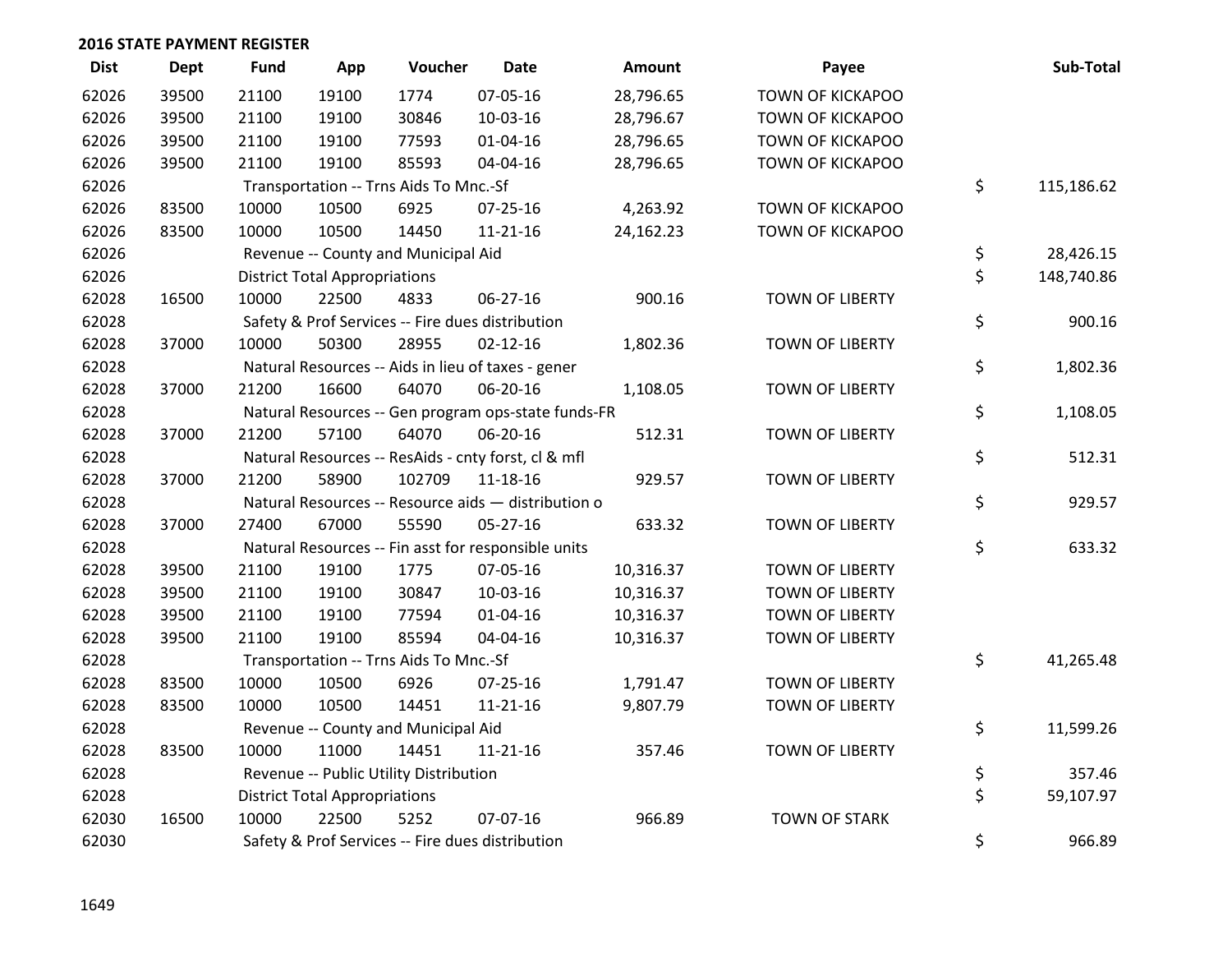| <b>Dist</b> | <b>Dept</b> | <b>Fund</b> | App                                  | Voucher                                             | <b>Date</b>    | Amount                                                       | Payee                   | Sub-Total        |
|-------------|-------------|-------------|--------------------------------------|-----------------------------------------------------|----------------|--------------------------------------------------------------|-------------------------|------------------|
| 62030       | 37000       | 21200       | 16600                                | 64071                                               | 06-20-16       | 1,948.11                                                     | <b>TOWN OF STARK</b>    |                  |
| 62030       |             |             |                                      | Natural Resources -- Gen program ops-state funds-FR |                |                                                              |                         | \$<br>1,948.11   |
| 62030       | 37000       | 21200       | 57100                                | 64071                                               | 06-20-16       | 882.94                                                       | <b>TOWN OF STARK</b>    |                  |
| 62030       |             |             |                                      | Natural Resources -- ResAids - cnty forst, cl & mfl |                |                                                              |                         | \$<br>882.94     |
| 62030       | 37000       | 21200       | 58900                                | 102710                                              | $11 - 18 - 16$ | 1,272.95                                                     | <b>TOWN OF STARK</b>    |                  |
| 62030       |             |             |                                      | Natural Resources -- Resource aids - distribution o |                |                                                              |                         | \$<br>1,272.95   |
| 62030       | 38500       | 21200       | 16200                                | 126                                                 | $01 - 26 - 16$ | 180,791.49                                                   | <b>TOWN OF STARK</b>    |                  |
| 62030       |             |             |                                      |                                                     |                | Kickapoo Reserve Mgmt Board -- Kickapoo valley reserve, aids |                         | \$<br>180,791.49 |
| 62030       | 39500       | 21100       | 19100                                | 1776                                                | 07-05-16       | 20,957.53                                                    | <b>TOWN OF STARK</b>    |                  |
| 62030       | 39500       | 21100       | 19100                                | 30848                                               | 10-03-16       | 20,957.55                                                    | <b>TOWN OF STARK</b>    |                  |
| 62030       | 39500       | 21100       | 19100                                | 77595                                               | 01-04-16       | 20,957.53                                                    | <b>TOWN OF STARK</b>    |                  |
| 62030       | 39500       | 21100       | 19100                                | 85595                                               | 04-04-16       | 20,957.53                                                    | <b>TOWN OF STARK</b>    |                  |
| 62030       |             |             |                                      | Transportation -- Trns Aids To Mnc.-Sf              |                |                                                              |                         | \$<br>83,830.14  |
| 62030       | 83500       | 10000       | 10500                                | 6927                                                | $07 - 25 - 16$ | 3,460.63                                                     | <b>TOWN OF STARK</b>    |                  |
| 62030       | 83500       | 10000       | 10500                                | 14452                                               | $11 - 21 - 16$ | 19,410.07                                                    | <b>TOWN OF STARK</b>    |                  |
| 62030       |             |             |                                      | Revenue -- County and Municipal Aid                 |                |                                                              |                         | \$<br>22,870.70  |
| 62030       | 83500       | 10000       | 11000                                | 14452                                               | $11 - 21 - 16$ | 230.66                                                       | <b>TOWN OF STARK</b>    |                  |
| 62030       |             |             |                                      | Revenue -- Public Utility Distribution              |                |                                                              |                         | \$<br>230.66     |
| 62030       | 83500       | 10000       | 50100                                | 2691                                                | $01-29-16$     | 1,025.33                                                     | <b>TOWN OF STARK</b>    |                  |
| 62030       |             |             |                                      | Revenue -- Payments for municipal svcs              |                |                                                              |                         | \$<br>1,025.33   |
| 62030       |             |             | <b>District Total Appropriations</b> |                                                     |                |                                                              |                         | \$<br>293,819.21 |
| 62032       | 16500       | 10000       | 22500                                | 4834                                                | 06-27-16       | 1,502.80                                                     | STERLING, TOWN OF       |                  |
| 62032       |             |             |                                      | Safety & Prof Services -- Fire dues distribution    |                |                                                              |                         | \$<br>1,502.80   |
| 62032       | 37000       | 10000       | 50300                                | 29249                                               | $02 - 12 - 16$ | 2,206.83                                                     | STERLING, TOWN OF       |                  |
| 62032       | 37000       | 10000       | 50300                                | 46680                                               | $04 - 21 - 16$ | 40.50                                                        | STERLING, TOWN OF       |                  |
| 62032       |             |             |                                      | Natural Resources -- Aids in lieu of taxes - gener  |                |                                                              |                         | \$<br>2,247.33   |
| 62032       | 37000       | 21200       | 16600                                | 64072                                               | 06-20-16       | 1,180.49                                                     | STERLING, TOWN OF       |                  |
| 62032       |             |             |                                      | Natural Resources -- Gen program ops-state funds-FR |                |                                                              |                         | \$<br>1,180.49   |
| 62032       | 37000       | 21200       | 57100                                | 64072                                               | 06-20-16       | 530.47                                                       | STERLING, TOWN OF       |                  |
| 62032       |             |             |                                      | Natural Resources -- ResAids - cnty forst, cl & mfl |                |                                                              |                         | \$<br>530.47     |
| 62032       | 39500       | 21100       | 19100                                | 1777                                                | 07-05-16       | 33,976.86                                                    | STERLING, TOWN OF       |                  |
| 62032       | 39500       | 21100       | 19100                                | 30849                                               | 10-03-16       | 33,976.86                                                    | STERLING, TOWN OF       |                  |
| 62032       | 39500       | 21100       | 19100                                | 77596                                               | $01 - 04 - 16$ | 33,976.86                                                    | <b>TOWN OF STERLING</b> |                  |
| 62032       | 39500       | 21100       | 19100                                | 85596                                               | 04-04-16       | 33,976.86                                                    | TOWN OF STERLING        |                  |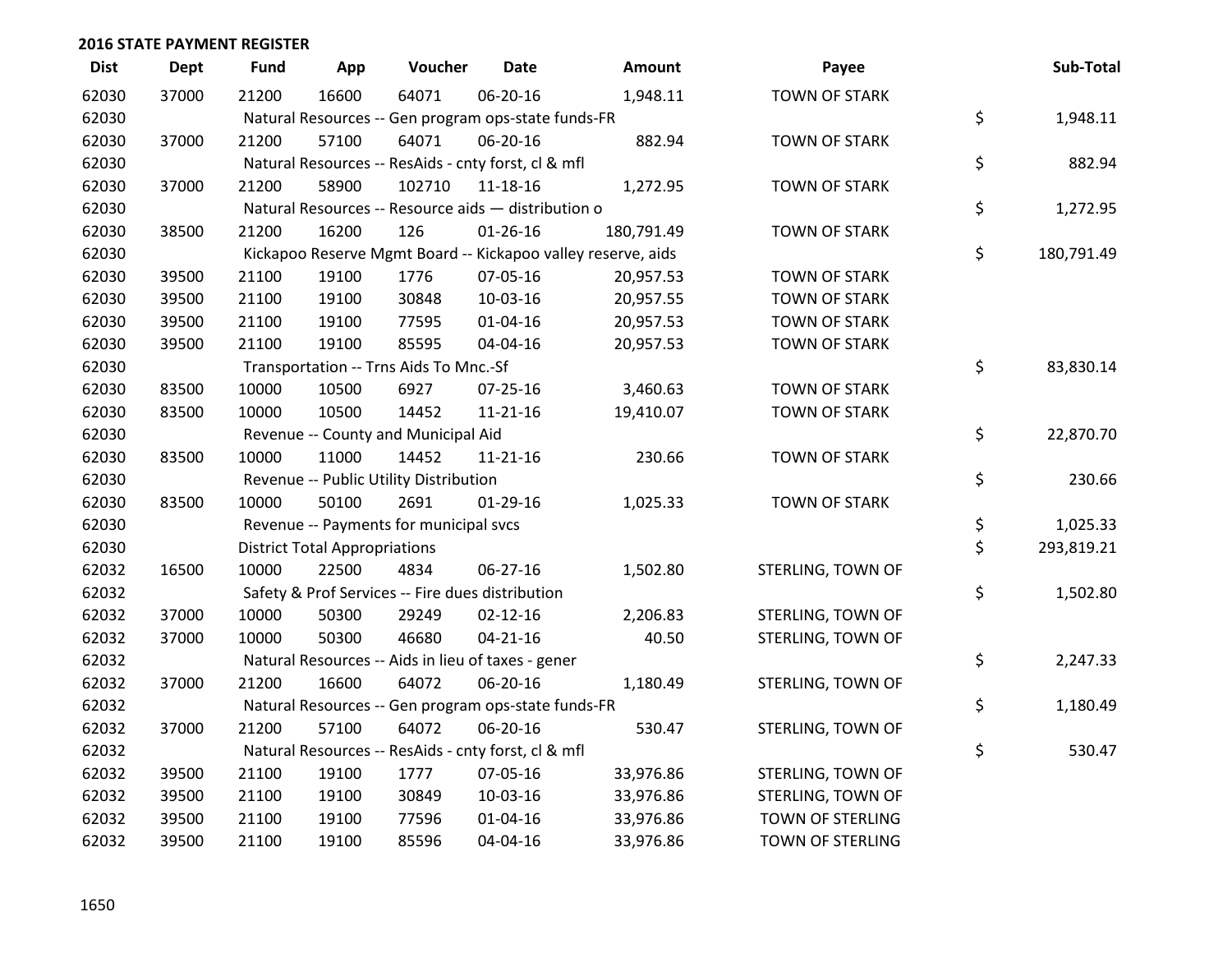| <b>Dist</b> | <b>Dept</b> | <b>Fund</b> | App                                  | Voucher                                  | <b>Date</b>                                         | <b>Amount</b> | Payee             | Sub-Total        |
|-------------|-------------|-------------|--------------------------------------|------------------------------------------|-----------------------------------------------------|---------------|-------------------|------------------|
| 62032       |             |             |                                      | Transportation -- Trns Aids To Mnc.-Sf   |                                                     |               |                   | \$<br>135,907.44 |
| 62032       | 83500       | 10000       | 10500                                | 6928                                     | $07 - 25 - 16$                                      | 5,373.48      | STERLING, TOWN OF |                  |
| 62032       | 83500       | 10000       | 10500                                | 14453                                    | $11 - 21 - 16$                                      | 30,238.75     | STERLING, TOWN OF |                  |
| 62032       |             |             |                                      | Revenue -- County and Municipal Aid      |                                                     |               |                   | \$<br>35,612.23  |
| 62032       | 83500       | 10000       | 10900                                | 8744                                     | 07-25-16                                            | 5.00          | STERLING, TOWN OF |                  |
| 62032       |             |             |                                      | Revenue -- State Aid, Tax Exempt Proprty |                                                     |               |                   | \$<br>5.00       |
| 62032       | 83500       | 10000       | 11000                                | 14453                                    | $11 - 21 - 16$                                      | 219.30        | STERLING, TOWN OF |                  |
| 62032       |             |             |                                      | Revenue -- Public Utility Distribution   |                                                     |               |                   | \$<br>219.30     |
| 62032       |             |             | <b>District Total Appropriations</b> |                                          |                                                     |               |                   | \$<br>177,205.06 |
| 62034       | 16500       | 10000       | 22500                                | 4835                                     | 06-27-16                                            | 1,280.06      | TOWN OF UNION     |                  |
| 62034       |             |             |                                      |                                          | Safety & Prof Services -- Fire dues distribution    |               |                   | \$<br>1,280.06   |
| 62034       | 37000       | 21200       | 16600                                | 64073                                    | 06-20-16                                            | 1,370.49      | TOWN OF UNION     |                  |
| 62034       |             |             |                                      |                                          | Natural Resources -- Gen program ops-state funds-FR |               |                   | \$<br>1,370.49   |
| 62034       | 37000       | 21200       | 57100                                | 64073                                    | 06-20-16                                            | 664.72        | TOWN OF UNION     |                  |
| 62034       |             |             |                                      |                                          | Natural Resources -- ResAids - cnty forst, cl & mfl |               |                   | \$<br>664.72     |
| 62034       | 37000       | 21200       | 57900                                | 46714                                    | $04 - 21 - 16$                                      | 45.64         | TOWN OF UNION     |                  |
| 62034       |             |             |                                      |                                          | Natural Resources -- Aids in lieu of taxes - sum s  |               |                   | \$<br>45.64      |
| 62034       | 37000       | 21200       | 58900                                | 102711                                   | 11-18-16                                            | 550.45        | TOWN OF UNION     |                  |
| 62034       |             |             |                                      |                                          | Natural Resources -- Resource aids - distribution o |               |                   | \$<br>550.45     |
| 62034       | 39500       | 21100       | 19100                                | 1778                                     | 07-05-16                                            | 21,700.71     | TOWN OF UNION     |                  |
| 62034       | 39500       | 21100       | 19100                                | 30850                                    | 10-03-16                                            | 21,700.71     | TOWN OF UNION     |                  |
| 62034       | 39500       | 21100       | 19100                                | 77597                                    | $01 - 04 - 16$                                      | 21,700.71     | TOWN OF UNION     |                  |
| 62034       | 39500       | 21100       | 19100                                | 85597                                    | 04-04-16                                            | 21,700.71     | TOWN OF UNION     |                  |
| 62034       |             |             |                                      | Transportation -- Trns Aids To Mnc.-Sf   |                                                     |               |                   | \$<br>86,802.84  |
| 62034       | 83500       | 10000       | 10500                                | 6929                                     | $07 - 25 - 16$                                      | 5,538.17      | TOWN OF UNION     |                  |
| 62034       | 83500       | 10000       | 10500                                | 14454                                    | $11 - 21 - 16$                                      | 31,382.99     | TOWN OF UNION     |                  |
| 62034       |             |             |                                      | Revenue -- County and Municipal Aid      |                                                     |               |                   | \$<br>36,921.16  |
| 62034       | 83500       | 10000       | 10900                                | 8745                                     | $07 - 25 - 16$                                      | 39.00         | TOWN OF UNION     |                  |
| 62034       |             |             |                                      | Revenue -- State Aid, Tax Exempt Proprty |                                                     |               |                   | \$<br>39.00      |
| 62034       |             |             | <b>District Total Appropriations</b> |                                          |                                                     |               |                   | \$<br>127,674.36 |
| 62036       | 16500       | 10000       | 22500                                | 4836                                     | $06 - 27 - 16$                                      | 5,728.15      | TOWN OF VIROQUA   |                  |
| 62036       |             |             |                                      |                                          | Safety & Prof Services -- Fire dues distribution    |               |                   | \$<br>5,728.15   |
| 62036       | 37000       | 10000       | 50300                                | 30844                                    | $02 - 17 - 16$                                      | 4,547.86      | TOWN OF VIROQUA   |                  |
| 62036       |             |             |                                      |                                          | Natural Resources -- Aids in lieu of taxes - gener  |               |                   | \$<br>4,547.86   |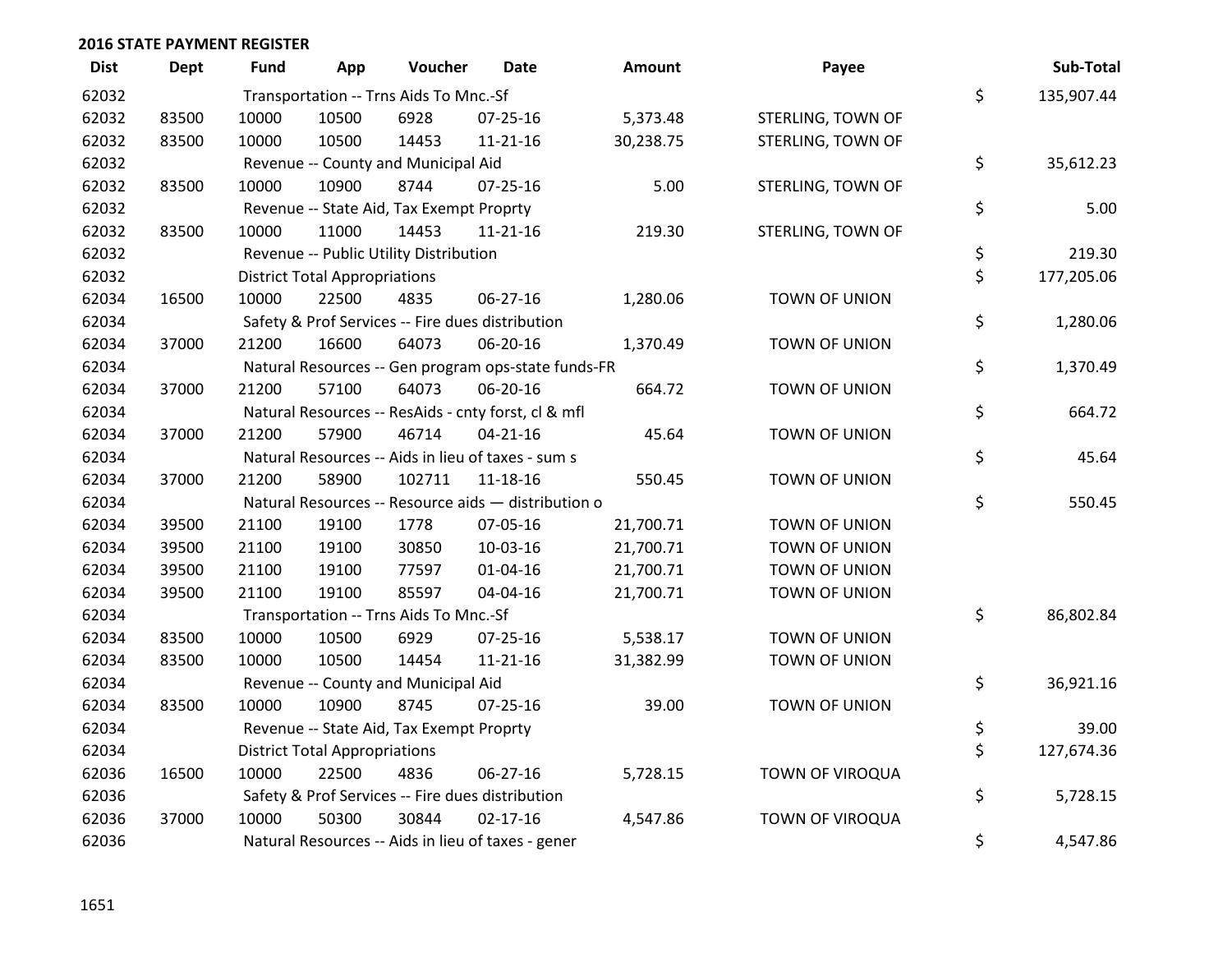| <b>Dist</b> | <b>Dept</b> | <b>Fund</b> | App                                  | Voucher                                             | <b>Date</b>    | Amount    | Payee                  | Sub-Total        |
|-------------|-------------|-------------|--------------------------------------|-----------------------------------------------------|----------------|-----------|------------------------|------------------|
| 62036       | 37000       | 21200       | 16600                                | 64074                                               | 06-20-16       | 1,096.83  | TOWN OF VIROQUA        |                  |
| 62036       |             |             |                                      | Natural Resources -- Gen program ops-state funds-FR |                |           |                        | \$<br>1,096.83   |
| 62036       | 37000       | 21200       | 57100                                | 64074                                               | 06-20-16       | 525.87    | TOWN OF VIROQUA        |                  |
| 62036       |             |             |                                      | Natural Resources -- ResAids - cnty forst, cl & mfl |                |           |                        | \$<br>525.87     |
| 62036       | 37000       | 21200       | 58900                                | 102712                                              | $11 - 18 - 16$ | 289.88    | TOWN OF VIROQUA        |                  |
| 62036       |             |             |                                      | Natural Resources -- Resource aids - distribution o |                |           |                        | \$<br>289.88     |
| 62036       | 39500       | 21100       | 19100                                | 1779                                                | 07-05-16       | 42,168.30 | TOWN OF VIROQUA        |                  |
| 62036       | 39500       | 21100       | 19100                                | 30851                                               | 10-03-16       | 42,168.30 | TOWN OF VIROQUA        |                  |
| 62036       | 39500       | 21100       | 19100                                | 77598                                               | $01 - 04 - 16$ | 42,168.30 | TOWN OF VIROQUA        |                  |
| 62036       | 39500       | 21100       | 19100                                | 85598                                               | 04-04-16       | 42,168.30 | TOWN OF VIROQUA        |                  |
| 62036       |             |             |                                      | Transportation -- Trns Aids To Mnc.-Sf              |                |           |                        | \$<br>168,673.20 |
| 62036       | 83500       | 10000       | 10500                                | 6930                                                | 07-25-16       | 12,827.87 | TOWN OF VIROQUA        |                  |
| 62036       | 83500       | 10000       | 10500                                | 14455                                               | $11 - 21 - 16$ | 72,317.03 | TOWN OF VIROQUA        |                  |
| 62036       |             |             |                                      | Revenue -- County and Municipal Aid                 |                |           |                        | \$<br>85,144.90  |
| 62036       | 83500       | 10000       | 10900                                | 8746                                                | $07 - 25 - 16$ | 63.00     | TOWN OF VIROQUA        |                  |
| 62036       |             |             |                                      | Revenue -- State Aid, Tax Exempt Proprty            |                |           |                        | \$<br>63.00      |
| 62036       | 83500       | 10000       | 11000                                | 14455                                               | 11-21-16       | 589.48    | TOWN OF VIROQUA        |                  |
| 62036       |             |             |                                      | Revenue -- Public Utility Distribution              |                |           |                        | \$<br>589.48     |
| 62036       |             |             | <b>District Total Appropriations</b> |                                                     |                |           |                        | \$<br>266,659.17 |
| 62038       | 16500       | 10000       | 22500                                | 4837                                                | 06-27-16       | 1,903.86  | TOWN OF WEBSTER        |                  |
| 62038       |             |             |                                      | Safety & Prof Services -- Fire dues distribution    |                |           |                        | \$<br>1,903.86   |
| 62038       | 37000       | 10000       | 50300                                | 30846                                               | $02 - 17 - 16$ | 1,188.02  | TOWN OF WEBSTER        |                  |
| 62038       |             |             |                                      | Natural Resources -- Aids in lieu of taxes - gener  |                |           |                        | \$<br>1,188.02   |
| 62038       | 37000       | 21200       | 16600                                | 64075                                               | 06-20-16       | 1,293.52  | <b>TOWN OF WEBSTER</b> |                  |
| 62038       |             |             |                                      | Natural Resources -- Gen program ops-state funds-FR |                |           |                        | \$<br>1,293.52   |
| 62038       | 37000       | 21200       | 57100                                | 64075                                               | 06-20-16       | 601.25    | TOWN OF WEBSTER        |                  |
| 62038       |             |             |                                      | Natural Resources -- ResAids - cnty forst, cl & mfl |                |           |                        | \$<br>601.25     |
| 62038       | 37000       | 21200       | 58900                                | 102713                                              | 11-18-16       | 56.40     | TOWN OF WEBSTER        |                  |
| 62038       |             |             |                                      | Natural Resources -- Resource aids - distribution o |                |           |                        | \$<br>56.40      |
| 62038       | 39500       | 21100       | 19100                                | 1780                                                | 07-05-16       | 27,904.84 | <b>TOWN OF WEBSTER</b> |                  |
| 62038       | 39500       | 21100       | 19100                                | 30852                                               | 10-03-16       | 27,904.86 | TOWN OF WEBSTER        |                  |
| 62038       | 39500       | 21100       | 19100                                | 77599                                               | 01-04-16       | 27,904.84 | TOWN OF WEBSTER        |                  |
| 62038       | 39500       | 21100       | 19100                                | 85599                                               | 04-04-16       | 27,904.84 | TOWN OF WEBSTER        |                  |
| 62038       |             |             |                                      | Transportation -- Trns Aids To Mnc.-Sf              |                |           |                        | \$<br>111,619.38 |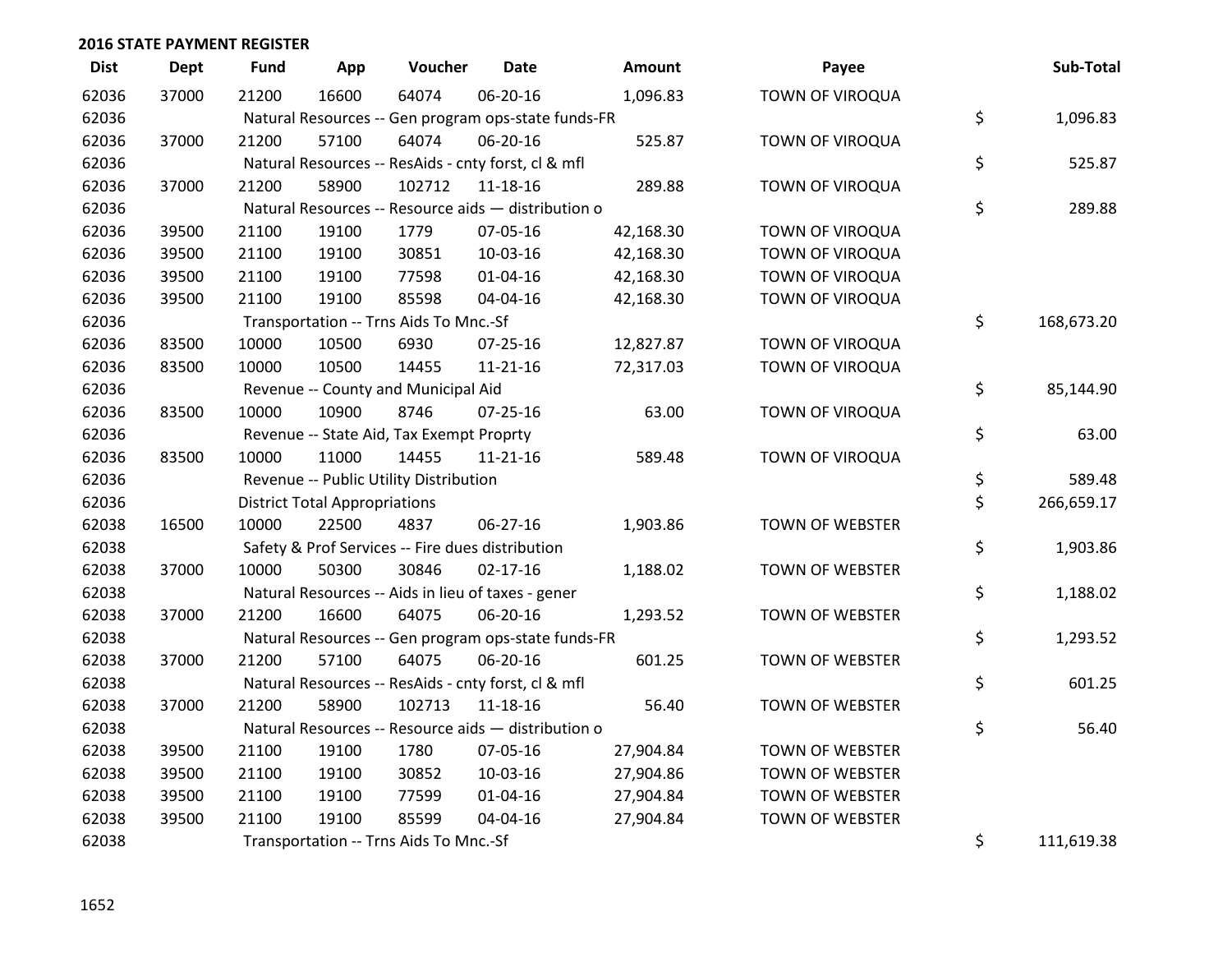| <b>Dist</b> | <b>Dept</b> | <b>Fund</b> | App                                  | Voucher                                  | <b>Date</b>                                         | <b>Amount</b> | Payee                  | Sub-Total        |
|-------------|-------------|-------------|--------------------------------------|------------------------------------------|-----------------------------------------------------|---------------|------------------------|------------------|
| 62038       | 83500       | 10000       | 10500                                | 6931                                     | 07-25-16                                            | 6,721.04      | TOWN OF WEBSTER        |                  |
| 62038       | 83500       | 10000       | 10500                                | 14456                                    | $11 - 21 - 16$                                      | 36,605.56     | <b>TOWN OF WEBSTER</b> |                  |
| 62038       |             |             |                                      | Revenue -- County and Municipal Aid      |                                                     |               |                        | \$<br>43,326.60  |
| 62038       | 83500       | 10000       | 10900                                | 8747                                     | $07 - 25 - 16$                                      | 1.00          | <b>TOWN OF WEBSTER</b> |                  |
| 62038       |             |             |                                      | Revenue -- State Aid, Tax Exempt Proprty |                                                     |               |                        | \$<br>1.00       |
| 62038       | 83500       | 10000       | 11000                                | 14456                                    | $11 - 21 - 16$                                      | 1,372.53      | TOWN OF WEBSTER        |                  |
| 62038       |             |             |                                      | Revenue -- Public Utility Distribution   |                                                     |               |                        | \$<br>1,372.53   |
| 62038       |             |             | <b>District Total Appropriations</b> |                                          |                                                     |               |                        | \$<br>161,362.56 |
| 62040       | 16500       | 10000       | 22500                                | 5253                                     | 07-06-16                                            | 2,016.71      | TOWN OF WHEATLAND      |                  |
| 62040       |             |             |                                      |                                          | Safety & Prof Services -- Fire dues distribution    |               |                        | \$<br>2,016.71   |
| 62040       | 37000       | 10000       | 50300                                | 30848                                    | $02 - 17 - 16$                                      | 883.28        | TOWN OF WHEATLAND      |                  |
| 62040       | 37000       | 10000       | 50300                                | 30849                                    | $02 - 17 - 16$                                      | 9,686.77      | TOWN OF WHEATLAND      |                  |
| 62040       | 37000       | 10000       | 50300                                | 30850                                    | $02 - 17 - 16$                                      | 2,643.34      | TOWN OF WHEATLAND      |                  |
| 62040       | 37000       | 10000       | 50300                                | 46739                                    | $04 - 21 - 16$                                      | 117.26        | TOWN OF WHEATLAND      |                  |
| 62040       | 37000       | 10000       | 50300                                | 46740                                    | $04 - 21 - 16$                                      | 42.82         | TOWN OF WHEATLAND      |                  |
| 62040       |             |             |                                      |                                          | Natural Resources -- Aids in lieu of taxes - gener  |               |                        | \$<br>13,373.47  |
| 62040       | 37000       | 21200       | 16600                                | 64076                                    | 06-20-16                                            | 1,402.65      | TOWN OF WHEATLAND      |                  |
| 62040       |             |             |                                      |                                          | Natural Resources -- Gen program ops-state funds-FR |               |                        | \$<br>1,402.65   |
| 62040       | 37000       | 21200       | 57100                                | 64076                                    | 06-20-16                                            | 789.10        | TOWN OF WHEATLAND      |                  |
| 62040       |             |             |                                      |                                          | Natural Resources -- ResAids - cnty forst, cl & mfl |               |                        | \$<br>789.10     |
| 62040       | 39500       | 21100       | 19100                                | 1781                                     | 07-05-16                                            | 22,531.96     | TOWN OF WHEATLAND      |                  |
| 62040       | 39500       | 21100       | 19100                                | 30853                                    | 10-03-16                                            | 22,531.98     | TOWN OF WHEATLAND      |                  |
| 62040       | 39500       | 21100       | 19100                                | 77600                                    | $01 - 04 - 16$                                      | 22,531.96     | TOWN OF WHEATLAND      |                  |
| 62040       | 39500       | 21100       | 19100                                | 85600                                    | 04-04-16                                            | 22,531.96     | TOWN OF WHEATLAND      |                  |
| 62040       |             |             |                                      | Transportation -- Trns Aids To Mnc.-Sf   |                                                     |               |                        | \$<br>90,127.86  |
| 62040       | 83500       | 10000       | 10500                                | 6932                                     | 07-25-16                                            | 2,775.67      | TOWN OF WHEATLAND      |                  |
| 62040       | 83500       | 10000       | 10500                                | 14457                                    | $11 - 21 - 16$                                      | 15,394.32     | TOWN OF WHEATLAND      |                  |
| 62040       |             |             |                                      | Revenue -- County and Municipal Aid      |                                                     |               |                        | \$<br>18,169.99  |
| 62040       | 83500       | 10000       | 10900                                | 8748                                     | 07-25-16                                            | 6.00          | TOWN OF WHEATLAND      |                  |
| 62040       |             |             |                                      | Revenue -- State Aid, Tax Exempt Proprty |                                                     |               |                        | \$<br>6.00       |
| 62040       | 83500       | 10000       | 11000                                | 14457                                    | $11 - 21 - 16$                                      | 355.09        | TOWN OF WHEATLAND      |                  |
| 62040       |             |             |                                      | Revenue -- Public Utility Distribution   |                                                     |               |                        | \$<br>355.09     |
| 62040       | 83500       | 52100       | 36300                                | 3337                                     | 03-29-16                                            | 1,548.99      | TOWN OF WHEATLAND      |                  |
| 62040       |             |             |                                      | Revenue -- Lottery & Gaming Credit       |                                                     |               |                        | \$<br>1,548.99   |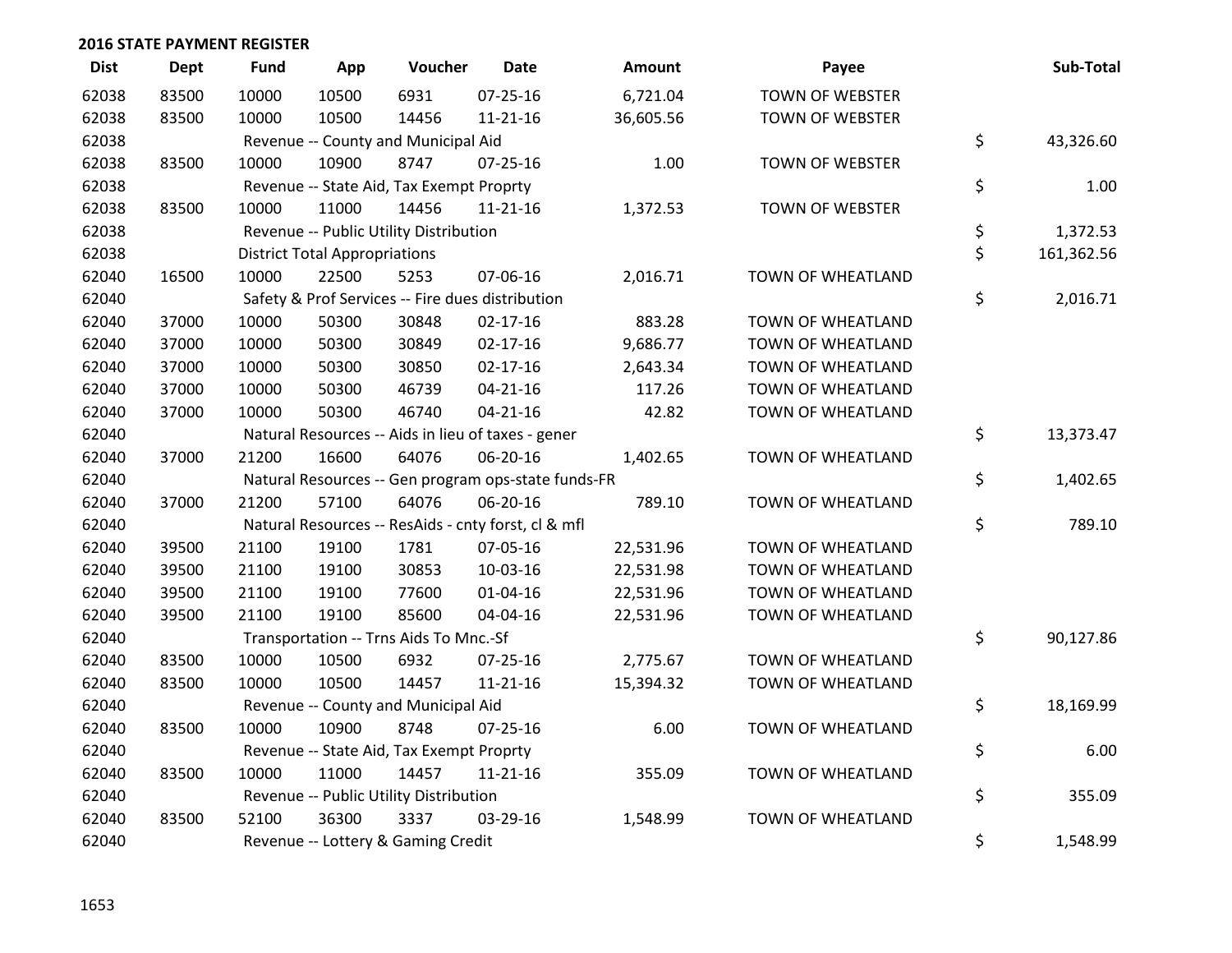| <b>Dist</b> | <b>Dept</b> | <b>Fund</b> | App                                  | Voucher                                  | <b>Date</b>                                         | <b>Amount</b>                                                | Payee                       | Sub-Total        |
|-------------|-------------|-------------|--------------------------------------|------------------------------------------|-----------------------------------------------------|--------------------------------------------------------------|-----------------------------|------------------|
| 62040       |             |             | <b>District Total Appropriations</b> |                                          |                                                     |                                                              |                             | \$<br>127,789.86 |
| 62042       | 16500       | 10000       | 22500                                | 5254                                     | 07-06-16                                            | 941.26                                                       | TOWN OF WHITESTOWN          |                  |
| 62042       |             |             |                                      |                                          | Safety & Prof Services -- Fire dues distribution    |                                                              |                             | \$<br>941.26     |
| 62042       | 37000       | 10000       | 50300                                | 30851                                    | $02 - 17 - 16$                                      | 2,231.34                                                     | TOWN OF WHITESTOWN          |                  |
| 62042       | 37000       | 10000       | 50300                                | 30852                                    | $02 - 17 - 16$                                      | 6,750.95                                                     | TOWN OF WHITESTOWN          |                  |
| 62042       | 37000       | 10000       | 50300                                | 46743                                    | $04 - 21 - 16$                                      | 1,686.47                                                     | TOWN OF WHITESTOWN          |                  |
| 62042       |             |             |                                      |                                          | Natural Resources -- Aids in lieu of taxes - gener  |                                                              |                             | \$<br>10,668.76  |
| 62042       | 37000       | 21200       | 16600                                | 64077                                    | 06-20-16                                            | 1,052.23                                                     | TOWN OF WHITESTOWN          |                  |
| 62042       |             |             |                                      |                                          | Natural Resources -- Gen program ops-state funds-FR |                                                              |                             | \$<br>1,052.23   |
| 62042       | 37000       | 21200       | 57100                                | 64077                                    | 06-20-16                                            | 510.62                                                       | TOWN OF WHITESTOWN          |                  |
| 62042       |             |             |                                      |                                          | Natural Resources -- ResAids - cnty forst, cl & mfl |                                                              |                             | \$<br>510.62     |
| 62042       | 37000       | 21200       | 57900                                | 46744                                    | $04 - 21 - 16$                                      | 736.00                                                       | TOWN OF WHITESTOWN          |                  |
| 62042       |             |             |                                      |                                          | Natural Resources -- Aids in lieu of taxes - sum s  |                                                              |                             | \$<br>736.00     |
| 62042       | 37000       | 21200       | 58900                                | 102714                                   | 11-18-16                                            | 701.66                                                       | TOWN OF WHITESTOWN          |                  |
| 62042       |             |             |                                      |                                          | Natural Resources -- Resource aids - distribution o |                                                              |                             | \$<br>701.66     |
| 62042       | 38500       | 21200       | 16200                                | 127                                      | $01 - 25 - 16$                                      | 87,415.71                                                    | TOWN OF WHITESTOWN          |                  |
| 62042       |             |             |                                      |                                          |                                                     | Kickapoo Reserve Mgmt Board -- Kickapoo valley reserve, aids |                             | \$<br>87,415.71  |
| 62042       | 39500       | 21100       | 19100                                | 1782                                     | 07-05-16                                            | 27,453.43                                                    | TOWN OF WHITESTOWN          |                  |
| 62042       | 39500       | 21100       | 19100                                | 30854                                    | 10-03-16                                            | 27,453.45                                                    | TOWN OF WHITESTOWN          |                  |
| 62042       | 39500       | 21100       | 19100                                | 77601                                    | $01 - 04 - 16$                                      | 27,453.43                                                    | TOWN OF WHITESTOWN          |                  |
| 62042       | 39500       | 21100       | 19100                                | 85601                                    | 04-04-16                                            | 27,453.43                                                    | TOWN OF WHITESTOWN          |                  |
| 62042       |             |             |                                      | Transportation -- Trns Aids To Mnc.-Sf   |                                                     |                                                              |                             | \$<br>109,813.74 |
| 62042       | 83500       | 10000       | 10500                                | 6933                                     | $07 - 25 - 16$                                      | 8,543.77                                                     | TOWN OF WHITESTOWN          |                  |
| 62042       | 83500       | 10000       | 10500                                | 14458                                    | $11 - 21 - 16$                                      | 48,414.69                                                    | TOWN OF WHITESTOWN          |                  |
| 62042       |             |             |                                      | Revenue -- County and Municipal Aid      |                                                     |                                                              |                             | \$<br>56,958.46  |
| 62042       | 83500       | 10000       | 10900                                | 8749                                     | $07 - 25 - 16$                                      | 6.00                                                         | TOWN OF WHITESTOWN          |                  |
| 62042       |             |             |                                      | Revenue -- State Aid, Tax Exempt Proprty |                                                     |                                                              |                             | \$<br>6.00       |
| 62042       | 83500       | 10000       | 50100                                | 2692                                     | $01-29-16$                                          | 407.98                                                       | TOWN OF WHITESTOWN          |                  |
| 62042       |             |             |                                      | Revenue -- Payments for municipal svcs   |                                                     |                                                              |                             | \$<br>407.98     |
| 62042       |             |             | <b>District Total Appropriations</b> |                                          |                                                     |                                                              |                             | \$<br>269,212.42 |
| 62111       | 16500       | 10000       | 22500                                | 4838                                     | $06 - 27 - 16$                                      | 629.16                                                       | <b>VILLAGE OF CHASEBURG</b> |                  |
| 62111       |             |             |                                      |                                          | Safety & Prof Services -- Fire dues distribution    |                                                              |                             | \$<br>629.16     |
| 62111       | 37000       | 10000       | 50300                                | 30557                                    | $02 - 17 - 16$                                      | 328.67                                                       | <b>VILLAGE OF CHASEBURG</b> |                  |
| 62111       |             |             |                                      |                                          | Natural Resources -- Aids in lieu of taxes - gener  |                                                              |                             | \$<br>328.67     |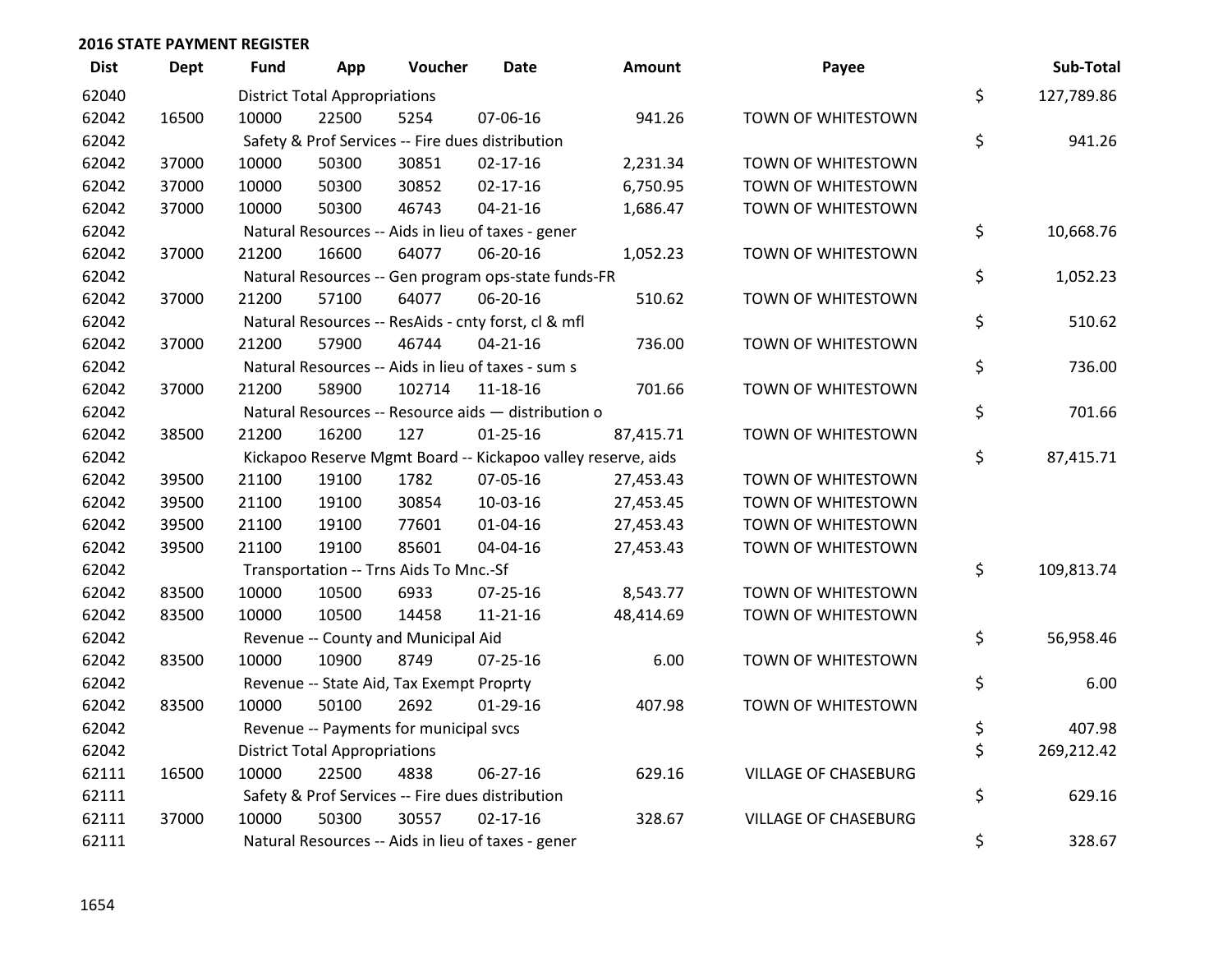| <b>Dist</b> | <b>Dept</b> | <b>Fund</b> | App                                  | Voucher                                          | <b>Date</b>                                         | <b>Amount</b> | Payee                       | Sub-Total        |
|-------------|-------------|-------------|--------------------------------------|--------------------------------------------------|-----------------------------------------------------|---------------|-----------------------------|------------------|
| 62111       | 39500       | 21100       | 19100                                | 1783                                             | 07-05-16                                            | 1,912.13      | <b>VILLAGE OF CHASEBURG</b> |                  |
| 62111       | 39500       | 21100       | 19100                                | 30855                                            | 10-03-16                                            | 1,912.13      | <b>VILLAGE OF CHASEBURG</b> |                  |
| 62111       | 39500       | 21100       | 19100                                | 77602                                            | $01 - 04 - 16$                                      | 1,912.13      | <b>VILLAGE OF CHASEBURG</b> |                  |
| 62111       | 39500       | 21100       | 19100                                | 85602                                            | 04-04-16                                            | 1,912.13      | <b>VILLAGE OF CHASEBURG</b> |                  |
| 62111       |             |             |                                      | Transportation -- Trns Aids To Mnc.-Sf           |                                                     |               |                             | \$<br>7,648.52   |
| 62111       | 83500       | 10000       | 10500                                | 6934                                             | $07 - 25 - 16$                                      | 14,577.24     | <b>VILLAGE OF CHASEBURG</b> |                  |
| 62111       | 83500       | 10000       | 10500                                | 14459                                            | $11 - 21 - 16$                                      | 82,604.39     | <b>VILLAGE OF CHASEBURG</b> |                  |
| 62111       |             |             |                                      | Revenue -- County and Municipal Aid              |                                                     |               |                             | \$<br>97,181.63  |
| 62111       | 83500       | 10000       | 10900                                | 8750                                             | 07-25-16                                            | 15.00         | <b>VILLAGE OF CHASEBURG</b> |                  |
| 62111       |             |             |                                      | Revenue -- State Aid, Tax Exempt Proprty         |                                                     |               |                             | \$<br>15.00      |
| 62111       |             |             | <b>District Total Appropriations</b> |                                                  |                                                     |               |                             | \$<br>105,802.98 |
| 62112       | 16500       | 10000       | 22500                                | 4839                                             | 06-27-16                                            | 1,950.07      | VILLAGE OF COON VALLEY      |                  |
| 62112       |             |             |                                      | Safety & Prof Services -- Fire dues distribution |                                                     |               |                             | \$<br>1,950.07   |
| 62112       | 37000       | 21200       | 16600                                | 64078                                            | 06-20-16                                            | 4.45          | VILLAGE OF COON VALLEY      |                  |
| 62112       |             |             |                                      |                                                  | Natural Resources -- Gen program ops-state funds-FR |               |                             | \$<br>4.45       |
| 62112       | 37000       | 21200       | 57100                                | 64078                                            | 06-20-16                                            | 2.00          | VILLAGE OF COON VALLEY      |                  |
| 62112       |             |             |                                      |                                                  | Natural Resources -- ResAids - cnty forst, cl & mfl |               |                             | \$<br>2.00       |
| 62112       | 39500       | 21100       | 19100                                | 1784                                             | 07-05-16                                            | 12,097.25     | VILLAGE OF COON VALLEY      |                  |
| 62112       | 39500       | 21100       | 19100                                | 30856                                            | 10-03-16                                            | 12,097.25     | VILLAGE OF COON VALLEY      |                  |
| 62112       | 39500       | 21100       | 19100                                | 77603                                            | 01-04-16                                            | 12,097.25     | VILLAGE OF COON VALLEY      |                  |
| 62112       | 39500       | 21100       | 19100                                | 85603                                            | 04-04-16                                            | 12,097.25     | VILLAGE OF COON VALLEY      |                  |
| 62112       |             |             |                                      | Transportation -- Trns Aids To Mnc.-Sf           |                                                     |               |                             | \$<br>48,389.00  |
| 62112       | 45500       | 10000       | 23100                                | 20612                                            | 12-09-16                                            | 160.00        | VILLAGE OF COON VALLEY      |                  |
| 62112       |             |             |                                      | Justice -- Law enforcement train, local          |                                                     |               |                             | \$<br>160.00     |
| 62112       | 83500       | 10000       | 10500                                | 6935                                             | $07 - 25 - 16$                                      | 38,371.34     | VILLAGE OF COON VALLEY      |                  |
| 62112       | 83500       | 10000       | 10500                                | 14460                                            | $11 - 21 - 16$                                      | 198,845.09    | VILLAGE OF COON VALLEY      |                  |
| 62112       |             |             |                                      | Revenue -- County and Municipal Aid              |                                                     |               |                             | \$<br>237,216.43 |
| 62112       | 83500       | 10000       | 10900                                | 8751                                             | 07-25-16                                            | 764.00        | VILLAGE OF COON VALLEY      |                  |
| 62112       | 83500       | 10000       | 10900                                | 9869                                             | $07 - 25 - 16$                                      | 77.00         | VILLAGE OF COON VALLEY      |                  |
| 62112       |             |             |                                      | Revenue -- State Aid, Tax Exempt Proprty         |                                                     |               |                             | \$<br>841.00     |
| 62112       | 83500       | 10000       | 11000                                | 14460                                            | $11 - 21 - 16$                                      | 8.86          | VILLAGE OF COON VALLEY      |                  |
| 62112       |             |             |                                      | Revenue -- Public Utility Distribution           |                                                     |               |                             | \$<br>8.86       |
| 62112       | 83500       | 52100       | 36300                                | 3338                                             | 03-29-16                                            | 2,523.93      | VILLAGE OF COON VALLEY      |                  |
| 62112       |             |             |                                      | Revenue -- Lottery & Gaming Credit               |                                                     |               |                             | \$<br>2,523.93   |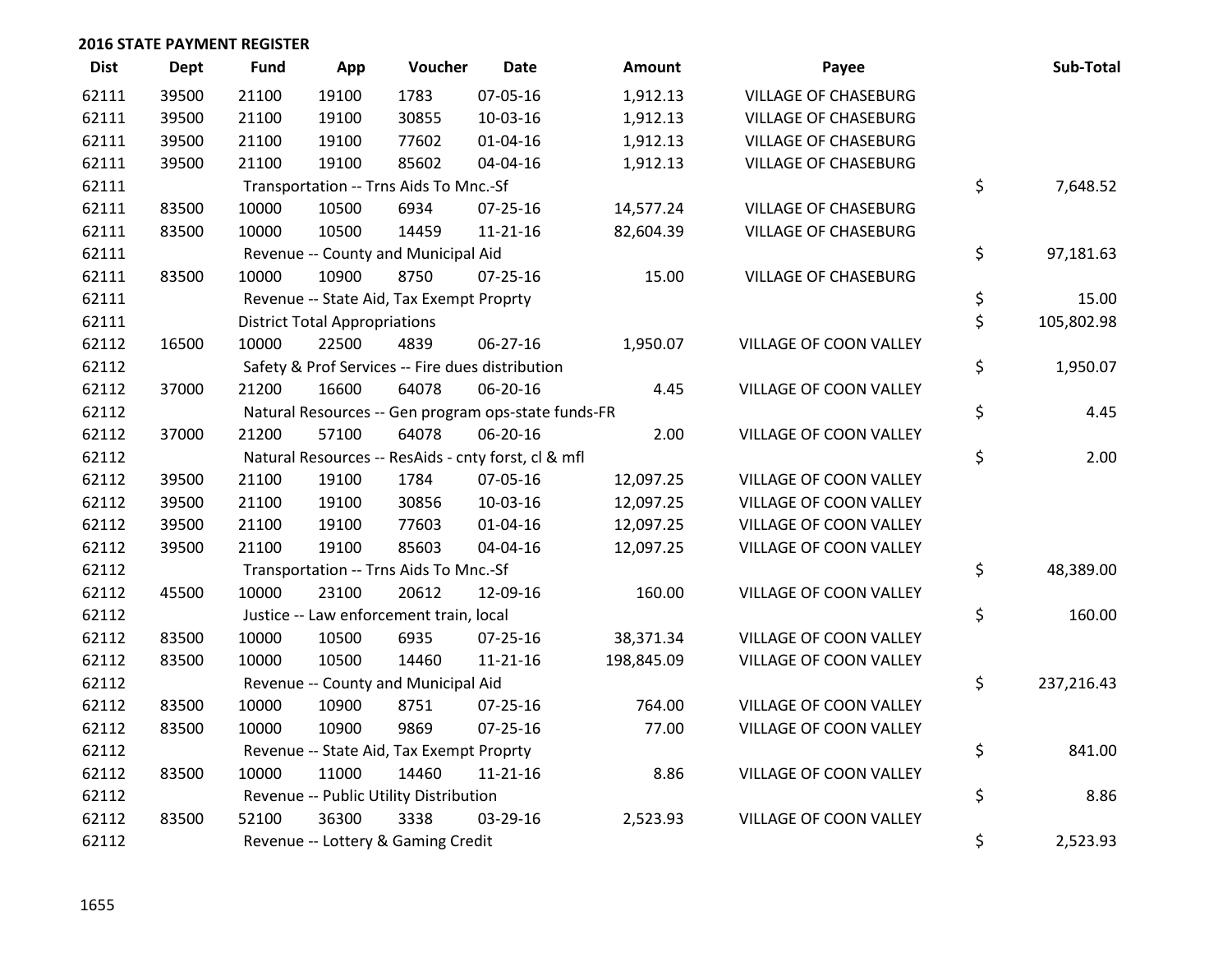| <b>Dist</b> | <b>Dept</b> | Fund  | App                                  | Voucher                                  | Date                                             | <b>Amount</b> | Payee                   | Sub-Total        |
|-------------|-------------|-------|--------------------------------------|------------------------------------------|--------------------------------------------------|---------------|-------------------------|------------------|
| 62112       |             |       | <b>District Total Appropriations</b> |                                          |                                                  |               |                         | \$<br>291,095.74 |
| 62116       | 39500       | 21100 | 19100                                | 1785                                     | 07-05-16                                         | 4,236.89      | VILLAGE OF DE SOTO      |                  |
| 62116       | 39500       | 21100 | 19100                                | 30857                                    | 10-03-16                                         | 4,236.92      | VILLAGE OF DE SOTO      |                  |
| 62116       | 39500       | 21100 | 19100                                | 77604                                    | $01 - 04 - 16$                                   | 4,236.89      | VILLAGE OF DE SOTO      |                  |
| 62116       | 39500       | 21100 | 19100                                | 85604                                    | 04-04-16                                         | 4,236.89      | VILLAGE OF DE SOTO      |                  |
| 62116       |             |       |                                      | Transportation -- Trns Aids To Mnc.-Sf   |                                                  |               |                         | \$<br>16,947.59  |
| 62116       | 83500       | 10000 | 10500                                | 6936                                     | 07-25-16                                         | 15,500.04     | VILLAGE OF DE SOTO      |                  |
| 62116       | 83500       | 10000 | 10500                                | 14461                                    | 11-21-16                                         | 87,833.55     | VILLAGE OF DE SOTO      |                  |
| 62116       |             |       |                                      | Revenue -- County and Municipal Aid      |                                                  |               |                         | \$<br>103,333.59 |
| 62116       | 83500       | 10000 | 10900                                | 8752                                     | $07 - 25 - 16$                                   | 50.00         | VILLAGE OF DE SOTO      |                  |
| 62116       | 83500       | 10000 | 10900                                | 9870                                     | $07 - 25 - 16$                                   | 117.00        | VILLAGE OF DE SOTO      |                  |
| 62116       |             |       |                                      | Revenue -- State Aid, Tax Exempt Proprty |                                                  |               |                         | \$<br>167.00     |
| 62116       | 83500       | 52100 | 36300                                | 3339                                     | 03-28-16                                         | 1,020.05      | VILLAGE OF DE SOTO      |                  |
| 62116       |             |       |                                      | Revenue -- Lottery & Gaming Credit       |                                                  |               |                         | \$<br>1,020.05   |
| 62116       |             |       | <b>District Total Appropriations</b> |                                          |                                                  |               |                         | \$<br>121,468.23 |
| 62131       | 16500       | 10000 | 22500                                | 4840                                     | 06-27-16                                         | 537.41        | <b>VILLAGE OF GENOA</b> |                  |
| 62131       |             |       |                                      |                                          | Safety & Prof Services -- Fire dues distribution |               |                         | \$<br>537.41     |
| 62131       | 39500       | 21100 | 19100                                | 1786                                     | 07-05-16                                         | 2,254.22      | <b>VILLAGE OF GENOA</b> |                  |
| 62131       | 39500       | 21100 | 19100                                | 30858                                    | 10-03-16                                         | 2,254.24      | <b>VILLAGE OF GENOA</b> |                  |
| 62131       | 39500       | 21100 | 19100                                | 77605                                    | $01 - 04 - 16$                                   | 2,254.22      | <b>VILLAGE OF GENOA</b> |                  |
| 62131       | 39500       | 21100 | 19100                                | 85605                                    | 04-04-16                                         | 2,254.22      | <b>VILLAGE OF GENOA</b> |                  |
| 62131       |             |       |                                      | Transportation -- Trns Aids To Mnc.-Sf   |                                                  |               |                         | \$<br>9,016.90   |
| 62131       | 83500       | 10000 | 10500                                | 6937                                     | 07-25-16                                         | 18,081.37     | <b>VILLAGE OF GENOA</b> |                  |
| 62131       | 83500       | 10000 | 10500                                | 14462                                    | $11 - 21 - 16$                                   | 23,513.77     | <b>VILLAGE OF GENOA</b> |                  |
| 62131       |             |       |                                      | Revenue -- County and Municipal Aid      |                                                  |               |                         | \$<br>41,595.14  |
| 62131       | 83500       | 10000 | 10900                                | 8753                                     | $07 - 25 - 16$                                   | 1.00          | <b>VILLAGE OF GENOA</b> |                  |
| 62131       |             |       |                                      | Revenue -- State Aid, Tax Exempt Proprty |                                                  |               |                         | \$<br>1.00       |
| 62131       | 83500       | 10000 | 11000                                | 14462                                    | $11 - 21 - 16$                                   | 81,021.43     | <b>VILLAGE OF GENOA</b> |                  |
| 62131       |             |       |                                      | Revenue -- Public Utility Distribution   |                                                  |               |                         | \$<br>81,021.43  |
| 62131       |             |       | <b>District Total Appropriations</b> |                                          |                                                  |               |                         | \$<br>132,171.88 |
| 62146       | 16500       | 10000 | 22500                                | 4841                                     | 06-27-16                                         | 1,412.35      | VILLAGE OF LA FARGE     |                  |
| 62146       |             |       |                                      |                                          | Safety & Prof Services -- Fire dues distribution |               |                         | \$<br>1,412.35   |
| 62146       | 37000       | 10000 | 94100                                | 89927                                    | 09-09-16                                         | 6,675.74      | VILLAGE OF LA FARGE     |                  |
| 62146       |             |       |                                      | Natural Resources -- GPO - federal funds |                                                  |               |                         | \$<br>6,675.74   |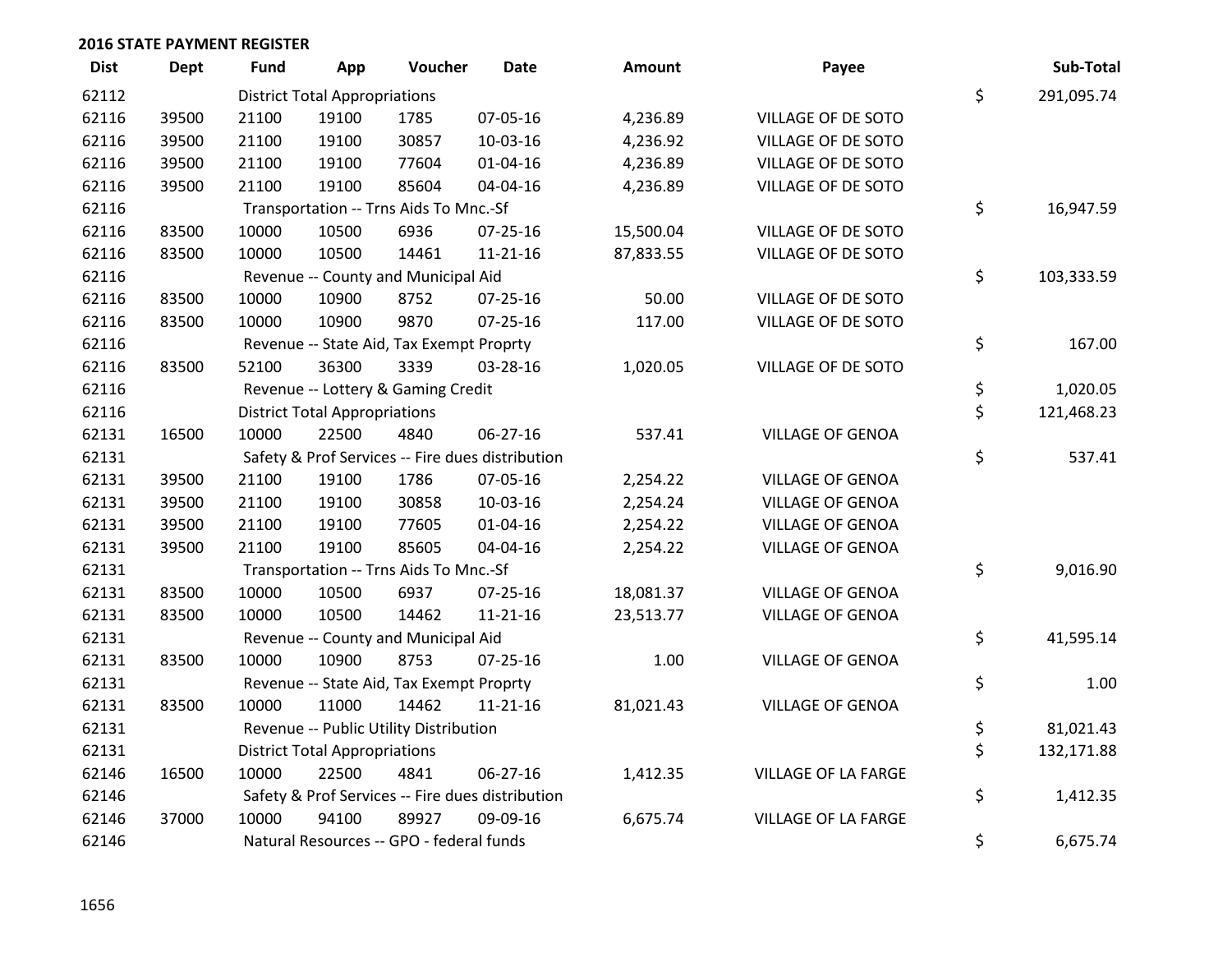| <b>Dist</b> | <b>Dept</b> | <b>Fund</b> | App   | Voucher                                           | <b>Date</b>    | Amount     | Payee                      | Sub-Total        |
|-------------|-------------|-------------|-------|---------------------------------------------------|----------------|------------|----------------------------|------------------|
| 62146       | 39500       | 21100       | 18500 | 33597                                             | 12-02-16       | 881.52     | <b>VILLAGE OF LA FARGE</b> |                  |
| 62146       | 39500       | 21100       | 18500 | 58897                                             | 12-06-16       | 5,906.88   | VILLAGE OF LA FARGE        |                  |
| 62146       |             |             |       | Transportation -- Hwy Sfty Loc Aid Ffd            |                |            |                            | \$<br>6,788.40   |
| 62146       | 39500       | 21100       | 19100 | 1787                                              | 07-05-16       | 8,350.69   | VILLAGE OF LA FARGE        |                  |
| 62146       | 39500       | 21100       | 19100 | 30859                                             | 10-03-16       | 8,350.70   | <b>VILLAGE OF LA FARGE</b> |                  |
| 62146       |             |             |       | Transportation -- Trns Aids To Mnc.-Sf            |                |            |                            | \$<br>16,701.39  |
| 62146       | 39500       | 21100       | 18500 | 78324                                             | 04-05-16       | 918.25     | TREAS VIL LAFARGE          |                  |
| 62146       | 39500       | 21100       | 18500 | 78324                                             | 04-05-16       | 1,175.36   | TREAS VIL LAFARGE          |                  |
| 62146       | 39500       | 21100       | 18500 | 82958                                             | 05-26-16       | 881.58     | TREAS VIL LAFARGE          |                  |
| 62146       | 39500       | 21100       | 18500 | 82958                                             | 05-26-16       | 881.58     | TREAS VIL LAFARGE          |                  |
| 62146       | 39500       | 21100       | 18500 | 85780                                             | 06-27-16       | 4,753.00   | TREAS VIL LAFARGE          |                  |
| 62146       | 39500       | 21100       | 18500 | 87409                                             | $07-14-16$     | 146.92     | TREAS VIL LAFARGE          |                  |
| 62146       | 39500       | 21100       | 18500 | 87409                                             | $07 - 14 - 16$ | 697.87     | TREAS VIL LAFARGE          |                  |
| 62146       |             |             |       | Transportation -- Hwy Sfty Loc Aid Ffd            |                |            |                            | \$<br>9,454.56   |
| 62146       | 39500       | 21100       | 19100 | 77606                                             | $01 - 04 - 16$ | 8,350.69   | VILLAGE OF LA FARGE        |                  |
| 62146       | 39500       | 21100       | 19100 | 85606                                             | 04-04-16       | 8,350.69   | VILLAGE OF LA FARGE        |                  |
| 62146       |             |             |       | Transportation -- Trns Aids To Mnc.-Sf            |                |            |                            | \$<br>16,701.38  |
| 62146       | 43500       | 10000       | 11900 | 72342                                             | 09-02-16       | 5,497.58   | VILLAGE OF LA FARGE        |                  |
| 62146       |             |             |       | Health Services -- Emergency medical services, ai |                |            |                            | \$<br>5,497.58   |
| 62146       | 45500       | 10000       | 23100 | 16205                                             | 09-09-16       | 160.00     | <b>VILLAGE OF LA FARGE</b> |                  |
| 62146       |             |             |       | Justice -- Law enforcement train, local           |                |            |                            | \$<br>160.00     |
| 62146       | 50500       | 10000       | 74300 | 6820                                              | $01 - 04 - 16$ | 29,500.00  | VILLAGE OF LA FARGE        |                  |
| 62146       | 50500       | 10000       | 74300 | 7890                                              | 01-28-16       | 51,000.00  | VILLAGE OF LA FARGE        |                  |
| 62146       | 50500       | 10000       | 74300 | 11928                                             | 03-04-16       | 37,954.00  | VILLAGE OF LA FARGE        |                  |
| 62146       | 50500       | 10000       | 74300 | 19139                                             | 05-25-16       | 30,160.00  | VILLAGE OF LA FARGE        |                  |
| 62146       | 50500       | 10000       | 74300 | 22681                                             | 06-28-16       | 4,041.00   | VILLAGE OF LA FARGE        |                  |
| 62146       |             |             |       | Administration -- Federal aid, local assistance   |                |            |                            | \$<br>152,655.00 |
| 62146       | 50500       | 10000       | 74500 | 21424                                             | 06-10-16       | 28,642.00  | VILLAGE OF LA FARGE        |                  |
| 62146       | 50500       | 10000       | 74500 | 23801                                             | $07-11-16$     | 8,411.00   | <b>VILLAGE OF LA FARGE</b> |                  |
| 62146       | 50500       | 10000       | 74500 | 26412                                             | 08-04-16       | 11,200.00  | VILLAGE OF LA FARGE        |                  |
| 62146       | 50500       | 10000       | 74500 | 27799                                             | 08-22-16       | 11,250.00  | VILLAGE OF LA FARGE        |                  |
| 62146       | 50500       | 10000       | 74500 | 30600                                             | 09-28-16       | 55,502.12  | VILLAGE OF LA FARGE        |                  |
| 62146       | 50500       | 10000       | 74500 | 33310                                             | 11-07-16       | 106,159.59 | VILLAGE OF LA FARGE        |                  |
| 62146       | 50500       | 10000       | 74500 | 35806                                             | 11-29-16       | 276,078.47 | VILLAGE OF LA FARGE        |                  |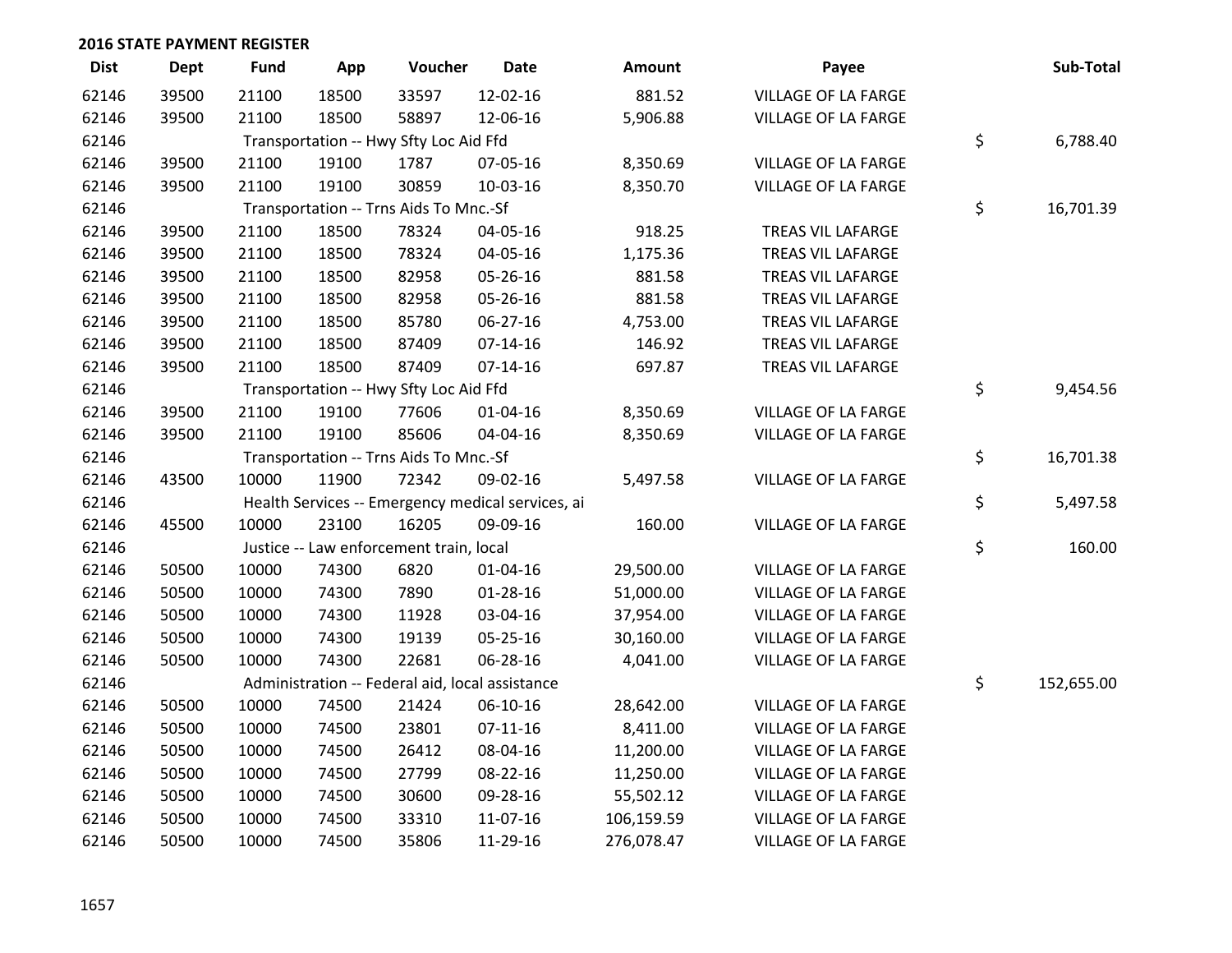| <b>Dist</b> | <b>Dept</b> | <b>Fund</b> | App                                  | Voucher                                             | <b>Date</b>    | Amount     | Payee                      | Sub-Total          |
|-------------|-------------|-------------|--------------------------------------|-----------------------------------------------------|----------------|------------|----------------------------|--------------------|
| 62146       | 50500       | 10000       | 74500                                | 38035                                               | 12-23-16       | 78,231.82  | <b>VILLAGE OF LA FARGE</b> |                    |
| 62146       |             |             |                                      | Administration -- Federal aid; individ and orgs     |                |            |                            | \$<br>575,475.00   |
| 62146       | 83500       | 10000       | 10500                                | 6938                                                | $07 - 25 - 16$ | 40,097.12  | <b>VILLAGE OF LA FARGE</b> |                    |
| 62146       | 83500       | 10000       | 10500                                | 14463                                               | $11 - 21 - 16$ | 205,506.23 | VILLAGE OF LA FARGE        |                    |
| 62146       |             |             |                                      | Revenue -- County and Municipal Aid                 |                |            |                            | \$<br>245,603.35   |
| 62146       | 83500       | 10000       | 10900                                | 8754                                                | $07 - 25 - 16$ | 480.00     | <b>VILLAGE OF LA FARGE</b> |                    |
| 62146       | 83500       | 10000       | 10900                                | 9871                                                | $07 - 25 - 16$ | 76,691.00  | VILLAGE OF LA FARGE        |                    |
| 62146       |             |             |                                      | Revenue -- State Aid, Tax Exempt Proprty            |                |            |                            | \$<br>77,171.00    |
| 62146       | 83500       | 52100       | 36300                                | 3340                                                | 03-29-16       | 62.78      | VILLAGE OF LA FARGE        |                    |
| 62146       |             |             |                                      | Revenue -- Lottery & Gaming Credit                  |                |            |                            | \$<br>62.78        |
| 62146       |             |             | <b>District Total Appropriations</b> |                                                     |                |            |                            | \$<br>1,114,358.53 |
| 62165       | 16500       | 10000       | 22500                                | 4842                                                | 06-27-16       | 733.44     | <b>VILLAGE OF ONTARIO</b>  |                    |
| 62165       |             |             |                                      | Safety & Prof Services -- Fire dues distribution    |                |            |                            | \$<br>733.44       |
| 62165       | 37000       | 21200       | 16600                                | 64080                                               | 06-20-16       | 1.34       | <b>VILLAGE OF ONTARIO</b>  |                    |
| 62165       |             |             |                                      | Natural Resources -- Gen program ops-state funds-FR |                |            |                            | \$<br>1.34         |
| 62165       | 37000       | 21200       | 57100                                | 64080                                               | 06-20-16       | 0.60       | <b>VILLAGE OF ONTARIO</b>  |                    |
| 62165       |             |             |                                      | Natural Resources -- ResAids - cnty forst, cl & mfl |                |            |                            | \$<br>0.60         |
| 62165       | 37000       | 36300       | <b>TA100</b>                         | 22699                                               | $01 - 21 - 16$ | 4,876.25   | <b>VILLAGE OF ONTARIO</b>  |                    |
| 62165       |             |             |                                      | Natural Resources -- LAND ACQUISITION               |                |            |                            | \$<br>4,876.25     |
| 62165       | 39500       | 21100       | 18500                                | 47553                                               | 11-04-16       | 2,841.20   | <b>VILLAGE OF ONTARIO</b>  |                    |
| 62165       | 39500       | 21100       | 18500                                | 68877                                               | 12-28-16       | 5,156.00   | <b>VILLAGE OF ONTARIO</b>  |                    |
| 62165       |             |             |                                      | Transportation -- Hwy Sfty Loc Aid Ffd              |                |            |                            | \$<br>7,997.20     |
| 62165       | 39500       | 21100       | 19100                                | 1788                                                | 07-05-16       | 5,612.20   | <b>VILLAGE OF ONTARIO</b>  |                    |
| 62165       | 39500       | 21100       | 19100                                | 30860                                               | 10-03-16       | 5,612.20   | <b>VILLAGE OF ONTARIO</b>  |                    |
| 62165       | 39500       | 21100       | 19100                                | 77607                                               | $01 - 04 - 16$ | 5,612.20   | <b>VILLAGE OF ONTARIO</b>  |                    |
| 62165       | 39500       | 21100       | 19100                                | 85607                                               | 04-04-16       | 5,612.20   | <b>VILLAGE OF ONTARIO</b>  |                    |
| 62165       |             |             |                                      | Transportation -- Trns Aids To Mnc.-Sf              |                |            |                            | \$<br>22,448.80    |
| 62165       | 45500       | 10000       | 23100                                | 20608                                               | 12-09-16       | 320.00     | <b>VILLAGE OF ONTARIO</b>  |                    |
| 62165       |             |             |                                      | Justice -- Law enforcement train, local             |                |            |                            | \$<br>320.00       |
| 62165       | 83500       | 10000       | 10500                                | 6939                                                | 07-25-16       | 26,225.54  | <b>VILLAGE OF ONTARIO</b>  |                    |
| 62165       | 83500       | 10000       | 10500                                | 14464                                               | 11-21-16       | 141,141.96 | <b>VILLAGE OF ONTARIO</b>  |                    |
| 62165       |             |             |                                      | Revenue -- County and Municipal Aid                 |                |            |                            | \$<br>167,367.50   |
| 62165       | 83500       | 10000       | 10900                                | 8755                                                | $07 - 25 - 16$ | 167.00     | <b>VILLAGE OF ONTARIO</b>  |                    |
| 62165       |             |             |                                      | Revenue -- State Aid, Tax Exempt Proprty            |                |            |                            | \$<br>167.00       |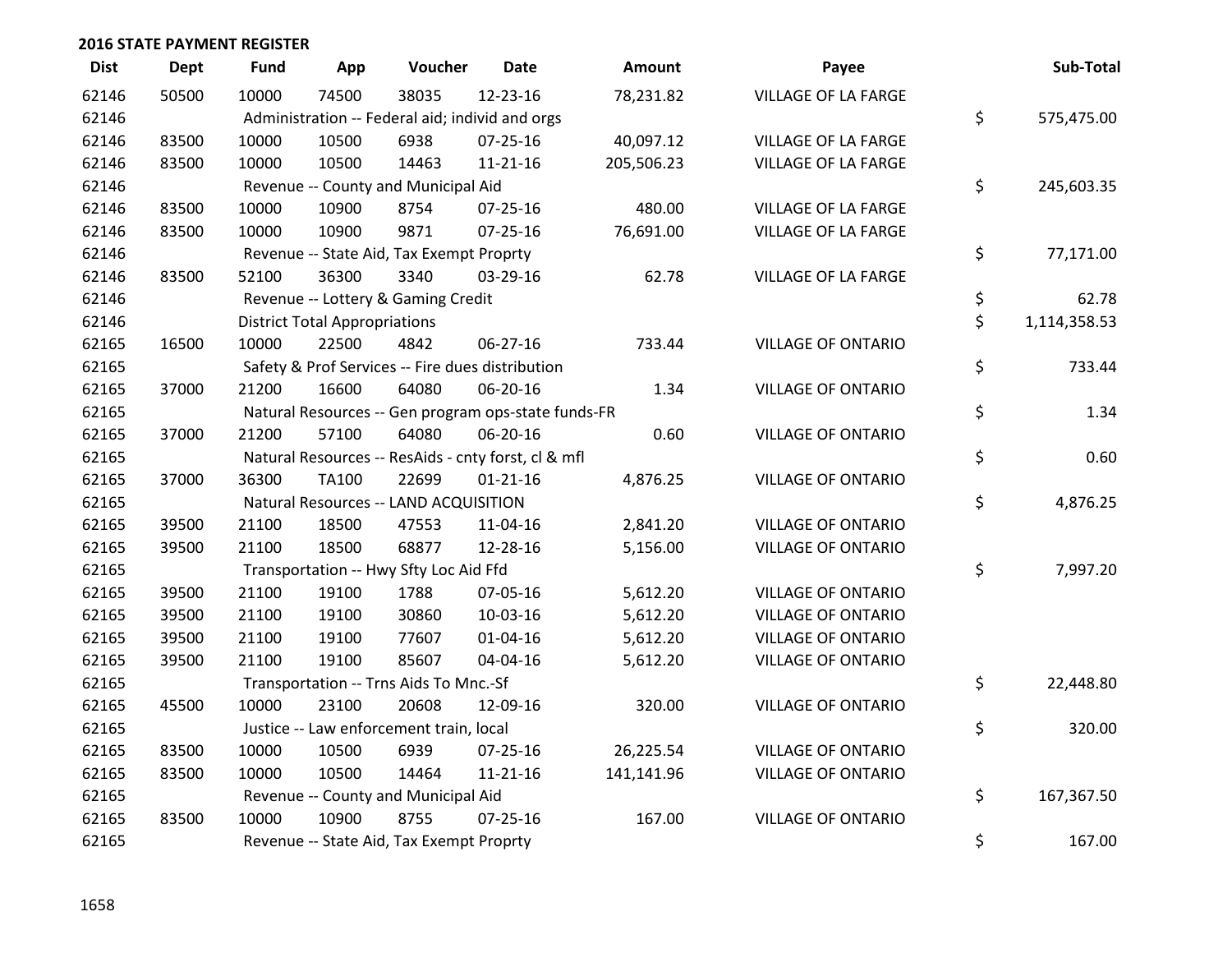| <b>Dist</b> | <b>Dept</b> | <b>Fund</b> | App                                              | Voucher                                | <b>Date</b>                                         | <b>Amount</b> | Payee                       |    | Sub-Total  |  |
|-------------|-------------|-------------|--------------------------------------------------|----------------------------------------|-----------------------------------------------------|---------------|-----------------------------|----|------------|--|
| 62165       | 83500       | 52100       | 36300                                            | 3341                                   | 03-29-16                                            | 1,739.97      | <b>VILLAGE OF ONTARIO</b>   |    |            |  |
| 62165       |             |             |                                                  | Revenue -- Lottery & Gaming Credit     |                                                     |               |                             | \$ | 1,739.97   |  |
| 62165       |             |             | <b>District Total Appropriations</b>             |                                        |                                                     |               |                             | \$ | 205,652.10 |  |
| 62176       | 16500       | 10000       | 22500                                            | 4843                                   | 06-27-16                                            | 576.63        | <b>VILLAGE OF READSTOWN</b> |    |            |  |
| 62176       |             |             | Safety & Prof Services -- Fire dues distribution |                                        |                                                     |               |                             |    |            |  |
| 62176       | 37000       | 21200       | 16600                                            | 64081                                  | 06-20-16                                            | 35.61         | <b>VILLAGE OF READSTOWN</b> |    |            |  |
| 62176       |             |             |                                                  |                                        | Natural Resources -- Gen program ops-state funds-FR |               |                             | \$ | 35.61      |  |
| 62176       | 37000       | 21200       | 57100                                            | 64081                                  | 06-20-16                                            | 16.00         | <b>VILLAGE OF READSTOWN</b> |    |            |  |
| 62176       |             |             |                                                  |                                        | Natural Resources -- ResAids - cnty forst, cl & mfl |               |                             | \$ | 16.00      |  |
| 62176       | 39500       | 21100       | 18500                                            | 31878                                  | 09-28-16                                            | 3,999.84      | <b>VILLAGE OF READSTOWN</b> |    |            |  |
| 62176       | 39500       | 21100       | 18500                                            | 58207                                  | 12-05-16                                            | 449.28        | VILLAGE OF READSTOWN        |    |            |  |
| 62176       | 39500       | 21100       | 18500                                            | 58305                                  | 12-05-16                                            | 299.52        | <b>VILLAGE OF READSTOWN</b> |    |            |  |
| 62176       | 39500       | 21100       | 18500                                            | 58306                                  | 12-05-16                                            | 898.24        | <b>VILLAGE OF READSTOWN</b> |    |            |  |
| 62176       | 39500       | 21100       | 18500                                            | 58319                                  | 12-05-16                                            | 898.24        | <b>VILLAGE OF READSTOWN</b> |    |            |  |
| 62176       | 39500       | 21100       | 18500                                            | 63841                                  | 12-22-16                                            | 4,415.44      | <b>VILLAGE OF READSTOWN</b> |    |            |  |
| 62176       |             |             |                                                  | Transportation -- Hwy Sfty Loc Aid Ffd |                                                     |               |                             | \$ | 10,960.56  |  |
| 62176       | 39500       | 21100       | 19100                                            | 1789                                   | 07-05-16                                            | 5,201.24      | VILLAGE OF READSTOWN        |    |            |  |
| 62176       | 39500       | 21100       | 19100                                            | 30861                                  | 10-03-16                                            | 5,201.25      | <b>VILLAGE OF READSTOWN</b> |    |            |  |
| 62176       |             |             |                                                  | Transportation -- Trns Aids To Mnc.-Sf |                                                     |               |                             | \$ | 10,402.49  |  |
| 62176       | 39500       | 21100       | 18500                                            | 78325                                  | 04-05-16                                            | 599.04        | TREAS VIL READSTOWN         |    |            |  |
| 62176       | 39500       | 21100       | 18500                                            | 78325                                  | 04-05-16                                            | 599.04        | TREAS VIL READSTOWN         |    |            |  |
| 62176       | 39500       | 21100       | 18500                                            | 78325                                  | 04-05-16                                            | 599.04        | TREAS VIL READSTOWN         |    |            |  |
| 62176       | 39500       | 21100       | 18500                                            | 82637                                  | 05-23-16                                            | 5,999.00      | TREAS VIL READSTOWN         |    |            |  |
| 62176       | 39500       | 21100       | 18500                                            | 83184                                  | 05-31-16                                            | 599.04        | TREAS VIL READSTOWN         |    |            |  |
| 62176       | 39500       | 21100       | 18500                                            | 83184                                  | 05-31-16                                            | 599.04        | TREAS VIL READSTOWN         |    |            |  |
| 62176       | 39500       | 21100       | 18500                                            | 87600                                  | $07 - 14 - 16$                                      | 599.04        | TREAS VIL READSTOWN         |    |            |  |
| 62176       |             |             |                                                  | Transportation -- Hwy Sfty Loc Aid Ffd |                                                     |               |                             | \$ | 9,593.24   |  |
| 62176       | 39500       | 21100       | 19100                                            | 77608                                  | $01 - 04 - 16$                                      | 5,201.24      | VILLAGE OF READSTOWN        |    |            |  |
| 62176       | 39500       | 21100       | 19100                                            | 85608                                  | 04-04-16                                            | 5,201.24      | <b>VILLAGE OF READSTOWN</b> |    |            |  |
| 62176       |             |             |                                                  | Transportation -- Trns Aids To Mnc.-Sf |                                                     |               |                             | \$ | 10,402.48  |  |
| 62176       | 83500       | 10000       | 10500                                            | 6940                                   | 07-25-16                                            | 31,179.89     | VILLAGE OF READSTOWN        |    |            |  |
| 62176       | 83500       | 10000       | 10500                                            | 14465                                  | $11 - 21 - 16$                                      | 174,686.03    | VILLAGE OF READSTOWN        |    |            |  |
| 62176       |             |             |                                                  | Revenue -- County and Municipal Aid    |                                                     |               |                             | \$ | 205,865.92 |  |
| 62176       |             |             | <b>District Total Appropriations</b>             |                                        |                                                     |               |                             | \$ | 247,852.93 |  |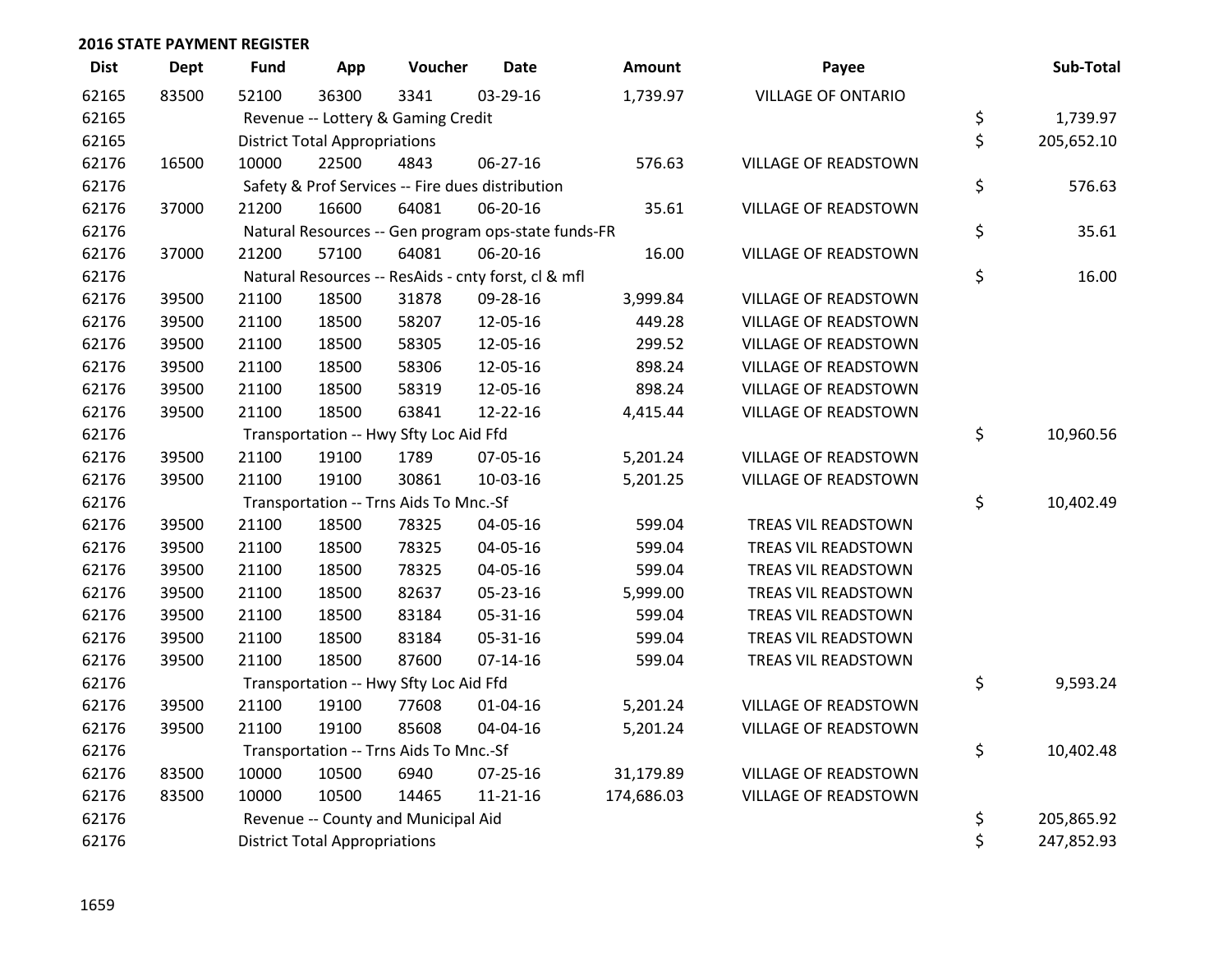| <b>Dist</b> | <b>Dept</b> | <b>Fund</b>                                      | App                                  | Voucher                                          | <b>Date</b>                                        | Amount     | Payee                      | Sub-Total        |
|-------------|-------------|--------------------------------------------------|--------------------------------------|--------------------------------------------------|----------------------------------------------------|------------|----------------------------|------------------|
| 62181       | 16500       | 10000                                            | 22500                                | 4844                                             | 06-27-16                                           | 1,881.42   | <b>VILLAGE OF STODDARD</b> |                  |
| 62181       |             | Safety & Prof Services -- Fire dues distribution | \$<br>1,881.42                       |                                                  |                                                    |            |                            |                  |
| 62181       | 39500       | 21100                                            | 19100                                | 1790                                             | 07-05-16                                           | 7,274.19   | VILLAGE OF STODDARD        |                  |
| 62181       | 39500       | 21100                                            | 19100                                | 30862                                            | 10-03-16                                           | 7,274.21   | <b>VILLAGE OF STODDARD</b> |                  |
| 62181       | 39500       | 21100                                            | 19100                                | 77609                                            | $01 - 04 - 16$                                     | 7,274.19   | <b>VILLAGE OF STODDARD</b> |                  |
| 62181       | 39500       | 21100                                            | 19100                                | 85609                                            | 04-04-16                                           | 7,274.19   | <b>VILLAGE OF STODDARD</b> |                  |
| 62181       |             |                                                  |                                      | Transportation -- Trns Aids To Mnc.-Sf           |                                                    |            |                            | \$<br>29,096.78  |
| 62181       | 83500       | 10000                                            | 10500                                | 6941                                             | 07-25-16                                           | 25,130.00  | VILLAGE OF STODDARD        |                  |
| 62181       | 83500       | 10000                                            | 10500                                | 14466                                            | $11 - 21 - 16$                                     | 142,403.30 | VILLAGE OF STODDARD        |                  |
| 62181       |             |                                                  |                                      | Revenue -- County and Municipal Aid              |                                                    |            |                            | \$<br>167,533.30 |
| 62181       | 83500       | 10000                                            | 10900                                | 8756                                             | $07 - 25 - 16$                                     | 730.00     | <b>VILLAGE OF STODDARD</b> |                  |
| 62181       |             |                                                  |                                      | Revenue -- State Aid, Tax Exempt Proprty         |                                                    |            |                            | \$<br>730.00     |
| 62181       | 83500       | 52100                                            | 36300                                | 3342                                             | $03 - 29 - 16$                                     | 940.70     | <b>VILLAGE OF STODDARD</b> |                  |
| 62181       |             |                                                  |                                      | Revenue -- Lottery & Gaming Credit               |                                                    |            |                            | \$<br>940.70     |
| 62181       |             |                                                  | <b>District Total Appropriations</b> |                                                  |                                                    |            |                            | \$<br>200,182.20 |
| 62186       | 83500       | 52100                                            | 36300                                | 3343                                             | 03-29-16                                           | 980.82     | <b>VILLAGE OF VIOLA</b>    |                  |
| 62186       |             |                                                  |                                      | Revenue -- Lottery & Gaming Credit               |                                                    |            |                            | \$<br>980.82     |
| 62186       |             |                                                  | <b>District Total Appropriations</b> |                                                  |                                                    |            |                            | \$<br>980.82     |
| 62236       | 16500       | 10000                                            | 22500                                | 4845                                             | 06-27-16                                           | 2,686.65   | HILLSBORO, CITY OF         |                  |
| 62236       |             |                                                  |                                      | Safety & Prof Services -- Fire dues distribution |                                                    |            |                            | \$<br>2,686.65   |
| 62236       | 37000       | 10000                                            | 50300                                | 29100                                            | $02 - 12 - 16$                                     | 27.13      | HILLSBORO, CITY OF         |                  |
| 62236       | 37000       | 10000                                            | 50300                                | 46219                                            | $04 - 21 - 16$                                     | 34.48      | HILLSBORO, CITY OF         |                  |
| 62236       |             |                                                  |                                      |                                                  | Natural Resources -- Aids in lieu of taxes - gener |            |                            | \$<br>61.61      |
| 62236       | 39500       | 21100                                            | 18500                                | 31927                                            | 09-29-16                                           | 4,000.00   | HILLSBORO, CITY OF         |                  |
| 62236       | 39500       | 21100                                            | 18500                                | 57083                                            | 12-01-16                                           | 300.50     | HILLSBORO, CITY OF         |                  |
| 62236       | 39500       | 21100                                            | 18500                                | 57084                                            | 12-01-16                                           | 480.80     | HILLSBORO, CITY OF         |                  |
| 62236       |             |                                                  |                                      | Transportation -- Hwy Sfty Loc Aid Ffd           |                                                    |            |                            | \$<br>4,781.30   |
| 62236       | 39500       | 21100                                            | 19100                                | 1791                                             | 07-05-16                                           | 20,165.38  | HILLSBORO, CITY OF         |                  |
| 62236       | 39500       | 21100                                            | 19100                                | 30863                                            | 10-03-16                                           | 20,165.38  | HILLSBORO, CITY OF         |                  |
| 62236       |             |                                                  |                                      | Transportation -- Trns Aids To Mnc.-Sf           |                                                    |            |                            | \$<br>40,330.76  |
| 62236       | 39500       | 21100                                            | 18500                                | 76949                                            | 03-21-16                                           | 165.33     | TREAS CITY HILLSBORO       |                  |
| 62236       | 39500       | 21100                                            | 18500                                | 79752                                            | $04 - 21 - 16$                                     | 360.70     | TREAS CITY HILLSBORO       |                  |
| 62236       | 39500       | 21100                                            | 18500                                | 80615                                            | 05-02-16                                           | 4,000.00   | TREAS CITY HILLSBORO       |                  |
| 62236       | 39500       | 21100                                            | 18500                                | 80996                                            | 05-05-16                                           | 638.70     | TREAS CITY HILLSBORO       |                  |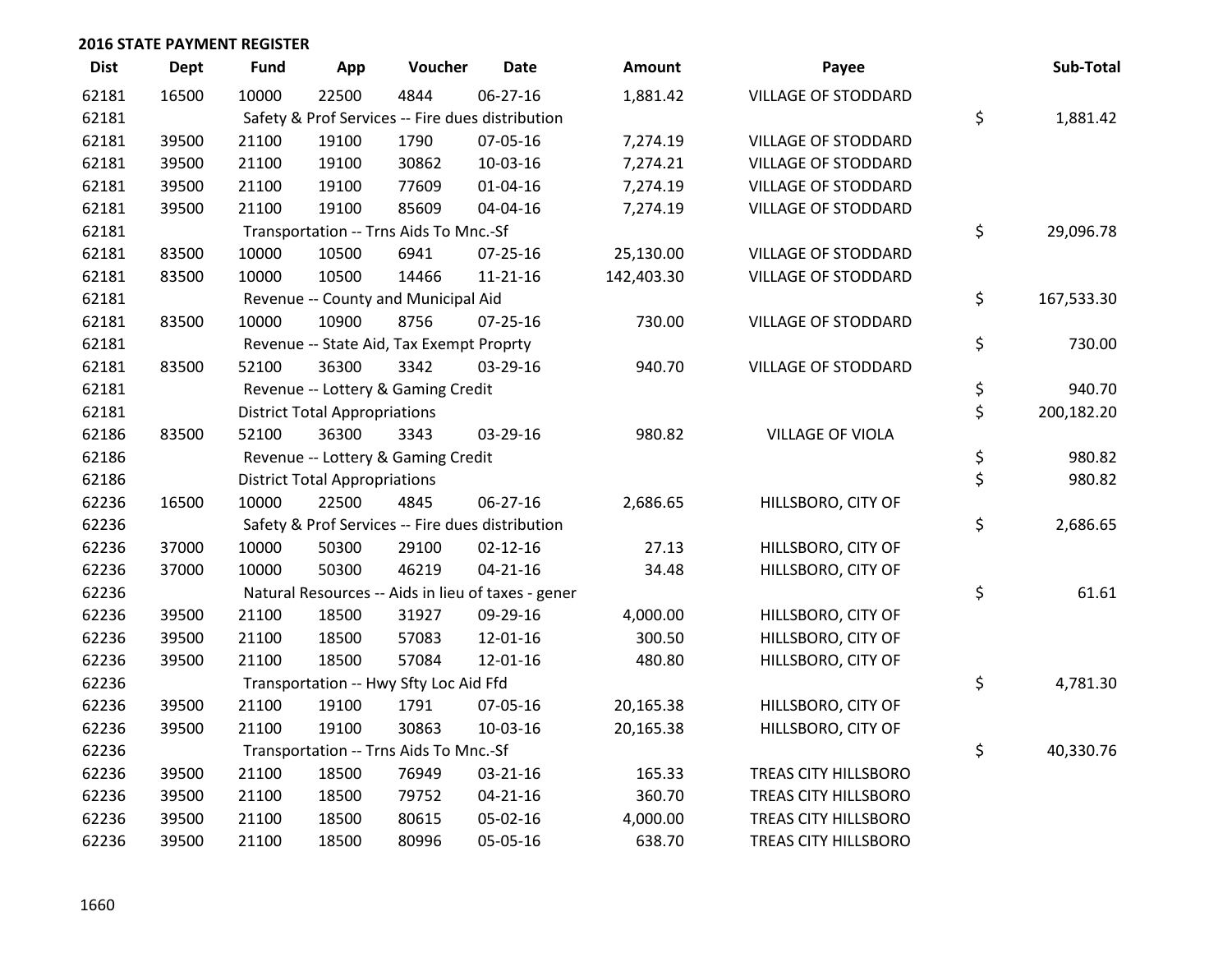| <b>Dist</b> | <b>Dept</b> | Fund  | App                                  | Voucher                                         | <b>Date</b>                                       | <b>Amount</b> | Payee                    | Sub-Total        |
|-------------|-------------|-------|--------------------------------------|-------------------------------------------------|---------------------------------------------------|---------------|--------------------------|------------------|
| 62236       | 39500       | 21100 | 18500                                | 80996                                           | 05-05-16                                          | 9,086.00      | TREAS CITY HILLSBORO     |                  |
| 62236       | 39500       | 21100 | 18500                                | 82959                                           | 05-26-16                                          | 435.42        | TREAS CITY HILLSBORO     |                  |
| 62236       | 39500       | 21100 | 18500                                | 85781                                           | 06-27-16                                          | 127.70        | TREAS CITY HILLSBORO     |                  |
| 62236       |             |       |                                      | Transportation -- Hwy Sfty Loc Aid Ffd          |                                                   |               |                          | \$<br>14,813.85  |
| 62236       | 39500       | 21100 | 19100                                | 77610                                           | $01 - 04 - 16$                                    | 20,165.38     | <b>CITY OF HILLSBORO</b> |                  |
| 62236       | 39500       | 21100 | 19100                                | 85610                                           | 04-04-16                                          | 20,165.38     | <b>CITY OF HILLSBORO</b> |                  |
| 62236       |             |       |                                      | Transportation -- Trns Aids To Mnc.-Sf          |                                                   |               |                          | \$<br>40,330.76  |
| 62236       | 43500       | 10000 | 11900                                | 72513                                           | 09-02-16                                          | 5,412.16      | HILLSBORO, CITY OF       |                  |
| 62236       |             |       |                                      |                                                 | Health Services -- Emergency medical services, ai |               |                          | \$<br>5,412.16   |
| 62236       | 50500       | 10000 | 74300                                | 15746                                           | $04 - 14 - 16$                                    | 81,333.54     | HILLSBORO, CITY OF       |                  |
| 62236       | 50500       | 10000 | 74300                                | 28160                                           | 09-14-16                                          | 4,311.82      | HILLSBORO, CITY OF       |                  |
| 62236       | 50500       | 10000 | 74300                                | 32072                                           | 10-26-16                                          | 16,592.47     | HILLSBORO, CITY OF       |                  |
| 62236       |             |       |                                      | Administration -- Federal aid, local assistance |                                                   |               |                          | \$<br>102,237.83 |
| 62236       | 83500       | 10000 | 10500                                | 6942                                            | 07-25-16                                          | 91,172.21     | HILLSBORO, CITY OF       |                  |
| 62236       | 83500       | 10000 | 10500                                | 14467                                           | $11 - 21 - 16$                                    | 392,175.73    | HILLSBORO, CITY OF       |                  |
| 62236       |             |       |                                      | Revenue -- County and Municipal Aid             |                                                   |               |                          | \$<br>483,347.94 |
| 62236       | 83500       | 10000 | 10900                                | 8757                                            | 07-25-16                                          | 1,873.00      | HILLSBORO, CITY OF       |                  |
| 62236       | 83500       | 10000 | 10900                                | 9872                                            | 07-25-16                                          | 383.00        | HILLSBORO, CITY OF       |                  |
| 62236       |             |       |                                      | Revenue -- State Aid, Tax Exempt Proprty        |                                                   |               |                          | \$<br>2,256.00   |
| 62236       | 83500       | 10000 | 11000                                | 14467                                           | $11 - 21 - 16$                                    | 510.88        | HILLSBORO, CITY OF       |                  |
| 62236       |             |       |                                      | Revenue -- Public Utility Distribution          |                                                   |               |                          | \$<br>510.88     |
| 62236       |             |       | <b>District Total Appropriations</b> |                                                 |                                                   |               |                          | \$<br>696,769.74 |
| 62286       | 16500       | 10000 | 22500                                | 4846                                            | $06 - 27 - 16$                                    | 10,619.13     | <b>CITY OF VIROQUA</b>   |                  |
| 62286       |             |       |                                      |                                                 | Safety & Prof Services -- Fire dues distribution  |               |                          | \$<br>10,619.13  |
| 62286       | 39500       | 21100 | 16200                                | 2132                                            | 07-05-16                                          | 17,446.11     | <b>CITY OF VIROQUA</b>   |                  |
| 62286       | 39500       | 21100 | 16200                                | 29234                                           | $10-03-16$                                        | 17,446.12     | <b>CITY OF VIROQUA</b>   |                  |
| 62286       |             |       |                                      | Transportation -- Conn Hwy Aids St Fds          |                                                   |               |                          | \$<br>34,892.23  |
| 62286       | 39500       | 21100 | 17700                                | 6429                                            | 08-01-16                                          | 24,679.00     | <b>CITY OF VIROQUA</b>   |                  |
| 62286       | 39500       | 21100 | 17700                                | 32968                                           | 10-06-16                                          | 24,679.00     | <b>CITY OF VIROQUA</b>   |                  |
| 62286       | 39500       | 21100 | 17700                                | 69130                                           | 12-30-16                                          | 14,808.00     | <b>CITY OF VIROQUA</b>   |                  |
| 62286       |             |       |                                      | Transportation -- Tc, Trns Oper Aid Sf          |                                                   |               |                          | \$<br>64,166.00  |
| 62286       | 39500       | 21100 | 18200                                | 28004                                           | 09-27-16                                          | 42,219.00     | <b>CITY OF VIROQUA</b>   |                  |
| 62286       | 39500       | 21100 | 18200                                | 32464                                           | 09-30-16                                          | 43,321.00     | <b>CITY OF VIROQUA</b>   |                  |
| 62286       | 39500       | 21100 | 18200                                | 57914                                           | 12-05-16                                          | 44,101.00     | <b>CITY OF VIROQUA</b>   |                  |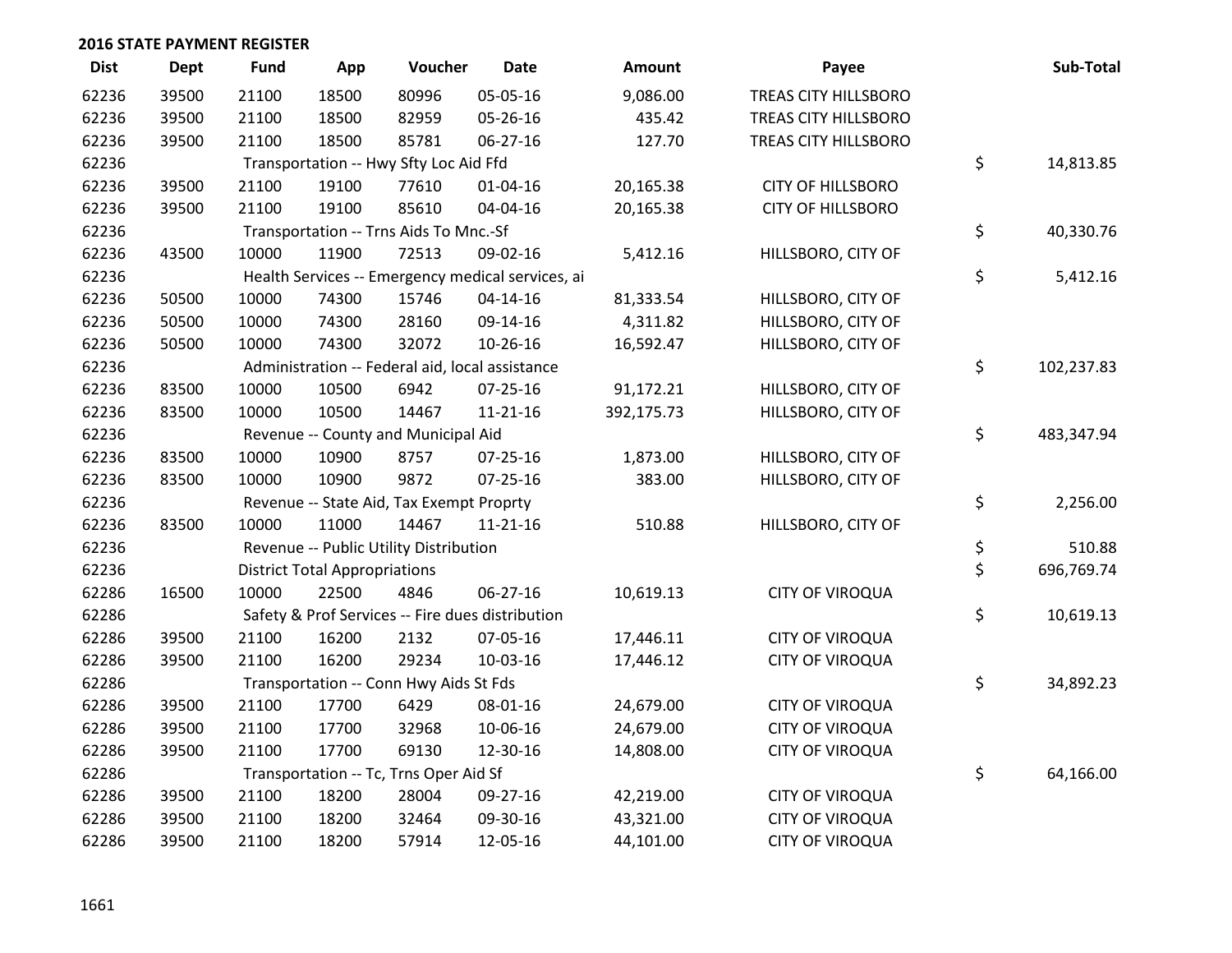| <b>Dist</b> | <b>Dept</b> | <b>Fund</b>                            | App                                  | Voucher                                         | <b>Date</b>    | <b>Amount</b> | Payee                  |    | Sub-Total    |
|-------------|-------------|----------------------------------------|--------------------------------------|-------------------------------------------------|----------------|---------------|------------------------|----|--------------|
| 62286       |             | Transportation -- Trnst/Trns-Rel Aid F |                                      |                                                 |                |               |                        |    | 129,641.00   |
| 62286       | 39500       | 21100                                  | 19100                                | 1792                                            | 07-05-16       | 51,883.71     | <b>CITY OF VIROQUA</b> | \$ |              |
| 62286       | 39500       | 21100                                  | 19100                                | 30864                                           | 10-03-16       | 51,883.73     | <b>CITY OF VIROQUA</b> |    |              |
| 62286       |             |                                        |                                      | Transportation -- Trns Aids To Mnc.-Sf          |                |               |                        | \$ | 103,767.44   |
| 62286       | 39500       | 21100                                  | 16200                                | 78099                                           | $01 - 04 - 16$ | 17,446.11     | <b>CITY OF VIROQUA</b> |    |              |
| 62286       | 39500       | 21100                                  | 16200                                | 82099                                           | 04-04-16       | 17,446.11     | <b>CITY OF VIROQUA</b> |    |              |
| 62286       |             |                                        |                                      | Transportation -- Conn Hwy Aids St Fds          |                |               |                        | \$ | 34,892.22    |
| 62286       | 39500       | 21100                                  | 17700                                | 72060                                           | $01 - 04 - 16$ | 14,866.00     | <b>CITY OF VIROQUA</b> |    |              |
| 62286       | 39500       | 21100                                  | 17700                                | 80494                                           | 04-29-16       | 10,577.00     | TREAS CITY VIROQUA     |    |              |
| 62286       | 39500       | 21100                                  | 17700                                | 80962                                           | 05-05-16       | 11,269.00     | TREAS CITY VIROQUA     |    |              |
| 62286       | 39500       | 21100                                  | 17700                                | 90059                                           | 05-27-16       | 24,679.00     | <b>CITY OF VIROQUA</b> |    |              |
| 62286       |             |                                        |                                      | Transportation -- Tc, Trns Oper Aid Sf          |                |               |                        | \$ | 61,391.00    |
| 62286       | 39500       | 21100                                  | 18200                                | 74734                                           | 02-25-16       | 41,289.00     | TREAS CITY VIROQUA     |    |              |
| 62286       |             |                                        |                                      | Transportation -- Trnst/Trns-Rel Aid F          |                |               |                        | \$ | 41,289.00    |
| 62286       | 39500       | 21100                                  | 19100                                | 77611                                           | 01-04-16       | 51,883.71     | <b>CITY OF VIROQUA</b> |    |              |
| 62286       | 39500       | 21100                                  | 19100                                | 85611                                           | 04-04-16       | 51,883.71     | <b>CITY OF VIROQUA</b> |    |              |
| 62286       |             |                                        |                                      | Transportation -- Trns Aids To Mnc.-Sf          |                |               |                        | \$ | 103,767.42   |
| 62286       | 45500       | 10000                                  | 23100                                | 18943                                           | $11 - 14 - 16$ | 1,600.00      | <b>CITY OF VIROQUA</b> |    |              |
| 62286       |             |                                        |                                      | Justice -- Law enforcement train, local         |                |               |                        | \$ | 1,600.00     |
| 62286       | 50500       | 10000                                  | 74300                                | 10689                                           | 02-26-16       | 27,895.00     | <b>CITY OF VIROQUA</b> |    |              |
| 62286       |             |                                        |                                      | Administration -- Federal aid, local assistance |                |               |                        | \$ | 27,895.00    |
| 62286       | 83500       | 10000                                  | 10500                                | 6943                                            | 07-25-16       | 213,754.96    | <b>CITY OF VIROQUA</b> |    |              |
| 62286       | 83500       | 10000                                  | 10500                                | 14468                                           | $11 - 21 - 16$ | 847,043.10    | <b>CITY OF VIROQUA</b> |    |              |
| 62286       |             |                                        |                                      | Revenue -- County and Municipal Aid             |                |               |                        | \$ | 1,060,798.06 |
| 62286       | 83500       | 10000                                  | 10900                                | 8758                                            | $07 - 25 - 16$ | 4,614.00      | <b>CITY OF VIROQUA</b> |    |              |
| 62286       | 83500       | 10000                                  | 10900                                | 9873                                            | $07 - 25 - 16$ | 2,886.00      | <b>CITY OF VIROQUA</b> |    |              |
| 62286       |             |                                        |                                      | Revenue -- State Aid, Tax Exempt Proprty        |                |               |                        | \$ | 7,500.00     |
| 62286       | 83500       | 10000                                  | 11000                                | 14468                                           | $11 - 21 - 16$ | 18,155.36     | <b>CITY OF VIROQUA</b> |    |              |
| 62286       |             |                                        |                                      | Revenue -- Public Utility Distribution          |                |               |                        | \$ | 18,155.36    |
| 62286       | 83500       | 10000                                  | 50100                                | 2693                                            | $01-29-16$     | 2,483.47      | <b>CITY OF VIROQUA</b> |    |              |
| 62286       |             |                                        |                                      | Revenue -- Payments for municipal svcs          |                |               |                        | \$ | 2,483.47     |
| 62286       | 83500       | 52100                                  | 36300                                | 3344                                            | 03-29-16       | 9,376.32      | <b>CITY OF VIROQUA</b> |    |              |
| 62286       |             |                                        |                                      | Revenue -- Lottery & Gaming Credit              |                |               |                        | \$ | 9,376.32     |
| 62286       |             |                                        | <b>District Total Appropriations</b> |                                                 |                |               |                        | \$ | 1,712,233.65 |